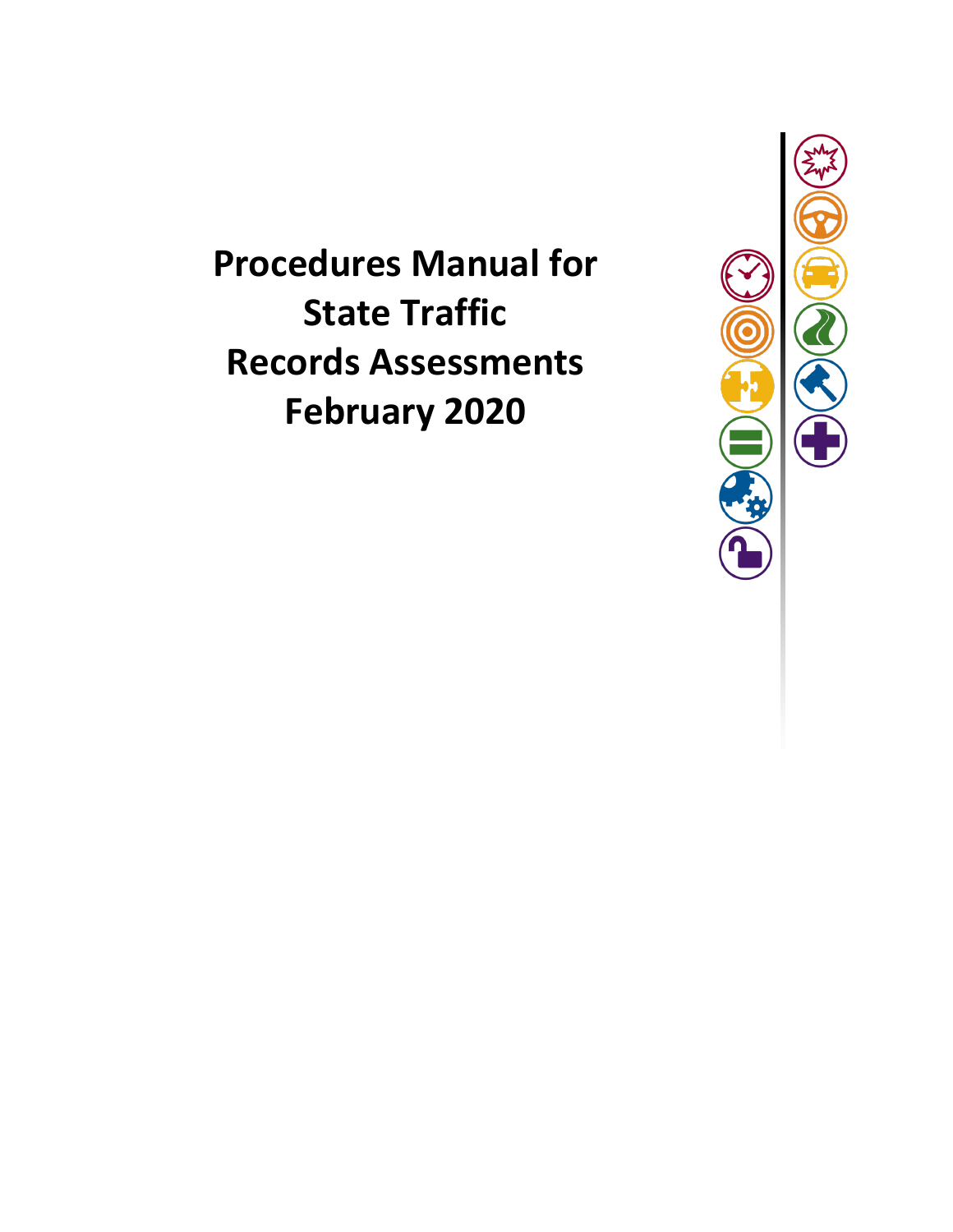# **Table of Contents**

| 2.1     |       |  |  |
|---------|-------|--|--|
| 2.2     |       |  |  |
|         | 2.2.1 |  |  |
|         | 2.2.2 |  |  |
| 2.3     |       |  |  |
|         | 2.3.1 |  |  |
|         | 2.3.2 |  |  |
| 2.4     |       |  |  |
|         | 2.4.1 |  |  |
| 2.5     |       |  |  |
|         | 2.5.1 |  |  |
|         | 2.5.2 |  |  |
|         | 2.5.3 |  |  |
|         | 2.5.4 |  |  |
|         | 2.5.5 |  |  |
|         | 2.5.6 |  |  |
|         | 2.5.7 |  |  |
| 2.6     |       |  |  |
| 2.7     |       |  |  |
| 2.8     |       |  |  |
| PART 3: |       |  |  |
| 3.1     |       |  |  |
| 3.2     |       |  |  |
| 3.3     |       |  |  |
|         | 3.3.1 |  |  |
|         | 3.3.2 |  |  |
|         | 3.3.3 |  |  |
| 3.4     |       |  |  |
|         | 3.4.1 |  |  |
|         | 3.4.2 |  |  |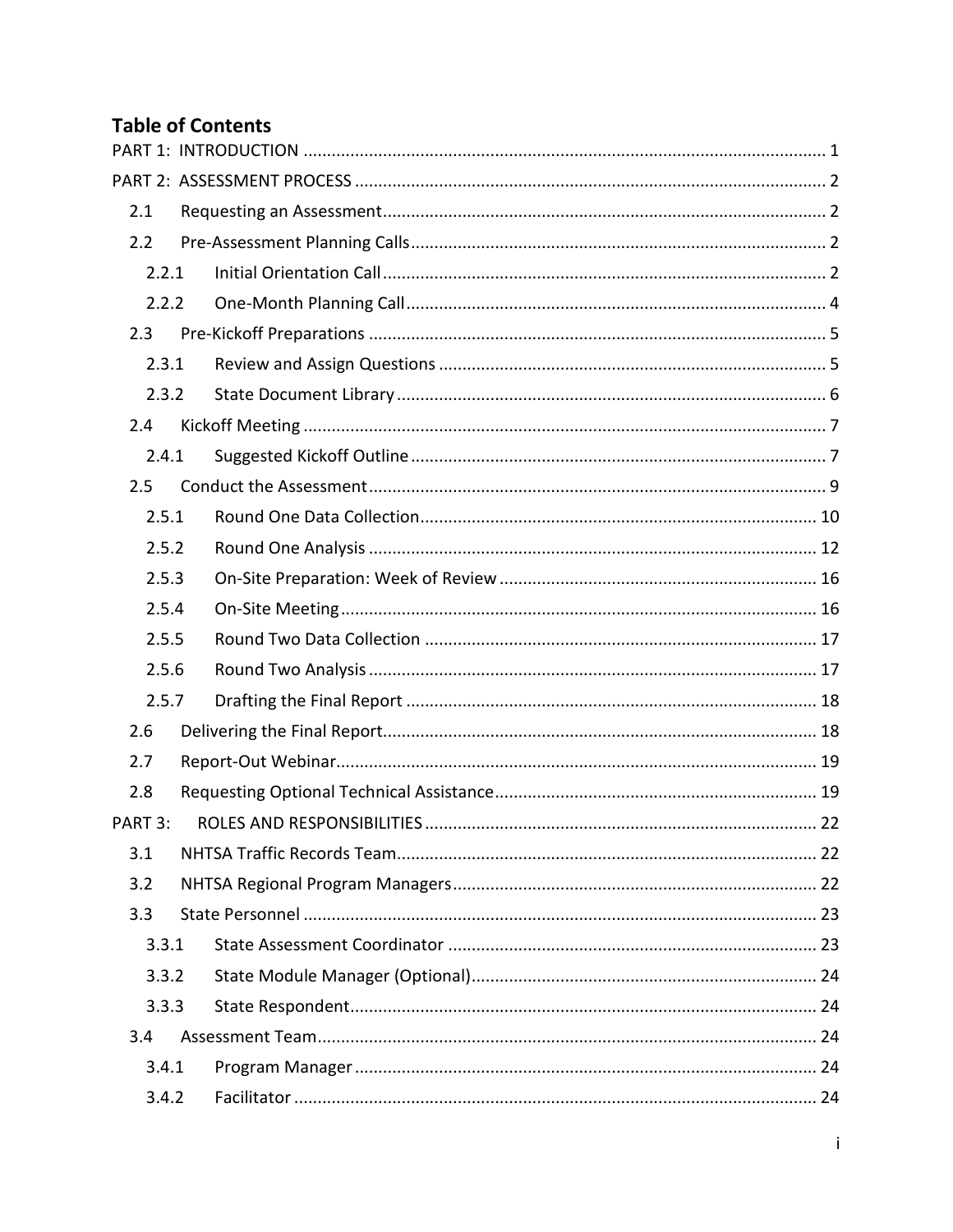| 3.4.4 |  |
|-------|--|
|       |  |
| 4.1   |  |
| 4.2   |  |
| 4.3   |  |
| 4.4   |  |
| 4.5   |  |
|       |  |

# **Table of Figures**

| Table 6: Assessment Team Roles and Responsibilities by Assessment Task 30   |  |
|-----------------------------------------------------------------------------|--|
|                                                                             |  |
|                                                                             |  |
|                                                                             |  |
|                                                                             |  |
|                                                                             |  |
| Table 12: Citation/Adjudication Documents and Supporting Question(s) 35     |  |
|                                                                             |  |
| Table 14: Data Use and Integration Documents and Supporting Question(s)  35 |  |
|                                                                             |  |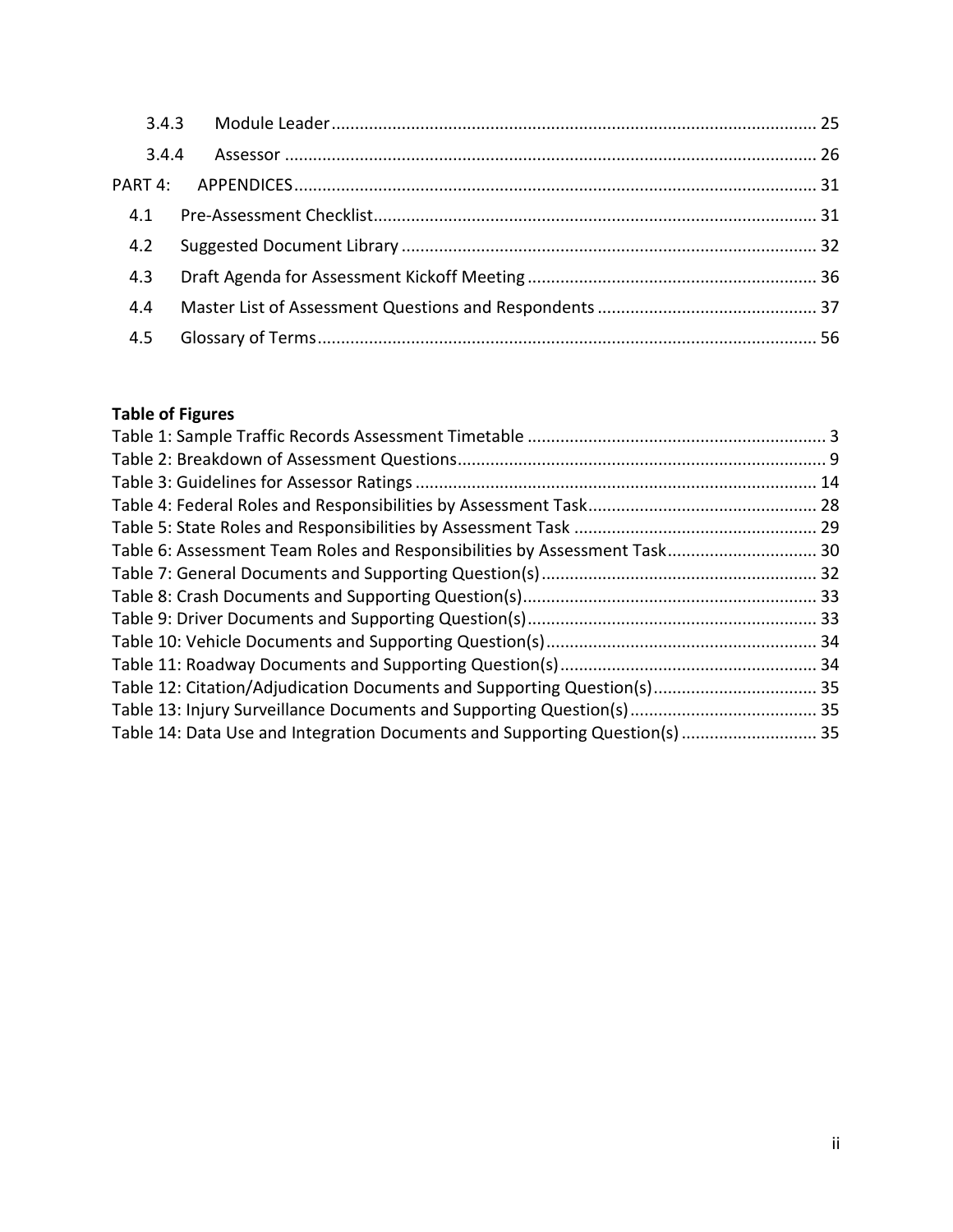# <span id="page-3-0"></span>**PART 1: INTRODUCTION**

A traffic records system includes the collection, management, and analysis of data within six core State data systems—crash, driver, vehicle, roadway, citation and adjudication, and injury surveillance—as well as data integration, strategic planning, and State traffic records coordinating committee management. The National Highway Traffic Safety Administration (NHTSA) offers a comprehensive approach for assessing these systems based upon the *Traffic Records Program Assessment Advisory*. Developed by a diverse group of subject matter experts from across the country, the *Advisory* outlines the 'ideal' as a uniform benchmark for measurement—not necessarily a goal to be met—and provides a set of questions used to assess State capabilities in comparison to that ideal.

The assessment is a peer review of a State's traffic records system following the methodology laid out in the *Advisory*. It is an opportunity for open dialogue that is constructive and nonpunitive. Neither NHTSA nor the State is involved in developing or approving assessors' ratings or recommendations. Ratings are the assessors' judgment as to whether or not the State meets, partially meets, or does not meet the ideal set forth in the *Advisory*. While States must undertake an assessment at least once every five years to remain eligible for §405(c) traffic safety data improvement grant funds, the assessment's recommendations themselves have no bearing on funding award. It behooves States, however, to be forthcoming during the assessment as the final report's utility depends on the quality of information the State provides.

Using the State Traffic Records Assessment Program (STRAP), an online data management system, State respondents enter their answers and supporting documentation to questions they have been assigned. During each assessment, State respondents have two opportunities to document their systems' capabilities. The assessors then review this information and make their initial determinations. At this time, an optional On-Site Meeting between the facilitator and respondents is available to clarify questions and ensure the information is accurate and understood by the assessors. The meeting is followed by the second and final round, during which the assessors make their final determinations and considerations before they are all packaged into the final assessment report.

The resulting assessment report is a consensus-based document providing an overview of the State's traffic records programs in comparison to the ideal set out in the *Advisory* that identifies the program's strengths as well as opportunities for improvement. States can use the assessment report to improve long range planning, focus resource allocation efforts, and generate administrative and political support for program improvement. The assessments also enable NHTSA to aggregate regional and national data on State traffic records system performance that is used to better assist States with programmatic improvements.

A successful traffic records assessment requires coordination among the State's traffic records system stakeholders, NHTSA staff, and the assessors. This document, which is a companion to the *Advisory*, describes the assessment processes as well as the roles and responsibilities of all participants.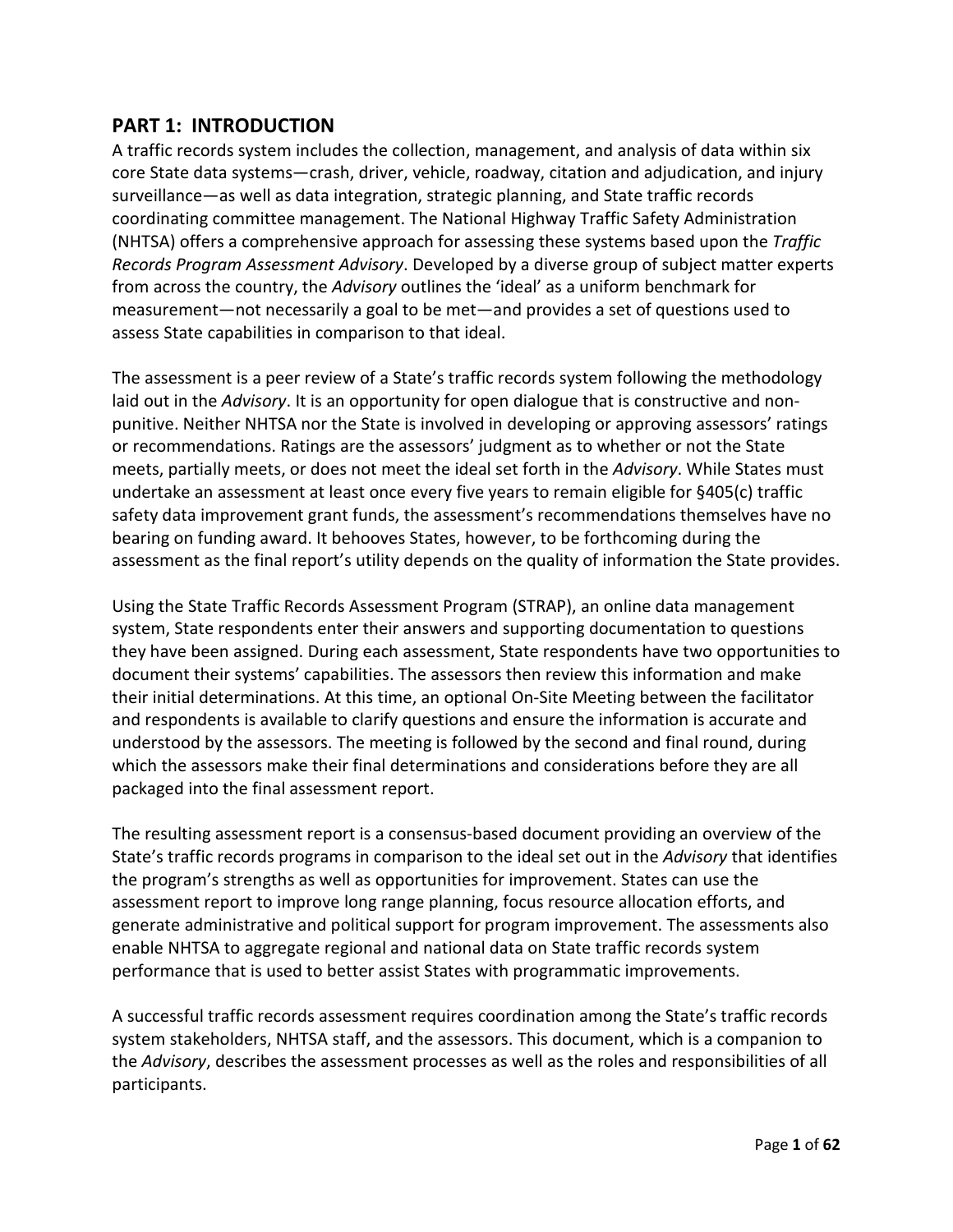# <span id="page-4-0"></span>**PART 2: ASSESSMENT PROCESS**

# <span id="page-4-1"></span>**2.1 Requesting an Assessment**

To initiate a STRAP assessment, an authorized State official—generally the Governor's Representative for Highway Safety—must send a formal letter of request to their NHTSA Regional Administrator. This letter should include the State's top three most desired assessment slots and identify the State coordinator—the individual responsible for overseeing State participation in the assessment. A formal letter is required in order to comply with the Paperwork Reduction Act of 1995.

A State's request should be made as far in advance of the expiration of the State's current §405(c) coverage as possible as the assessment process takes at least three months to complete and requires at least one month of lead time. NHTSA's Traffic Records (TR) Team works closely with the regional offices to actively solicit requests in a timely fashion.

NHTSA schedules assessments on a first-come, first-serve basis. In their request letters, States should identify their top two or three choices from the calendar of assessment slots provided by their NHTSA regional office. The slots are staggered to enable NHTSA to field as many concurrent assessments as possible. Once all available slots have been reserved, however, NHTSA will not be able to accommodate additional assessment requests.

Once the State's assessment request has been received by their regional NHTSA office it will be forwarded to the National Driver Register and Traffic Records Division at NHTSA headquarters. The NHTSA TR Team will review the assessment schedule and provide the State formal, written confirmation of their selected assessment slot. A copy of the *Advisory* and this manual will be provided at that time.

# <span id="page-4-2"></span>**2.2 Pre-Assessment Planning Calls**

Once a State request has been received by the NHTSA TR Team and the assessment slot confirmed, the appointed NHTSA TR Team representative for that State will schedule the first of several pre-assessment conference calls. At minimum, there will be two calls: an initial orientation call immediately following confirmation of the State's assessment slot and a second call one month prior to the kickoff meeting. There may be additional calls should either the State or NHTSA deem them necessary.

# <span id="page-4-3"></span>**2.2.1 Initial Orientation Call**

The initial assessment orientation call will include the State coordinator, the NHTSA TR Team representative, the NHTSA regional office, and other interested parties from the State as determined by the State coordinator. The primary goal of this call is to familiarize the State coordinator with the assessment process and finalize the schedule. Specifically, the initial call is used to establish the assessment's internal timelines, review the pre-assessment checklist items (Appendix 4.1 [Pre-Assessment Checklist\)](#page-33-1), and answer any initial questions the State may have.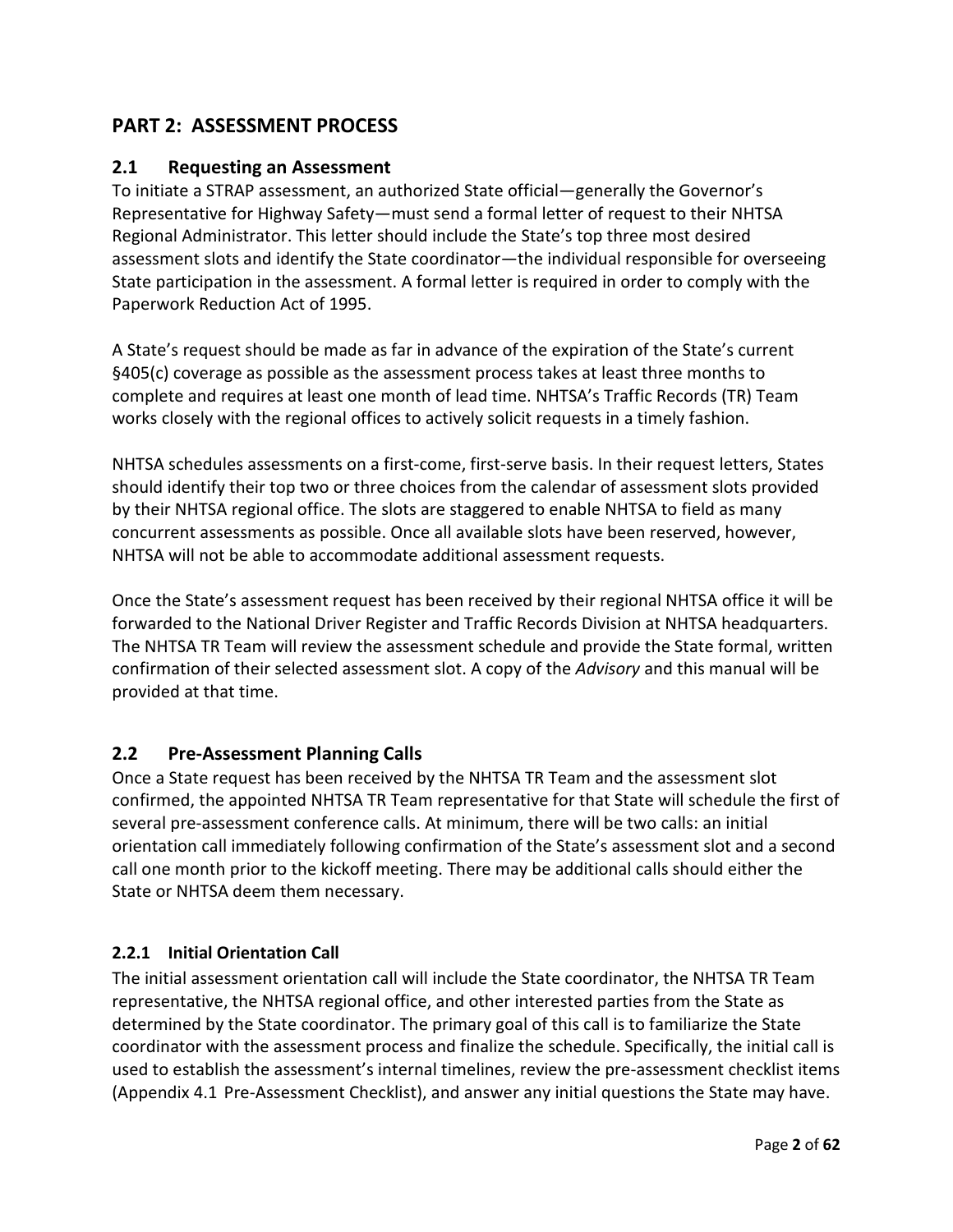While the State will already know when its assessment is scheduled to take place in general, having received confirmation of their slot, States must confirm their assessment's internal timelines during the initial conference call. The active period of an assessment is a 13-week period that runs from the formal kickoff meeting to delivery of the final report. A basic sample schedule can be seen in [Table 1.](#page-5-0) This sample has been optimized to provide State respondents with time during the workweek, to provide assessors with time during weekends, and ensure transitions between rounds do not occur on weekends to avoid scheduled server maintenance. States are encouraged to follow this model as closely as possible.

Recognizing many assessment slots will include holidays or other State commitments, a degree of flexibility has been built into the process. During the initial planning call, States may elect to move certain dates within the assessment and expand or contract the State respondent periods. States may not shorten the periods in which the assessors are at work.

|            | request                             |                                                                                                                               |
|------------|-------------------------------------|-------------------------------------------------------------------------------------------------------------------------------|
|            | 1 month prior to kickoff meeting    | Facilitator introduction pre-assessment conference call                                                                       |
|            | Between facilitator conference call | State coordinator assigns questions, enters contact information into                                                          |
|            | and kickoff                         | STRAP, and builds initial document library                                                                                    |
|            | Monday, Week 1                      | Kickoff meeting                                                                                                               |
|            | Tuesday, Week 1-                    | <b>Round One Data Collection: State answers standardized assessment</b>                                                       |
|            | 7pm EST, Friday, Week               | questions                                                                                                                     |
|            | 3                                   |                                                                                                                               |
|            | Friday, Week $3 -$                  | Round One Analysis: Assessors review State answers and rate the                                                               |
|            | Wednesday, Week 5                   | responses and, if needed, request necessary clarifications                                                                    |
|            | Thursday, Week $5 -$                | <b>On-Site Preparation:</b> State coordinator and facilitator gather questions,                                               |
|            | Tuesday, Week 7                     | issues, clarification to prepare for On-Site Meeting                                                                          |
| Assessment | Wednesday, Week 7                   | <b>On-Site Meeting: facilitator, State coordinator and selected respondents</b><br>meet on-site to discuss assessment results |
|            | Thursday, Week $7-$                 | Round Two Data Collection: State provides final response to the                                                               |
|            | 7pm EST, Friday, Week               | assessors' ratings                                                                                                            |
|            | 9                                   |                                                                                                                               |
|            | Friday, Week $9-$                   | Round Two Analysis: Assessors review additional information from the                                                          |
|            | Sunday, Week 12                     | State and, if needed, adjust initial ratings                                                                                  |
|            | Monday, Week $12 -$                 | Facilitator prepares final report                                                                                             |
|            | Sunday, Week 13                     |                                                                                                                               |
| Week 13    |                                     | NHTSA delivers final report to State and Region                                                                               |
|            | (After completion of assessment,    | NHTSA hosts webinar to debrief State participants                                                                             |
|            | date set by State)                  |                                                                                                                               |

#### Upon NHTSA TR Team receipt of Initial pre-assessment conference call

**Table 1: Sample Traffic Records Assessment Timetable**

<span id="page-5-0"></span>Any alterations to the basic schedule must be made during the initial planning call. While STRAP can accommodate schedule changes under certain emergency circumstances, it is generally discouraged. Furthermore, once the assessment has advanced from one phase to the next (from Round One Data Collection to Round One Analysis, for example), the process cannot be reversed.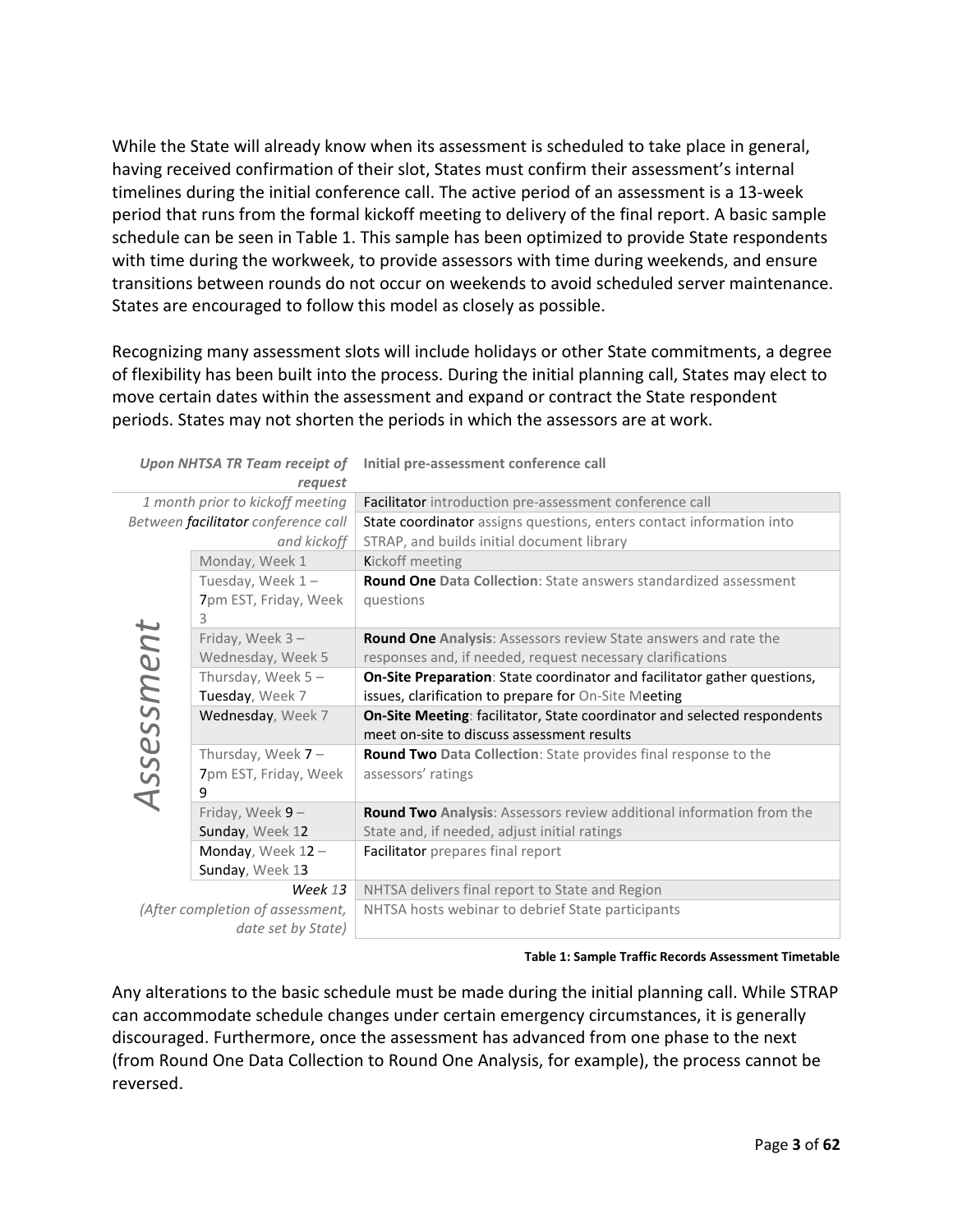During the initial orientation call, the State coordinator will also decide whether or not to designate any module managers. Module managers play a role similar to that of the module leaders on the assessment teams, assisting the State coordinator with the management of a specific assessment module and ensuring the questions in their modules are answered adequately. Module managers have the same view and edit rights the State coordinator possesses. Module managers are optional, and States may elect to have managers for all, some, or none of the modules in their assessments. Many States choose to have at least one or two module managers in areas that have many questions—injury surveillance, for example—or that the State coordinator is not directly involved. This helps to reduce the State coordinator's workload, ensures all questions are answered in each module in a timely manner, and provides a familiar point of contact for questions or concerns.

Participants in the initial planning call will also review the following critical topics:

- *State Traffic Records Assessment Procedures and Policy Manual*
- Basic STRAP operating procedures
- Identification of a venue for the kickoff meeting that will accommodate the appropriate number of attendees and provide requisite connectivity (Cat5 Internet in addition to a landline)
- Identification of State attendees for the kickoff meeting
- Pre-Kickoff Meeting Checklist (see Appendix 4.1 [Pre-Assessment Checklist\)](#page-33-1)
- Scheduling details for the one-month call

In the time between the initial planning call and the one-month planning call, the NHTSA TR Team will identify the assessment facilitator and assessors from a pool of qualified subject matter experts.

# <span id="page-6-0"></span>**2.2.2 One-Month Planning Call**

The one-month planning call will generally occur one month prior to the assessment kickoff meeting and will include the assessment facilitator, the State coordinator, the NHTSA TR Team representative, the NHTSA regional office, any module managers designated by the State, and other interested parties as determined by the State coordinator. Participants in the one-month planning call will be introduced to the facilitator, confirm the identity and participation of any module managers, review preparations to-date, and address any outstanding logistical issues regarding the kickoff meeting.

The one-month planning call marks the beginning of the assessment facilitator's active involvement in an assessment. These individuals possess broad expertise in traffic records and exceptional management skills. Facilitators coordinate assessor activities and provide the State coordinator with hands-on support from the one-month planning call through the conclusion of the assessment. This support includes assistance with identifying State respondents, entering their information into STRAP, clarifying any confusion respondents may have about their assigned questions, and offering advice on how to elicit appropriate responses from State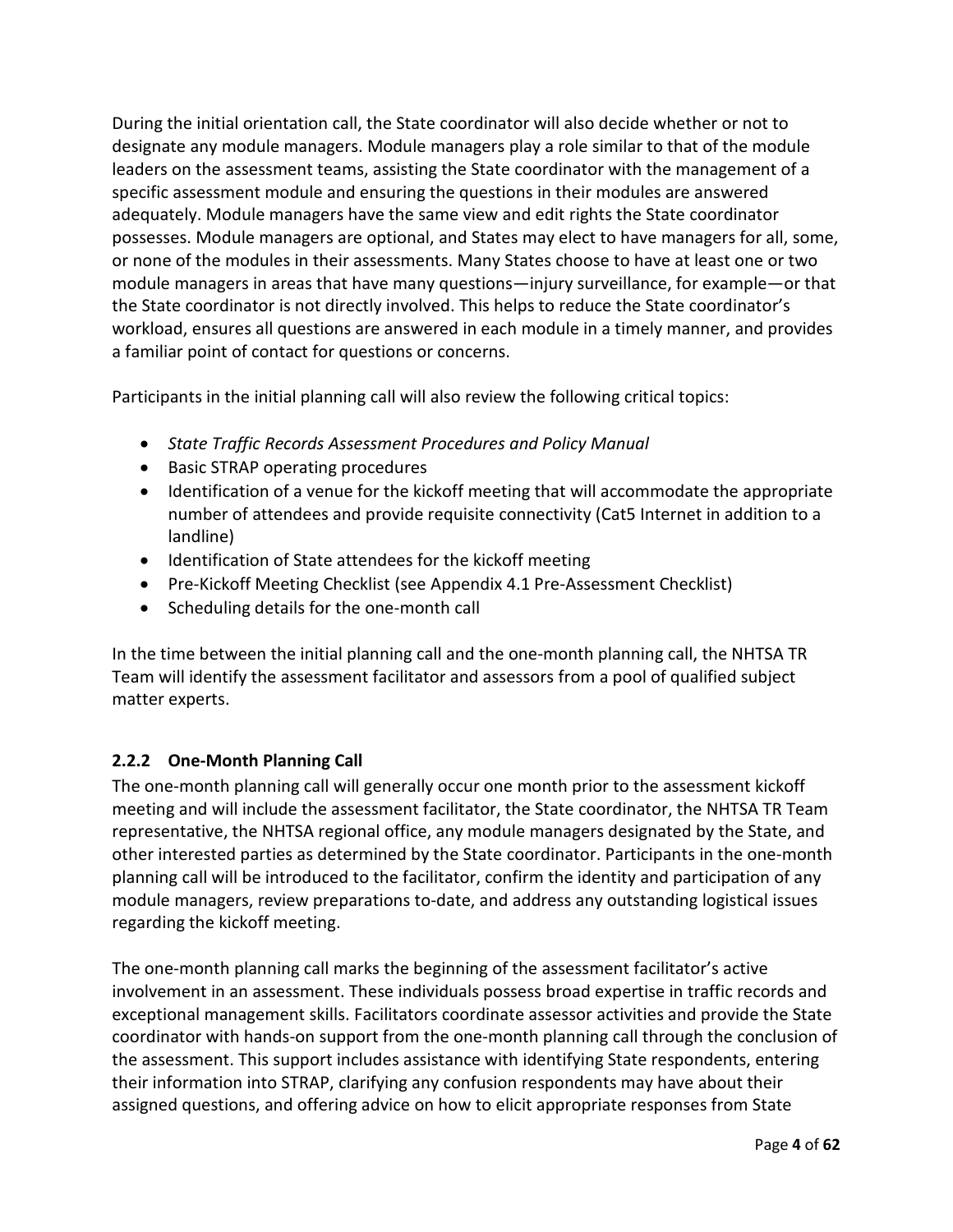respondents in a timely fashion. At the end of the assessment, the facilitator will also package and review the assessment report. The facilitators do not, as a matter of course, directly influence the assessors' ratings of State responses.

If the State has elected to use module managers, their identities and participation should be confirmed at the one-month planning call. STRAP State coordinator training is usually conducted via webinar during the second half of the one-month planning call. While there will be a STRAP demonstration at the kickoff meeting, the State coordinator and module managers have expanded rights and responsibilities, so this targeted training is highly recommended.

The logistical arrangements for the kickoff meeting itself—to include date, time, agenda, and any audio-visual needs—should be finalized and confirmed at this time. The one-month call also marks the beginning of a more active phase of preparations—particularly for the State coordinator and facilitator.

# <span id="page-7-0"></span>**2.3 Pre-Kickoff Preparations**

State coordinators are encouraged to coordinate closely with the facilitator during this critical period as adequate preparation will improve the assessment process immeasurably for the State participants, the assessors, and those assigned to manage the process. State coordinators are expected to, with the facilitator's assistance, undertake the following items between the one-month call and the kickoff meeting:

- Review the list of questions (Appendix 4.4 [Master List of Assessment Questions and](#page-39-0)  [Respondents\)](#page-39-0), identify the State respondents, enter their information into STRAP, and assign the questions to them.
- Review the list of suggested resource documents (Appendix 4.2 Suggested [Document Library\)](#page-34-0) and upload applicable documents to the STRAP Document Library. STRAP may be accessed for this purpose by the State coordinator using the token sent via email.

# <span id="page-7-1"></span>**2.3.1 Review and Assign Questions**

As soon as the assessment has been scheduled, the State coordinator should review the questions in the *Advisory* and begin to identify appropriate respondents for each. Shortly after the one-month call, and after consulting with the facilitator, the State coordinator will be granted access to STRAP and should begin entering the respondent's information into the system and assigning them specific questions. It's a good idea to have at least one person assigned to each question by the kickoff meeting.

The responses provided by the selected State personnel determine whether or not the State's data and data systems meet the ideal described in the *Advisory*. Thus, it is imperative these State respondents are knowledgeable about the data system they are being asked to describe, they enter their answers into the STRAP software within the scheduled timeframes, and they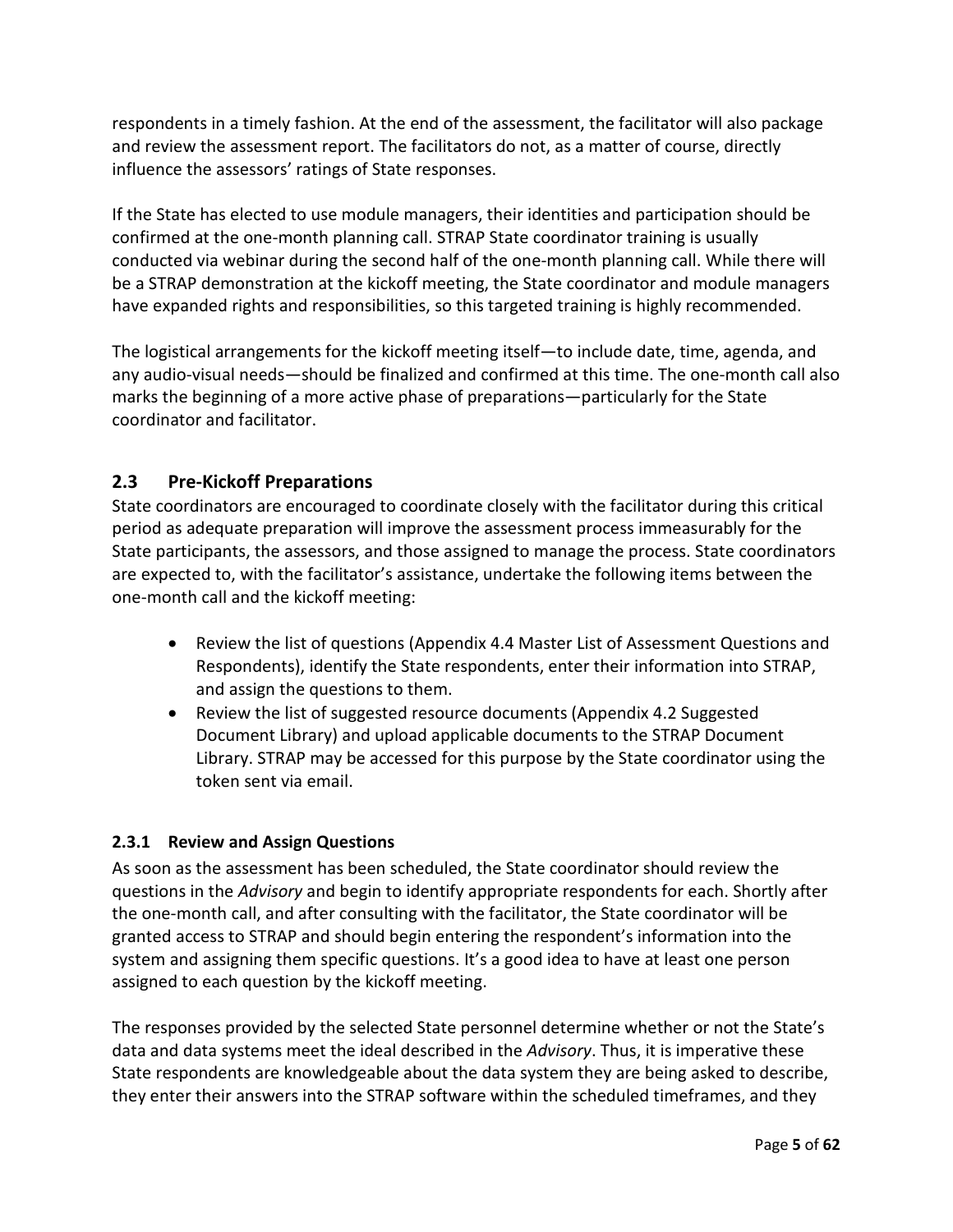include the appropriate supporting documents. Appendix [4.4](#page-34-0) Master List of Assessment Questions and Respondents lists the assessment questions and suggests roles or job titles of individuals that should be able to answer each question.

In selecting respondents and assigning questions, NHTSA encourages States to consider the widest possible distribution of questions as it helps ensure the question is not only answered, but answered by the most appropriate, knowledgeable State personnel. In many cases, this will mean single questions are assigned to multiple respondents. Identifying multiple respondents is particularly important for questions involving data use/analysis, data collection, and data maintenance and management. The knowledge and experience of all three groups—users, managers, and collectors—help the assessors understand the data, its availability, and how it is used within the State. This then enables them to determine data quality and the potential for data improvement in each component of the system.

The State coordinator should contact each respondent prior to the kickoff meeting so they are aware of their role in the assessment and which questions will be asked of them. This is vital to ensure the chosen respondent is capable of answering the assigned questions. Additionally, the State coordinator should make him or herself available to review the pertinent questions and suggested evidence with each respondent. This review provides respondents with a more complete understanding of the amount of time and effort required to complete their assigned questions and gather the necessary evidence documentation. Awareness of the effort required will help to prevent respondent's waiting until the last day the STRAP system is available, then finding that not enough time has been set aside to complete comprehensive responses and upload supporting documentation.

Respondents are expected to provide appropriate evidence and documentation as specified in the *Advisory* for each question they answer. The time commitment necessary to complete these tasks must be taken into account by the State coordinator when determining the number of questions assigned to each respondent.

A State's assessment will generally be set up in the STRAP system prior to the one-month call. Providing the State coordinator has already identified the respondents and collected their contact information, it is then quick work to enter the respondents and assign questions insystem. While the STRAP system can add additional respondents mid-assessment, it is very much preferred that as many of the respondents as possible be entered into STRAP with contact information confirmed and questions assigned prior to the kickoff meeting and the initiation of Round One Data Collection.

# <span id="page-8-0"></span>**2.3.2 State Document Library**

State coordinators can also prepare for their traffic records assessment prior to the kickoff meeting by beginning to assemble the document library—the documents that the respondents and assessors will need to reference during the assessment. These can then be uploaded to the Document Library once STRAP is made available to the State coordinator. This will make it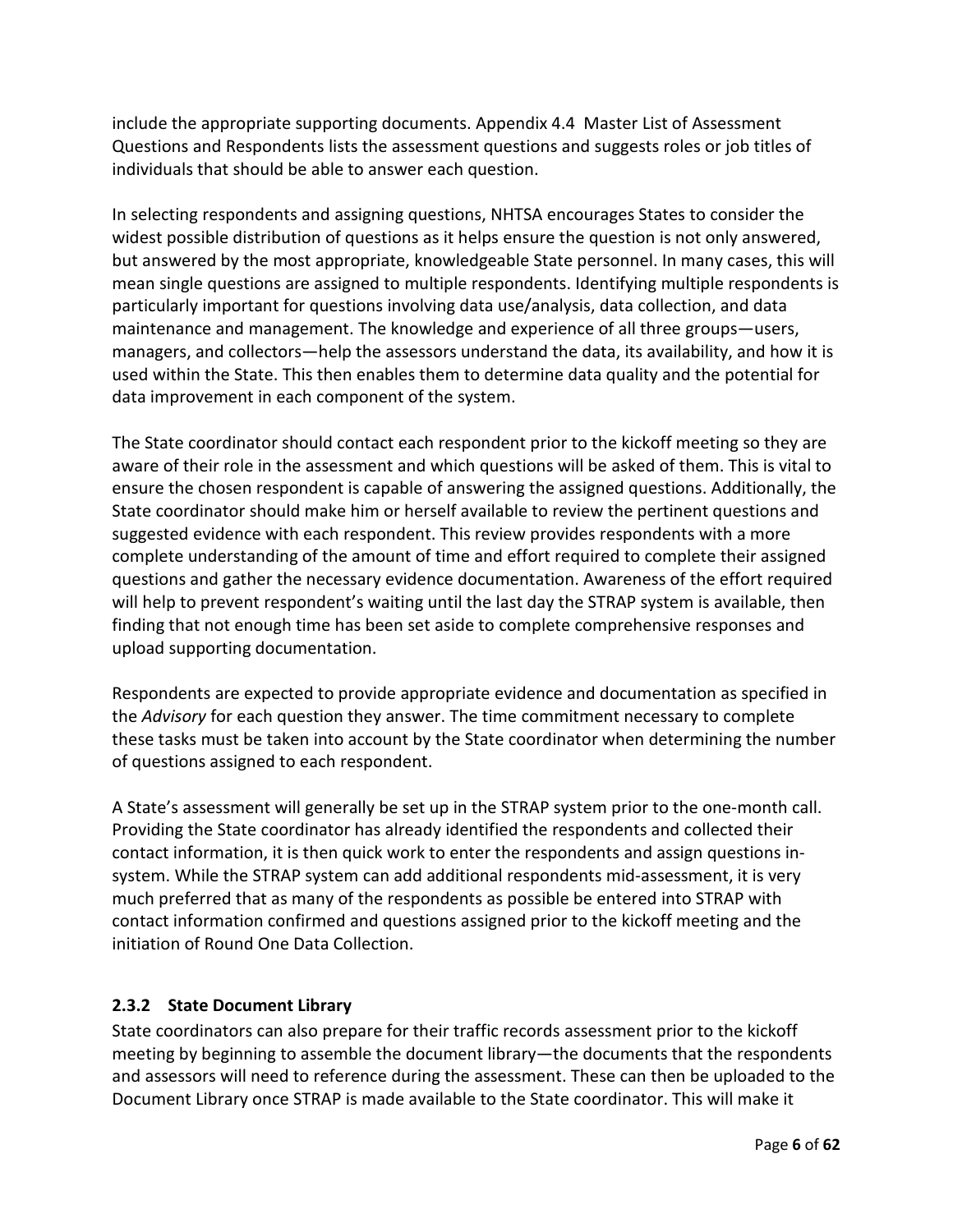easier for respondents to find and cite critical evidence from basic documents like crash forms and data dictionaries. All documents uploaded during prior assessments (STRAP, MMUCC Mappings, Pedestrian & Bicyclist assessment, etc.) will be available within the Document Library.

"Reponses that do not include suggested evidence documentation described in the *Advisory*  will be more likely to receive a 'Does Not Meet' or 'Partially Meets' rating.

# <span id="page-9-0"></span>**2.4 Kickoff Meeting**

The on-site kickoff meeting is hosted by the State coordinator, led by the TR Team representative, and—to the extent possible—attended by the State's assessment respondents, TRCC members (both executive and working level), and any other key State personnel. The State coordinator should also invite the State's FHWA and FMCSA representatives, if applicable. The kickoff meeting explains why and how the assessment is being undertaken, demonstrates the STRAP system for the respondents in particular, and provides an opportunity for face-toface interaction. Generally, the meeting itself takes between 90 minutes and two hours, though the TR Team representative is happy to spend more time with the State coordinator or other State staff should they need further assistance.

The kickoff meeting is tailored to the State's needs and the type and order of events may be altered based on State preferences so long as these core objectives are achieved.

It is imperative the State coordinator secures a room suitable for the kickoff meeting. At minimum, it must be large enough to accommodate all participants; have full teleconferencing capabilities; high-speed, hardwired internet access; and associated AV equipment to accommodate the STRAP demonstration (laptop, projector and screen, etc.).

# <span id="page-9-1"></span>**2.4.1 Suggested Kickoff Outline**

To date, NHTSA has found the following to be the most efficient and effective way to conduct the assessment kickoff, but per the above, the State coordinator and TR Team representative may make alterations to suit State-specific circumstances. The meeting begins with a general presentation and discussion session appropriate to both management and staff-level participants, followed by a more in-depth STRAP demonstration for State respondents. This arrangement encourages greater attendance by allowing higher-level staff to attend the first portion of the meeting, but not all of it. A meeting agenda corresponding to this outline can be found in Appendix 4.3 [Draft Agenda for Assessment Kickoff Meeting.](#page-38-0)

# *Set-Up & Pre-brief*

The first session is a pre-brief at the meeting's primary location to review the day's agenda, troubleshoot any issues, and finish set-up for the kickoff. This informal session generally will include the NHTSA TR Team representative, the NHTSA regional program manager, the facilitator (via webinar), the State coordinator, and the State Traffic Records Coordinator (if not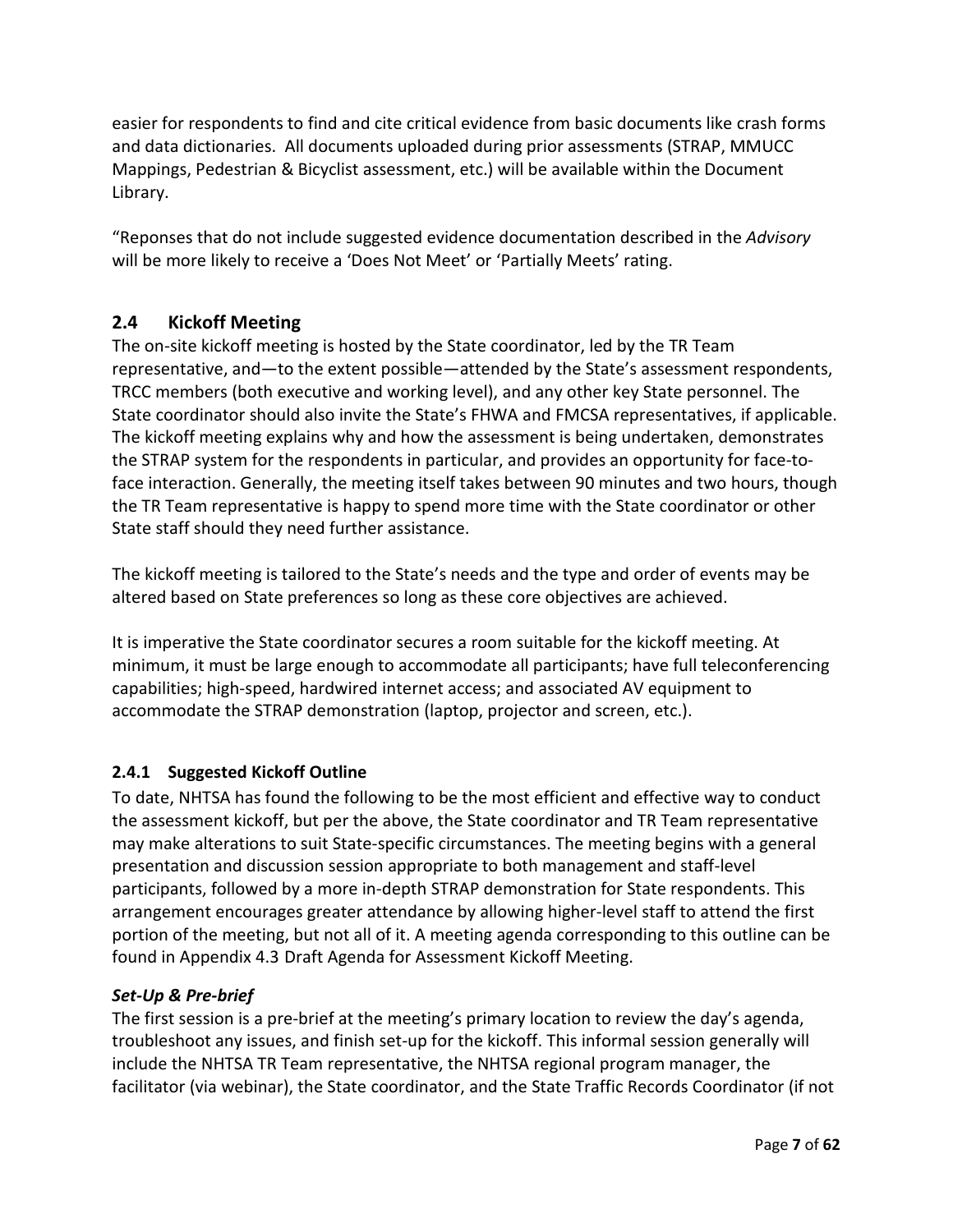the same person as the State coordinator), along with any other State representatives the coordinator deems necessary.

At minimum, the TR Team representative and State coordinator (or designee) should arrive onsite at least half an hour before the start of the meeting to ensure the room is ready for the meeting. Open square or other non-classroom style seating arrangements are preferred. Internet connectivity and AV display abilities should also be tested at this time.

#### *Presentation & Discussion*

Following the set-up and pre-brief session, the formal portion of the kickoff will begin with the NHTSA TR Team representative delivering a high-level presentation that covers the administrative aspects of the system as well as the content of the *Advisory* and assessment. The session will include a presentation that provides an overview of Traffic Records Assessment, explains the purpose of the assessment, the procedures and schedule, important deadlines, and describes the contents of the final report. This session is geared towards all TRCC members, data system managers, users, and respondents.

The discussion period that follows is used to address any of the State's questions or concerns about the assessment process and any current issues that would help give the assessors a clear picture of the State's situation at the time of the assessment. If executive-level committee members and other managers are not going to serve as respondents, they may wish to leave following the conclusion of this session. If they will be answering questions themselves, they should participate in the next session as well.

#### *STRAP Demonstration*

Following the presentation and discussion session, a demonstration of the State Traffic Records Assessment Program (STRAP) will be delivered. When possible, this will be a live demonstration delivered by the STRAP user support specialist via webinar. The webinar will present in detail the functions of the STRAP interface, how to use STRAP to respond to assessment questions, and information flows during the assessment.

## *Wrap-Up & Question Assignment Review*

Following the STRAP demo, the formal portion of the kickoff will come to an end. The facilitator, State coordinator, and NHTSA TR Team representative will remain available to address any further questions from the respondents and engage in a more detailed review of the assessment questions for each section of the *Advisory*. Most question assignments should have been completed prior to the kickoff meeting, but any questions remaining unassigned must be assigned by the end of the kickoff meeting.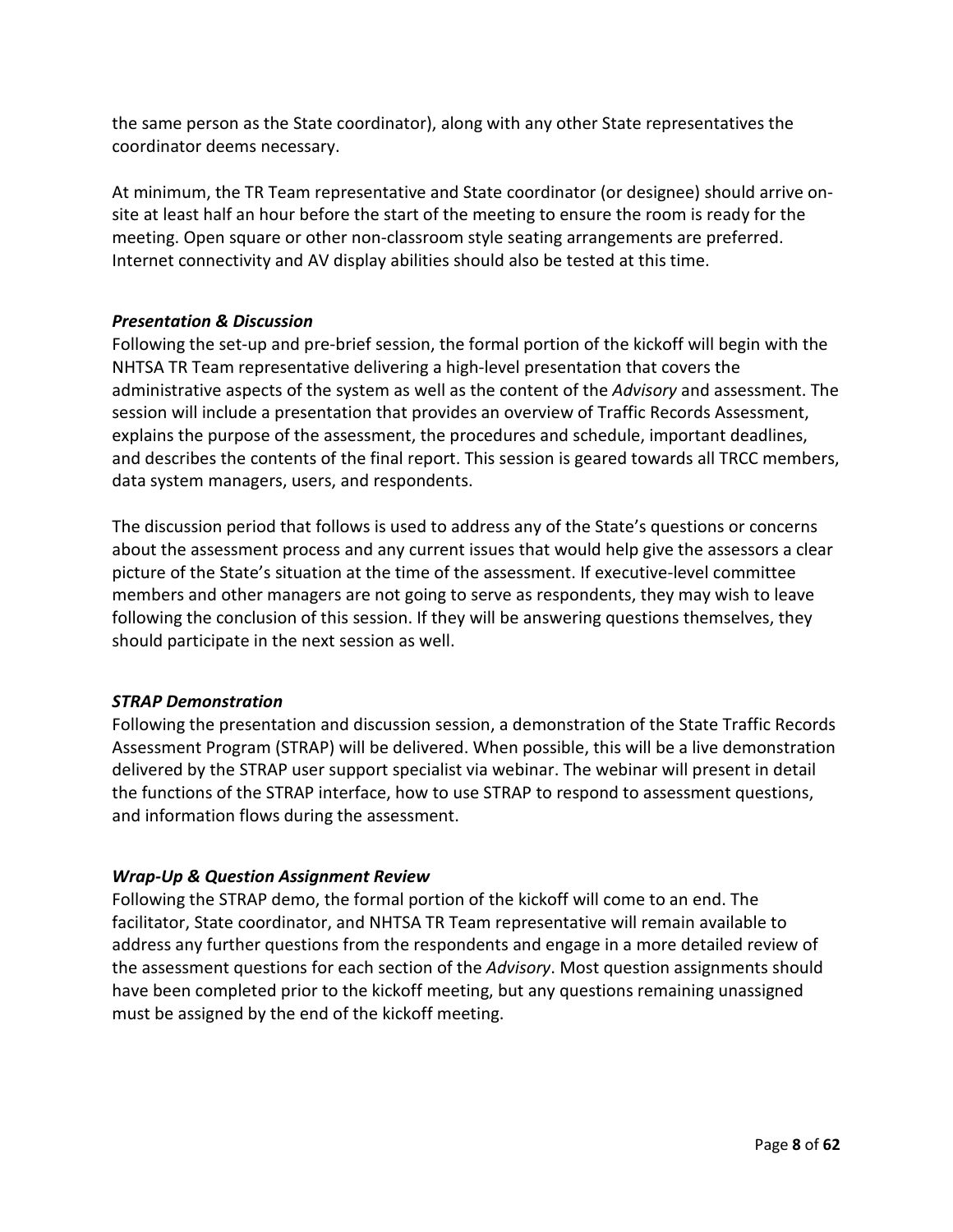# <span id="page-11-0"></span>**2.5 Conduct the Assessment**

Following the conclusion of the kickoff meeting, the active phase of the assessment begins. The assessment consists of 328 standardized questions the State will answer, providing appropriately cited evidence to support their responses. These questions are rooted explicitly in the *Advisory* text and are the basis of the exchange between the State respondents and assessors that is spread over two iterative response cycles.

State respondents are reminded the assessment process is not meant to be an audit or judgment of the State's data, but a means by which to determine where the State excels and where progress or upgrades are needed and feasible. Such ratings are meant to assist the State in prioritizing system upgrades, based on need and criticality of the data. As a result, it is imperative responses paint an accurate picture of the state of traffic records. Anything less will hamper

| <b>Modules</b>                       | Questions |
|--------------------------------------|-----------|
| TRCC Management & Strategic Planning | 27        |
| Crash                                | 48        |
| Roadway                              | 34        |
| <b>Driver</b>                        | 41        |
| Vehicle                              | 36        |
| Citation and Adjudication            | 50        |
| <b>Injury Surveillance</b>           | 80        |
| Data Use and Data Integration        | 12        |
| <b>Total</b>                         | 328       |

<span id="page-11-1"></span>**Table 2: Breakdown of Assessment Questions**

efforts to improve traffic safety within the State.

If a State respondent requires more information on a specific question, he or she should first examine the suggested evidence that accompanies the question and refer back to the germane portion of the descriptive *Advisory* text. If additional support is needed, the respondent should contact the State coordinator, who will then contact the facilitator and the NHTSA TR Team as required.

If any State response is unclear to the assessor, a request for clarification will be included in the module leader's finding. The State coordinator will be able to view the module leader's finding and specific request for clarification. After two exchanges and an On-Site Meeting, the assessors make their final rating for each question. Specifically, the assessors will examine how States address each question to determine how closely a State's capabilities match those described in the ideal. For each question, the assessors will determine if a State (a) meets the description of the ideal traffic records system, (b) partially meets the ideal description, or (c) does not meet the ideal description.

If no response to the question is received, STRAP will automatically generate a finding of does not meet. However, it must be noted that States who do not provide an answer to EVERY question by the end of the second-round response cycle of the assessment will not be eligible for Section 405(c) grant funding. Any appropriate answer is acceptable, but every question must be answered.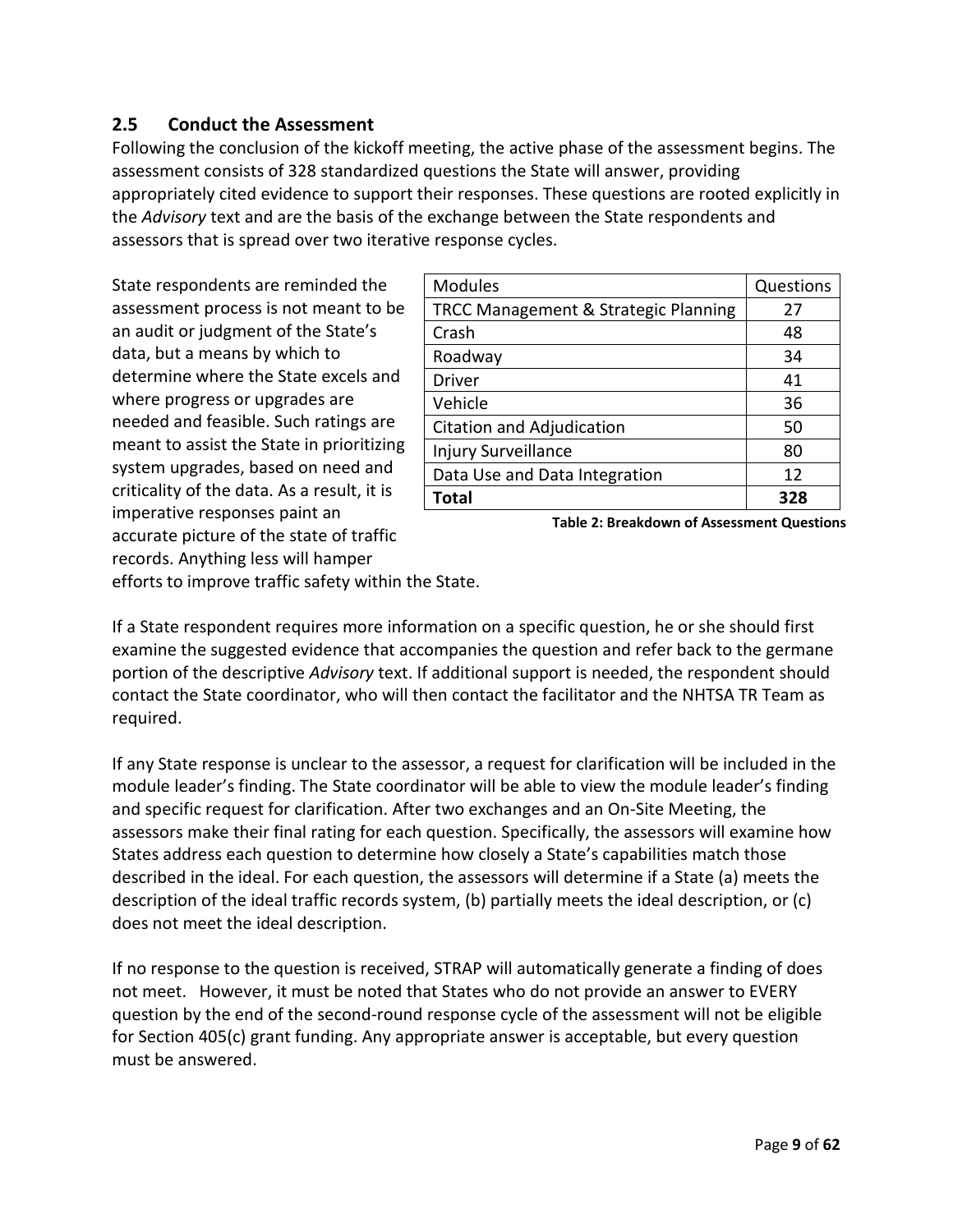The State coordinator will have access to a number of management reports that will be organized by module. The reports will show the number of questions assigned out of the total for that module, whether or not all have been assigned, the number of respondents assigned to questions within the module, the number of responses submitted out of the number expected and whether or not all responses have been submitted. These reports will assist the State coordinator in monitoring the progress of the assessment.

# <span id="page-12-0"></span>**2.5.1 Round One Data Collection**

Each respondent entered into STRAP and assigned a question will be emailed a link (or token) which will authenticate their identity and allow them to log into STRAP and answer their assigned questions. Each person's token is unique (delineates identity and access) and may not be shared with others. Questions may be assigned to more than one respondent; nevertheless, respondents should submit their responses to each question individually. All assigned questions can be found on the respondent's tab. Within this tab, questions can be narrowed down by module and sub-module.

Respondents may partially enter an answer and save their work prior to submission. This is particularly useful when respondents discover they need to attach additional information prior to submitting their answers. Once the respondents begin to submit their responses, their list of questions can be further narrowed down to show only those that have or have not been submitted.

## *Past Responses*

If the State has completed a previous assessment in STRAP, respondents will have access to view the past responses for their assigned questions. The only exception being questions new to the 2018 Advisory.

The past response(s) will be displayed on the Respondent Answer/Update screen along with any attached documents.

## *Share, Forward, Decline*

Respondents may feel they are not the appropriate person to answer an assigned question, or there is a person more qualified to answer the question. In these cases, respondents have several options. They may answer the question and then share it with another respondent, by selecting the "share" button and choosing a respondent already in the system or by entering a new respondent's name and email. If the respondent has nothing to contribute to a question, he or she may forward the question to a better qualified respondent by selecting the "forward" button and choosing a respondent already in the system or by entering a new respondent's name and email. Respondents should be aware that forwarding a question removes it from their queue for the remainder of the assessment. As a last resort, when the respondent cannot answer the question or forward to a more appropriate respondent, he or she may decline the question. This will remove the question from their queue completely. Should respondents need to decline a question, they should notify the State coordinator so a replacement respondent can be found. As all questions must have at least one response in order for the assessment to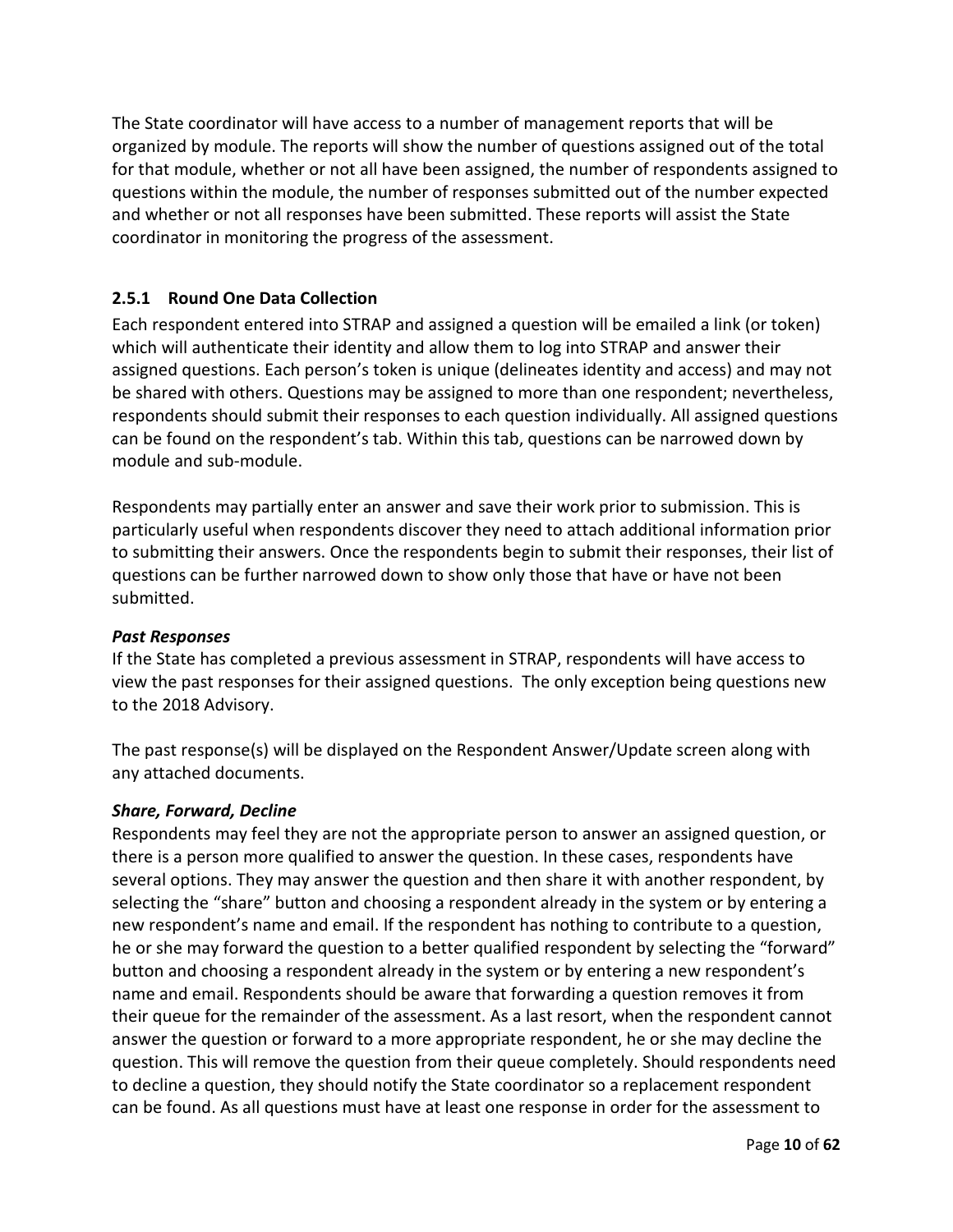be validated for grant purposes, declining questions is strongly discouraged. Questions removed from a respondent by forwarding or declining the question cannot be returned to the initiating respondent.

The *Traffic Records Program Assessment Advisory* should be reviewed by respondents in order to assist with the context of questions they are assigned. If more assistance is required, the State coordinator and the facilitator may be contacted for clarification.

## *Providing Evidence*

To ensure assessments are uniform and reliable, STRAP provides respondents and assessors with suggested evidence to support the responses for each question. In most cases, State respondents are asked to document their answers to the assessment questions.

Evidence should be uploaded to the document library and linked to the question response in STRAP. If the evidence to be uploaded is a multi-page document, the response must include the page number and location of the relevant part of the document (or the respondent may cutand-paste the relevant part of the document into a separate document, listing its source, then upload and link it to the question). States are encouraged to provide screen shots and sample data runs instead of web links. States are free to provide alternative evidence, but in order to garner a "meets" rating it must support the State's assertions with enough clarity that the assessor can make an accurate judgement and, further, the response and alternative evidence would pass muster with any program auditors.

## *Providing High Quality Answers*

The assessment questions are designed to elicit information that will allow the assessors to make a comparison of the State's systems with the ideal system described in the *Advisory*. As an example, the *Advisory* describes an ideal crash system in part:

> *The State maintains accurate and up-to-date documentation—including process flow diagrams—that details the policies and procedures for key processes governing the collection, submission, processing (e.g., location coding), posting, and maintenance of crash data.*

Question 47 relates directly to that ideal description:

*Does the State maintain accurate and up-to-date documentation detailing the policies and procedures for key processes governing the collection, reporting, and posting of crash data—including the submission of fatal crash data to the State FARS unit and commercial vehicle crash data to SafetyNet?*

The suggested evidence related to this question: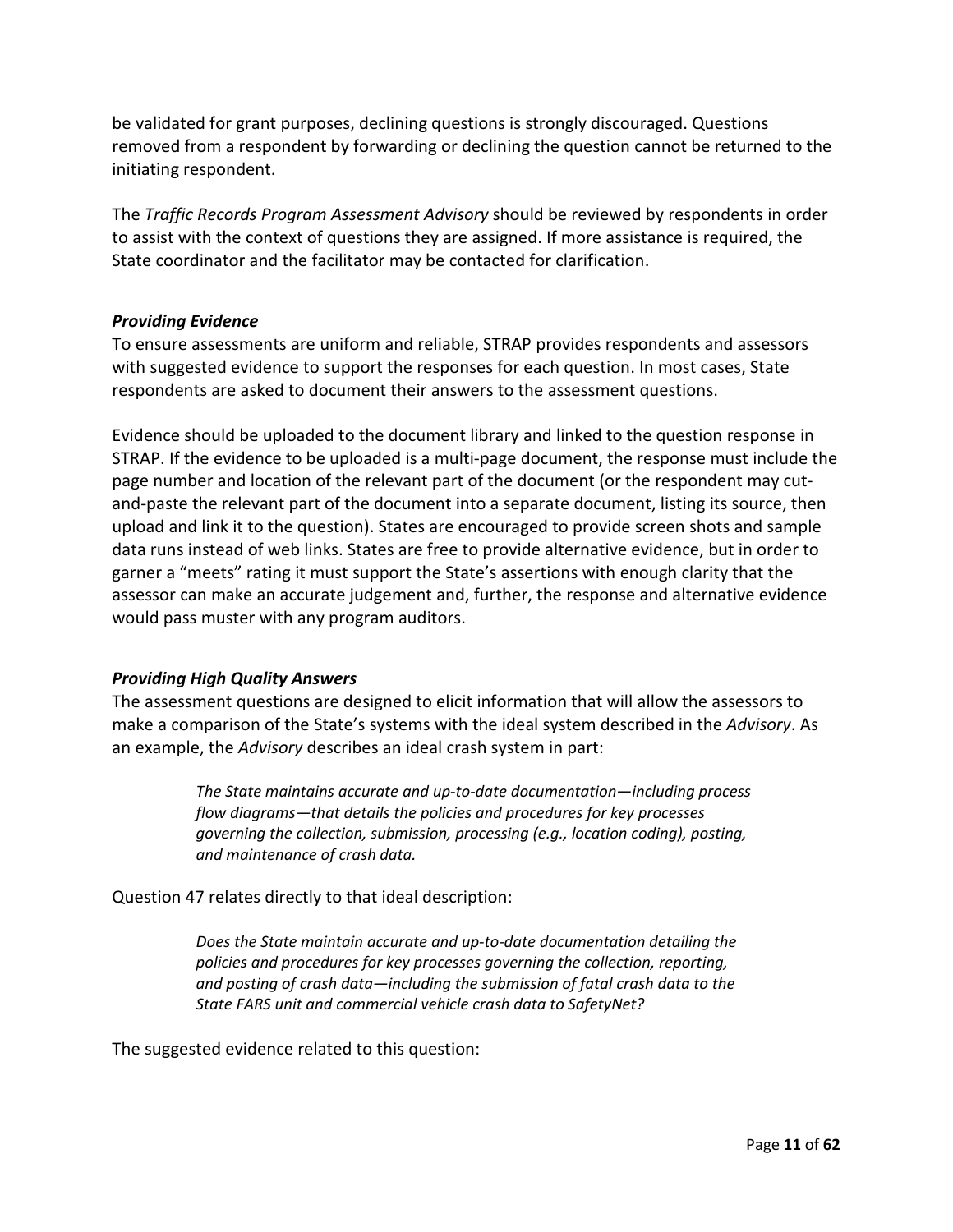*Please document key processes governing the collection, reporting, and posting of crash data—including the submission of fatal crashes to the State FARS unit and commercial vehicle crashes to SafetyNet. If the State has existing documentation (process flow diagrams, reports, etc.), please submit the relevant document or an excerpt thereof. If the State does not have existing documentation, a brief narrative may be submitted instead.*

When answering, respondents should keep in mind the assessors are unfamiliar with the State's processes and they should strive to provide complete information, rather than short or oneword answers.

For example, an inadequate response to Question 47 would be:

*Yes. Policy attached.*

While this is responsive to the question, it does not provide all the details the assessor needs to make a rating determination. For example, does the policy provided apply to all law enforcement officers within the State or is it a State Police/Patrol policy only? A better response would be:

> *Yes, the State uses a single Uniform Crash Report and Officer's Manual for Crash Reporting. The Manual is updated whenever the report is revised. FARS reporting is included in the Manual as is commercial motor vehicle crash reporting. SafetyNet reporting is done centrally at the crash data repository and information about that process is included in the crash data entry policy and procedure manual which is updated semi-annually, with interim changes being added to the Manual in the form of memoranda to the staff until the change is formally incorporated by the semi-annual update.*

## <span id="page-14-0"></span>**2.5.2 Round One Analysis**

The assessment team evaluates the State's performance compared to the ideal specified in the *Advisory*. At the end of the first State response period (Round One Data Collection), access to the STRAP State respondents tab is disabled and the assessor tab is activated. These qualified SMEs review the State's response to each question and rate each as (a) meets the description of the ideal traffic records system, (b) partially meets the ideal description, or (c) does not meet the ideal description. At least two assessors examine each question.

Upon accessing the assessor tab in STRAP, the assessor should see instructions, reports and a listing of the questions and answers they will need to evaluate. Assessors and module leaders will review the State's answers and supporting documentation before making their rating selections from a drop-down menu: "meets", "partially meets", or "does not meet". In addition to the rating, assessors also provide a ballot for each question. This brief narrative accompanies and justifies the ballot selection for each question. Assessors may also include clarification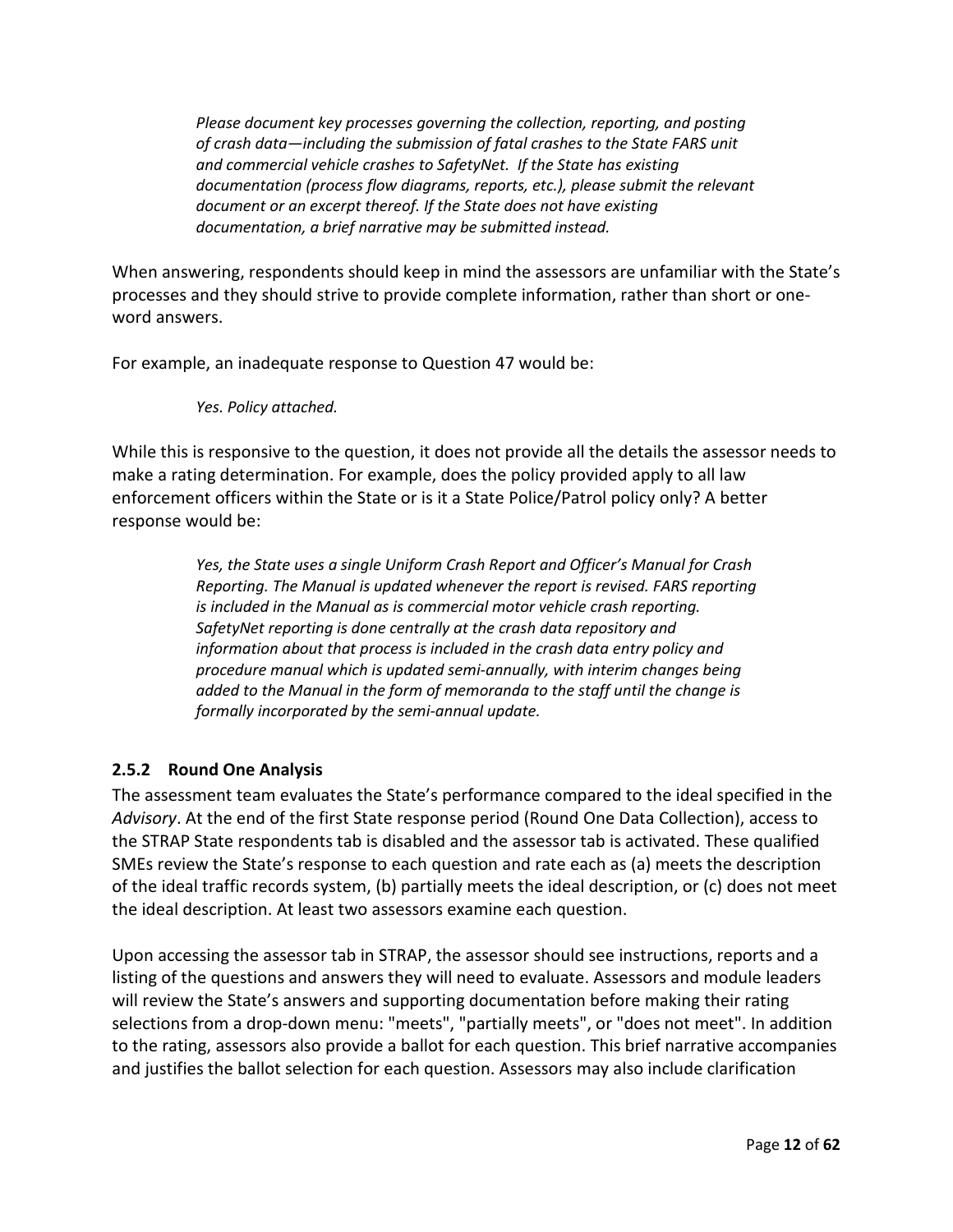requests as part of the ballot. This should be used if the assessor needs more information in order to verify a State's answer is not supported by the supplied documentation.

#### *Using the Suggested Evidence & Assessor Guidance*

The assessors for each module will independently complete ballots to rate whether each Statesupplied response indicates the State meets the ideal outlined in the *Advisory* and findings, which delineate the reasoning of the assessor in making the rating, and note the evidence provided. The assessors use the suggested evidence guidance to help them determine whether there is sufficient evidence to determine whether a capability or critical element exists, is being implemented, or does not exist. It is, however, entirely possible a State may have provided evidence sufficient for the assessor to make an accurate evaluation about a question without providing the evidence specified. It is up to the assessor and module leader to make such determinations. In the interests of transparency and efficiency, the suggested evidence and assessor guidelines are also made available to State respondents. See [Table 3](#page-16-0) for guidelines used by assessors to develop ratings.

Using the guidelines found in [Table 3,](#page-16-0) assessors review the State's answer and supporting evidence provided for the question. It is imperative any documentation be linked to the appropriate answer. A rating of "meets" requires that the State indicate it is in compliance with the *Advisory* ideal and provide sufficient documentation for the assessor to determine the validity of the State's claim.

In some circumstances, assessors may possess outside knowledge of the State undergoing an assessment. Ratings must be made based solely on the information the State provides via STRAP for the current assessment. Assessors are encouraged to use their external knowledge in requesting additional information of the State, but unless the State actively confirms the assessors' assumptions and provides sufficient evidence in STRAP, the initial rating must stand. Such incidents should be highlighted in the narrative module summaries, e.g. "The assessment team is fairly confident the State meets this requirement of the ideal system, but as no evidence was provided, the team was unable to grant a 'meets' rating."

Assessors will also have access to view the previous assessment's responses for each question. These will be displayed for both assessors and module leaders on the Edit/Update Ballot/Finding screens. As with external knowledge, the past response can be used to request additional information of the State, but the rating must be based on the response(s) entered in STRAP for the current assessment.

Assessors are also permitted to include a "clarification request" as part of the ballot if the State's answer or supporting documentation is unclear. When including a request for clarification, the assessor should provide a narrative of the additional information sought in the space available. Assessors should note the selected rating was awarded based upon the information supplied and specify what missing information is needed to award a rating in keeping with the State claim.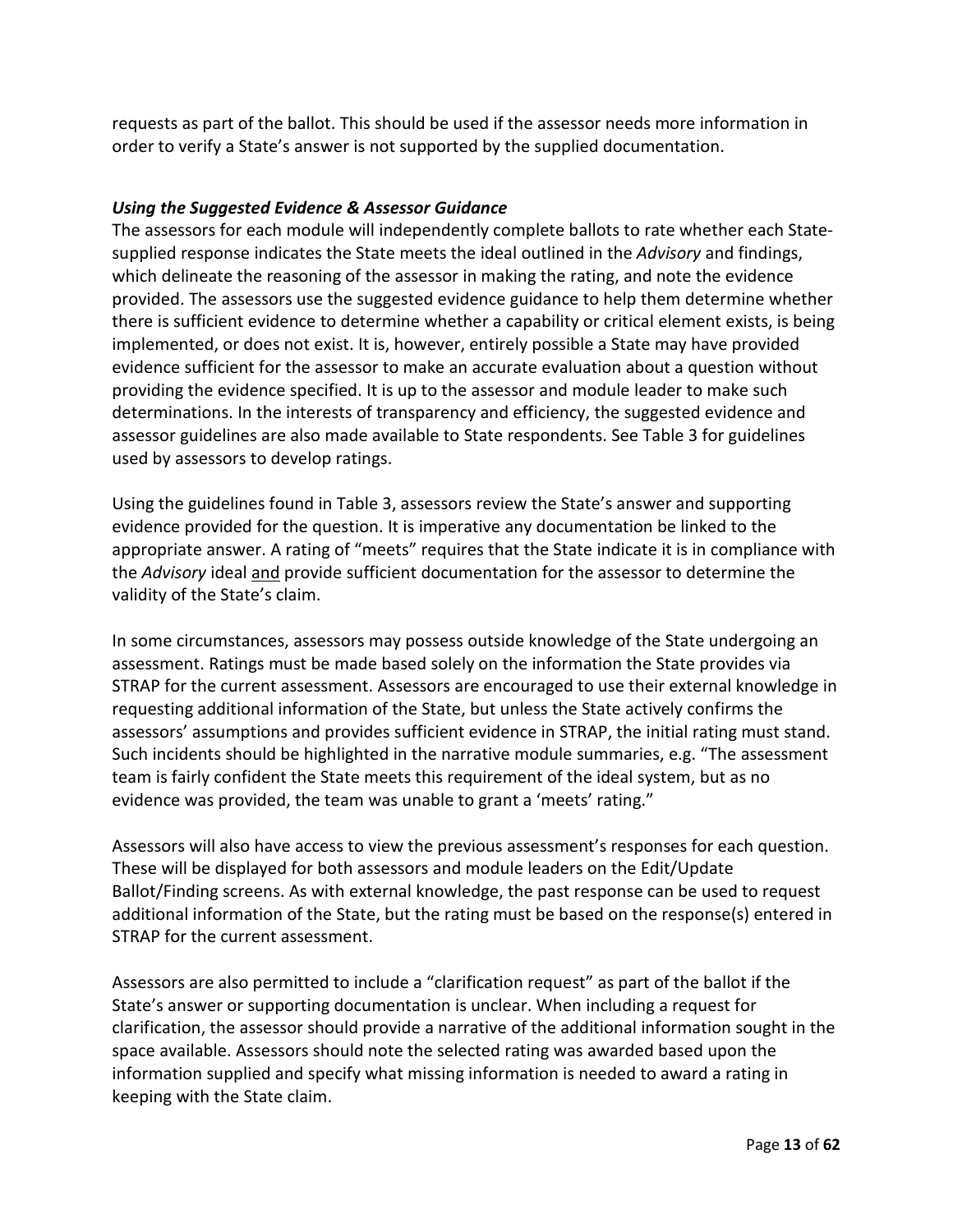Prior to the conclusion of Round One Analysis, the facilitator may host a conference call for all assessors to discuss any major issues and compare notes. While the assessors for each module will already be in regular contact, this is an important opportunity to share insights across modules.

|                                                                                                                         | Rating       |           |   | <b>Ballot Comment</b>                                                                                                                                                                                                                                                                                                                                      |  |
|-------------------------------------------------------------------------------------------------------------------------|--------------|-----------|---|------------------------------------------------------------------------------------------------------------------------------------------------------------------------------------------------------------------------------------------------------------------------------------------------------------------------------------------------------------|--|
| Response                                                                                                                | <b>DNM</b>   | <b>PM</b> | M |                                                                                                                                                                                                                                                                                                                                                            |  |
| No answer provided                                                                                                      | $\mathsf{x}$ |           |   | System generates response.                                                                                                                                                                                                                                                                                                                                 |  |
| Positive answer, no<br>evidence                                                                                         | X            |           |   | Request evidence.                                                                                                                                                                                                                                                                                                                                          |  |
| Positive answer,<br>substituted evidence<br>other than that<br>suggested by the<br>Advisory                             | X            | X         | X | Rating will depend on the quality of the<br>substitute evidence, and the information<br>provided by the substitute evidence. If the<br>substitution is verifiable, and serves to prove the<br>response, the rating should be the same as if the<br>suggested evidence were submitted. If the<br>evidence is lacking, clarification should be<br>requested. |  |
| If a system is under<br>development, but has<br>not been<br>implemented                                                 | X            | X         |   | Note with the rating the State is in the process<br>of development in order to both give the State<br>credit and to provide information to future<br>assessments. Many development projects are<br>abandoned or fail. Ratings should not reflect<br>"what might be."                                                                                       |  |
| Positive answer,<br>"cannot obtain"<br>evidence                                                                         | $\mathsf{x}$ |           |   | Seek clarification for the lack of evidence,<br>request alternate evidence. Rate on evidence<br>provided.                                                                                                                                                                                                                                                  |  |
| Positive answer<br>without adequate<br>information                                                                      | $\mathsf{x}$ |           |   | Seek clarification. Rate on evidence provided.                                                                                                                                                                                                                                                                                                             |  |
| For answers to<br>system-wide<br>questions States claim<br>"meets" except for<br>"one or a few small<br>agencies", etc. |              | X         |   | Meets: 100% electronic capture and/or<br>submission.                                                                                                                                                                                                                                                                                                       |  |
| If the question is<br>partially answered.                                                                               | X            |           |   | Request additional information.                                                                                                                                                                                                                                                                                                                            |  |

**Table 3: Guidelines for Assessor Ratings**

<span id="page-16-0"></span>*Providing High-Quality Analysis*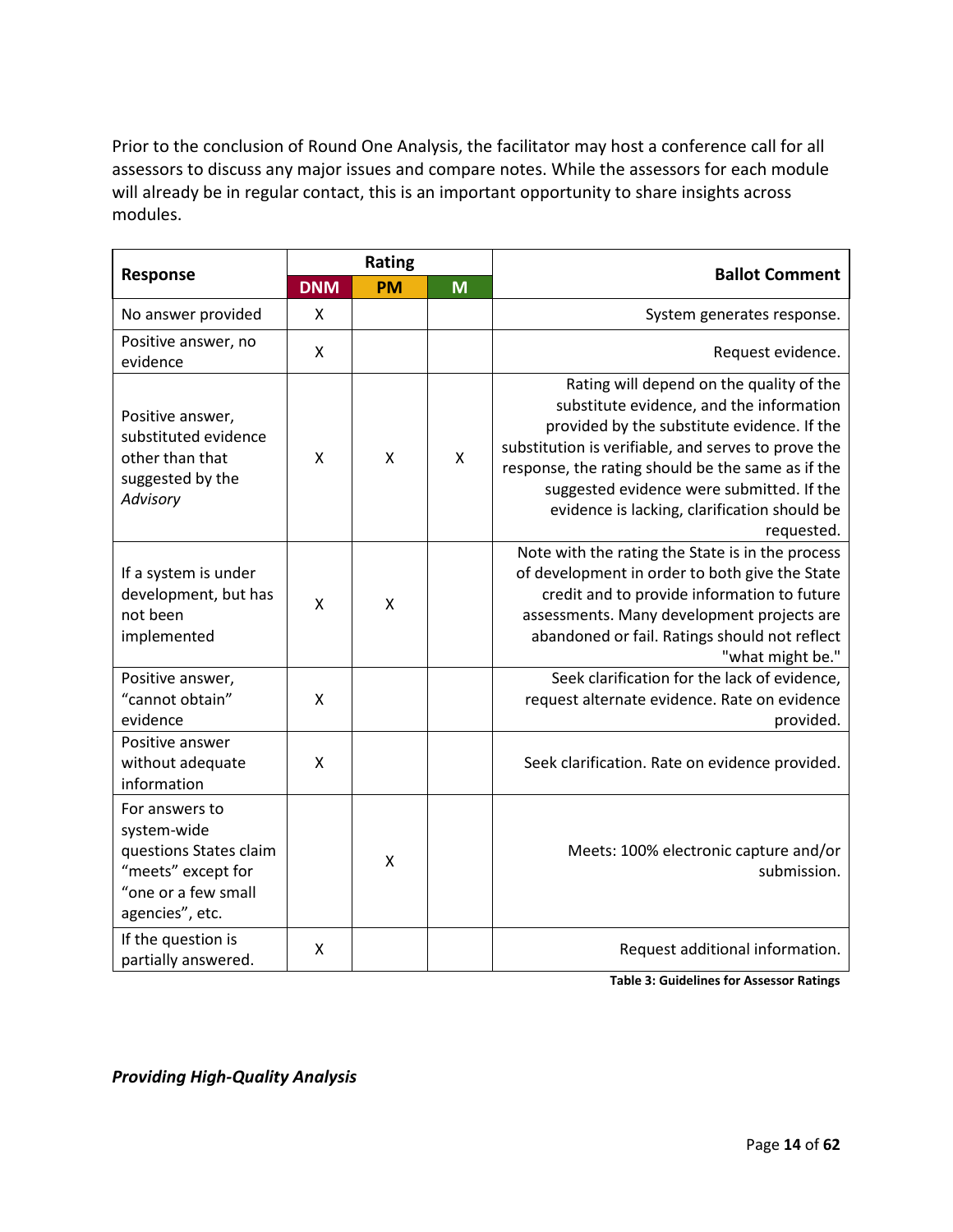Assessor ratings and ballots must stand alone grammatically and in terms of content. They should be written in full sentences, which explain the evidence provided, and how it was ranked*.*

#### An inadequate rating/finding:

*The State reported 'no'.*

Or

*The State meets the ideal.*

It is better that findings are specific to the question/response:

*The State indicated that no timeliness performance measures are in place in the Department of Public Safety.*

#### Other examples of appropriate findings are:

*The data dictionary does not address the edit checks. Based upon the schema extract provided, it appears that the edit checks and data collection guidelines exist, but the narrative did not include a detailed description to establish that it meets the ideal.*

*Documented procedures are in place for returning data to the individual agency for correction/clarification. The State provided a description of the process used to request data corrections from the collecting agency.*

*Documents were provided and the responses show that the technical level TRCC's recommendations are referred up to the executive level for approval. The TRCC charter loosely describes this relationship but the State might benefit from tighter coupling in this area.*

#### *Combining Ratings and Ballots into Ratings and Findings*

After the assessors have completed their ratings and ballots, the module leader will review both and incorporate them into a single rating and narrative finding for each question. If the assessors and module leader are unable to reach consensus, the facilitator will help make the determination.

The module leader will be the assessors' point of contact for the assessment process. Module leaders will work with the assessment facilitator to communicate with the State. While the respondents' names will not be available to the assessors, their agency, office and title will be accessible when available, in order to assist the assessor in determining the respondent's point of view, either as a data user, collector, or manager; this background information will also help assessors who need clarification to formulate their queries based on the expertise of the respondent.

The combined rating and finding for each "partially meets" and "does not meet" answer will be returned to the State at the beginning of Round Two Data Collection for additional information.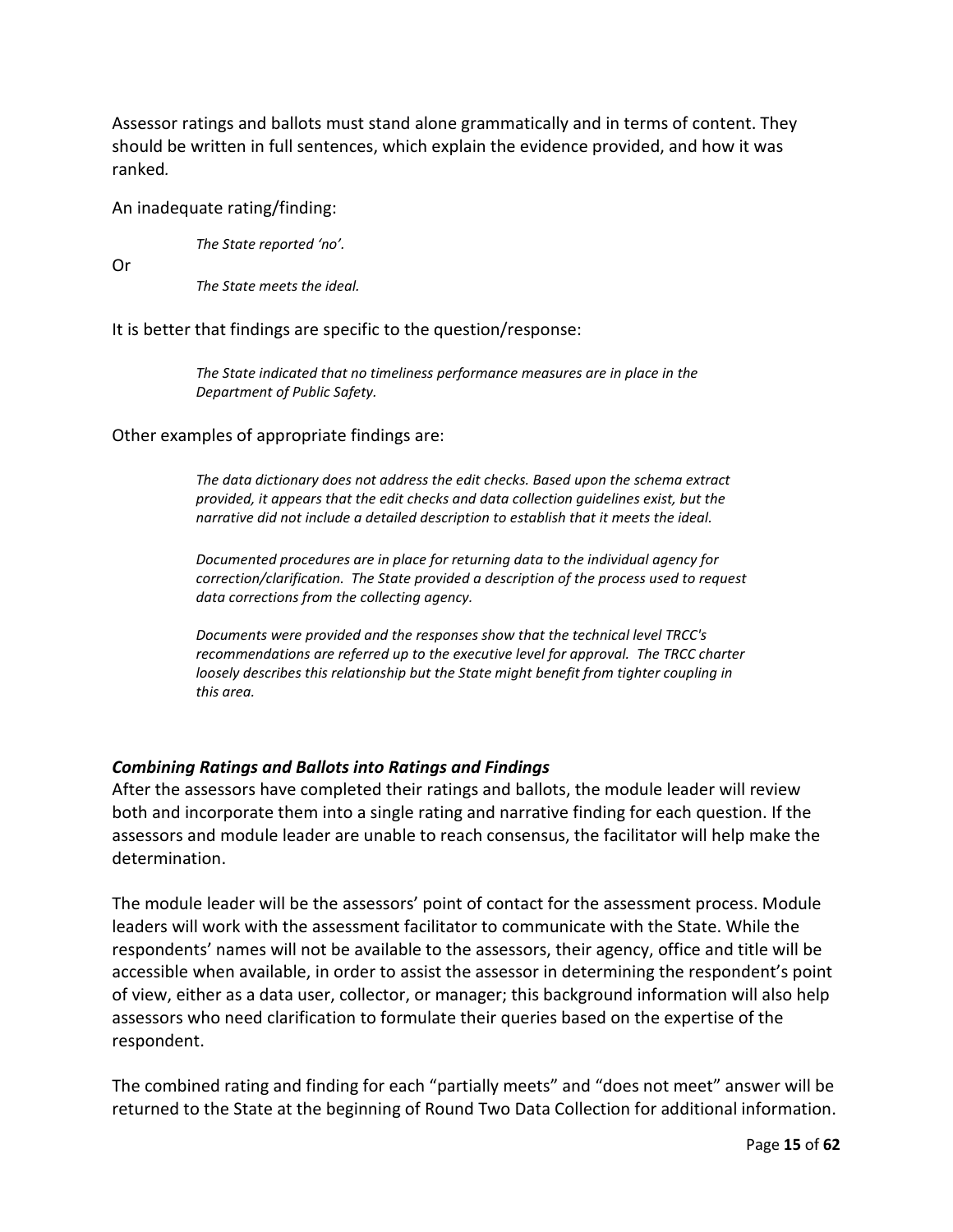Questions which met the ideal in Round One answers are removed from the respondents' queues. If the Round One answer or evidence was deemed inadequate, the module leader may include a specific clarification request within the finding for additional information or clarification.

The ratings and findings sent to the State are prepared as a synthesis of those made by the assessors and module leader individually. Once consensus has been reached, the module leader will enter in the finalized rating and finding for Round One. At the close of the round, all questions must have a rating and narrative finding.

The assessors, module leaders, and facilitator should agree on timeframes for completion of the work assigned to each. Assessors should be aware that their ratings must be complete prior to the end-date of each round in order to provide adequate time for review by module leaders.

# <span id="page-18-0"></span>**2.5.3 On-Site Preparation: Week of Review**

Immediately following the close of Round 1: Analysis, the State coordinator and respondents will receive view-only access to the initial module leader rating and narrative finding for each question. The State coordinator and respondents should review the initial findings and determine the questions and areas needing further discussion.

During this time, the facilitator should also consult with the module leaders to confirm specific questions or topics needing further clarification. The module leaders should also bring attention to any potential issues so they can be addressed and possibly resolved prior to the second and final round.

The facilitator and State coordinator should then compare the items relayed by both the respondents and module leaders and create an On-Site Meeting agenda. This should include time for state participants to provide general feedback on the process as well as an organized schedule for addressing each module. The State coordinator should invite respondents who wish to discuss their concerns and/or can provide additional information.

## <span id="page-18-1"></span>**2.5.4 On-Site Meeting**

The On-Site Meeting should be held the week following on-site preparation. The length of the meeting will vary, depending on the number of questions to cover, but should last no longer than one business day. The meeting date should be scheduled far enough in advance to ensure respondent participation, ideally prior to the assessment kickoff.

Similar to the Kickoff, the On-Site Meeting is hosted by the State coordinator. The coordinator should arrange for a meeting room large enough to accommodate all participants; have full teleconferencing capabilities; high-speed, hardwired internet access; and associated AV equipment to accommodate the presentation of notes, responses and other materials.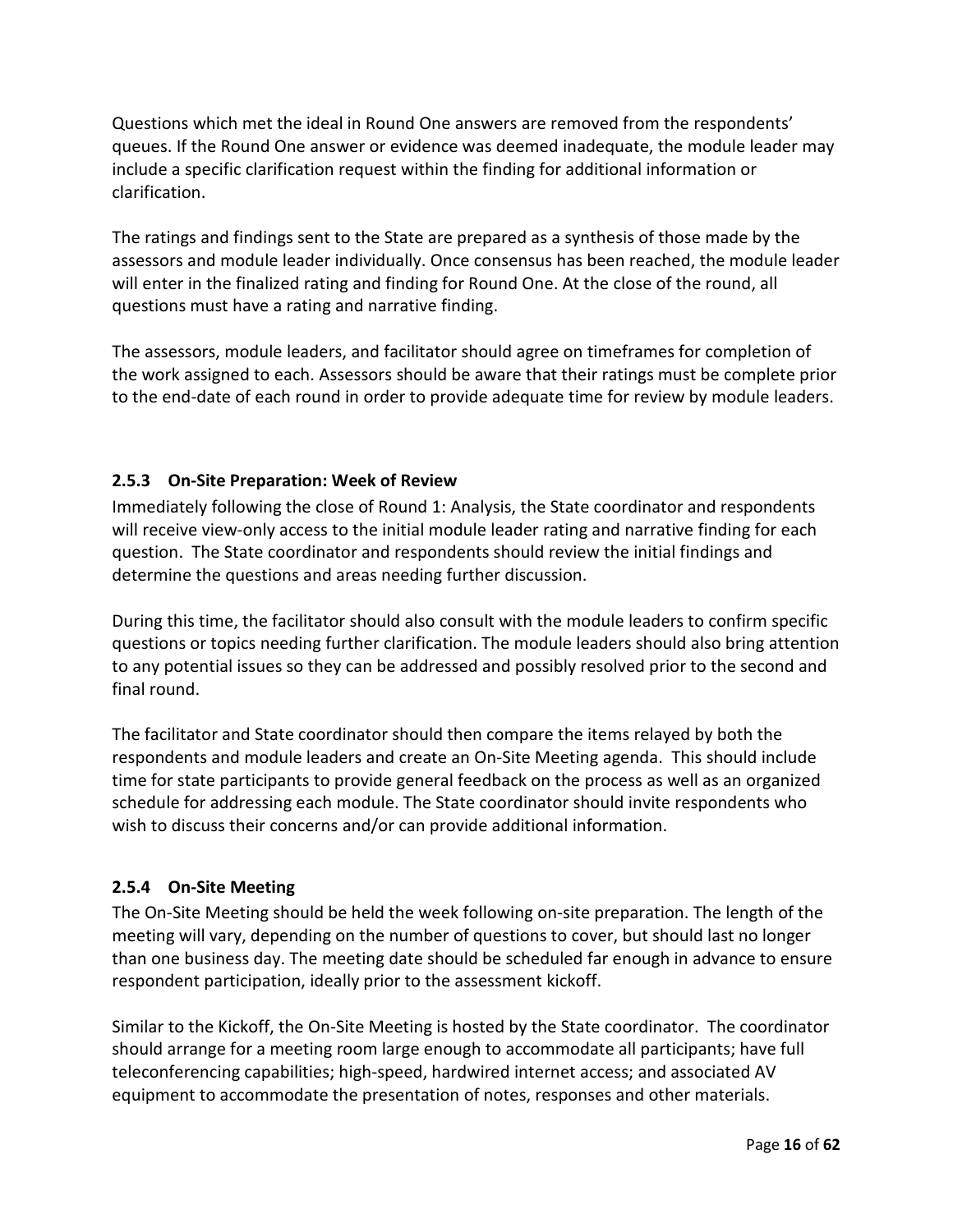The State coordinator and respondents should come prepared to discuss specific questions, by module, as determined during the on-site preparation. The facilitator will attend the meeting in person along with a rapporteur who will document the agenda and related discussions.

Following the meeting, the State coordinator will be provided with the meeting notes recorded by the rapporteur. The meeting notes will also be provided to the assessment team and uploaded to the Document Library.

# <span id="page-19-0"></span>**2.5.5 Round Two Data Collection**

Following the close of the On-Site meeting, the respondents will have their second and final opportunity to respond and/or provide additional information or evidence to support their responses to the questions the assessors rated as partially meets, or do not meet the ideal described in the *Advisory*.

Respondents should provide any additional information or clarification agreed upon during the On-Site meeting or is specifically requested by assessors in the finding narrative. The respondent may contact the State coordinator to assist with any inquiries about the clarification requested, prior to submitting a response. The State respondent will also have the opportunity to provide additional information in cases where the respondent feels it might impact the rating. If a respondent finds the answer provided in the previous round was incorrect or incomplete, the initial response should not be deleted, but a notation should be made in the subsequent round response that it is a "correction or clarification" of the previous response. When responses change from one round to the next and the previous response is gone, assessors have no means to account for an upgraded rating.

If the rating is low but correct and respondents have no further information, it would be helpful for the State to indicate the rating is accurate, and no further data will be forthcoming. To do so, respondents may add a note to their answers: "Round Two, no further information" or "Round Two, agree with rating", etc. This will speed the process for assessors and clarify no further information is available.

This is the State respondents' last chance to provide information to the assessors and there is no further opportunity for the State to review the assessment report prior to its final release.

## <span id="page-19-1"></span>**2.5.6 Round Two Analysis**

At the end of the given timeframe for responses, the respondent tab will again be disabled, and the assessors will be able to review questions/responses that have additional information or clarification provided and provide their final ballots and ratings. The assessors should also consider any information provided during the On-Site meeting. For questions where additional documentation or clarification was requested but none was provided, the assessor will rate the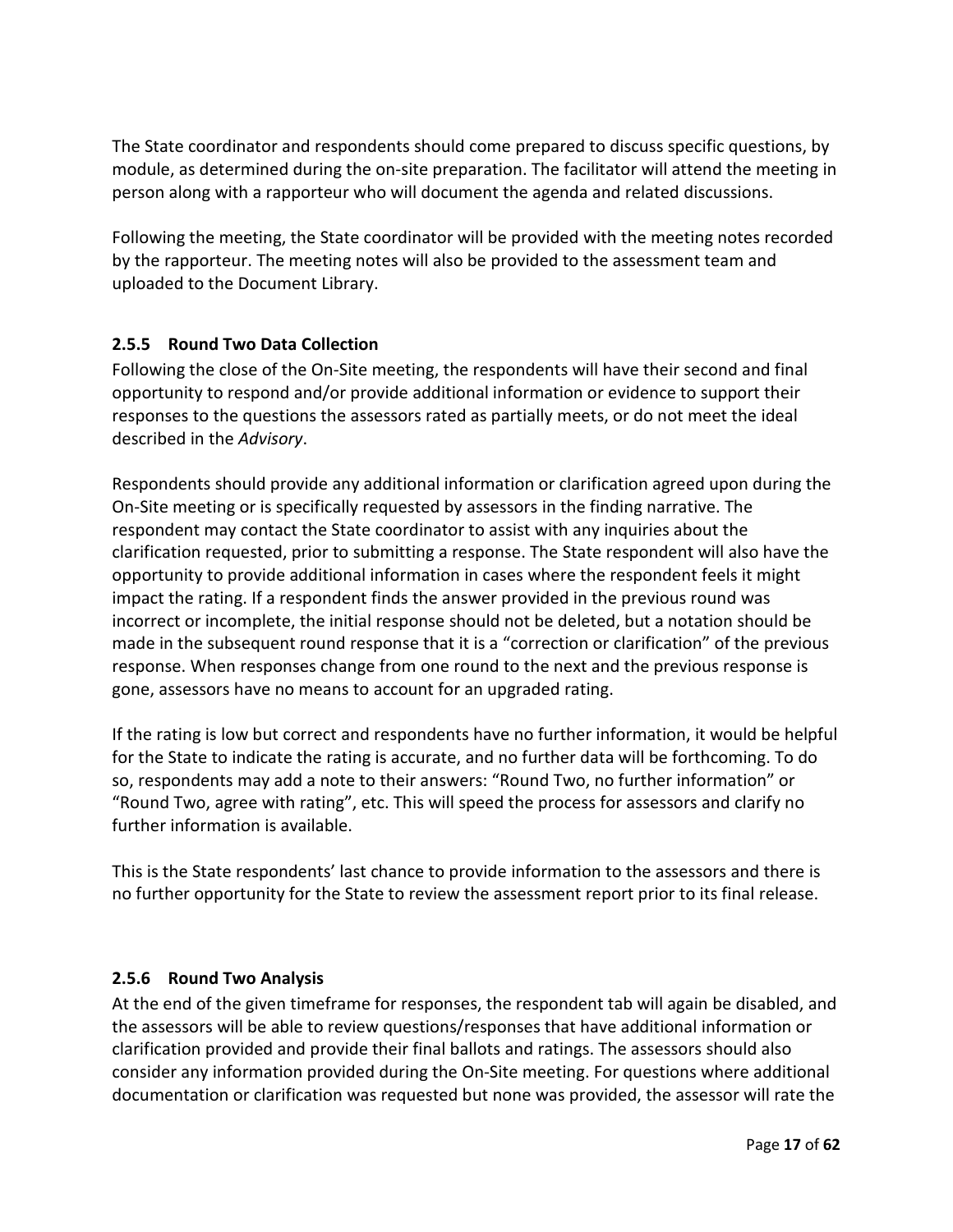State based on the information given but may note in the finding a higher rating would be possible with specific documentation or clarification.

The module leader confirms the ratings and combines the ballots into brief narrative findings which are finalized for each of the questions the State has answered. The module leader's final findings should be self-explanatory. Anyone should be able to read the finding for each question without having to refer back to the *Advisory* and understand what was assessed, how the State's performance was rated, and why that rating was assigned. This also encourages the module leader to think through the implications of each rating individually as part of the entire module. From these analyses, the final report is drafted.

# <span id="page-20-0"></span>**2.5.7 Drafting the Final Report**

After the module leaders have finalized each question's rating and findings in Round Two, they will be tasked with writing considerations and a summary of the State's performance for each module. A new tab will be accessible from the Module Leader page, titled "Final Report" where the narratives and considerations should be recorded.

This narrative summary will include critical considerations that add depth and context to the recommendations developed from the question ratings for each module. This summary should note areas where the State has been successful in its efforts and deserves recognition for those efforts. The narrative overview of the modules may include elaborations on the specific considerations assessors have written.

Considerations are specific actions or resources the assessors may wish to share with the State. These "considerations" are distinct from both the findings developed during the assessment process and the recommendations provided in the executive summary. The State will only need to specifically address the recommendations in their annual updates and strategic plans per the §405(c) grant requirements.

Once the module leaders have submitted their final ratings, considerations, and summaries, the facilitator reviews all completed segments, edits as needed and drafts an introductory statement before notifying the TR Team representative the assessment is complete. To aid in their review, the facilitator may wish to export a draft of the document. Once the TR Team representative has been notified by the facilitator the assessment is complete, he or she will export a copy of the assessment report and make one last review—being sure to update the table of contents and standardize the forms of address in the participants list in particular.

# <span id="page-20-1"></span>**2.6 Delivering the Final Report**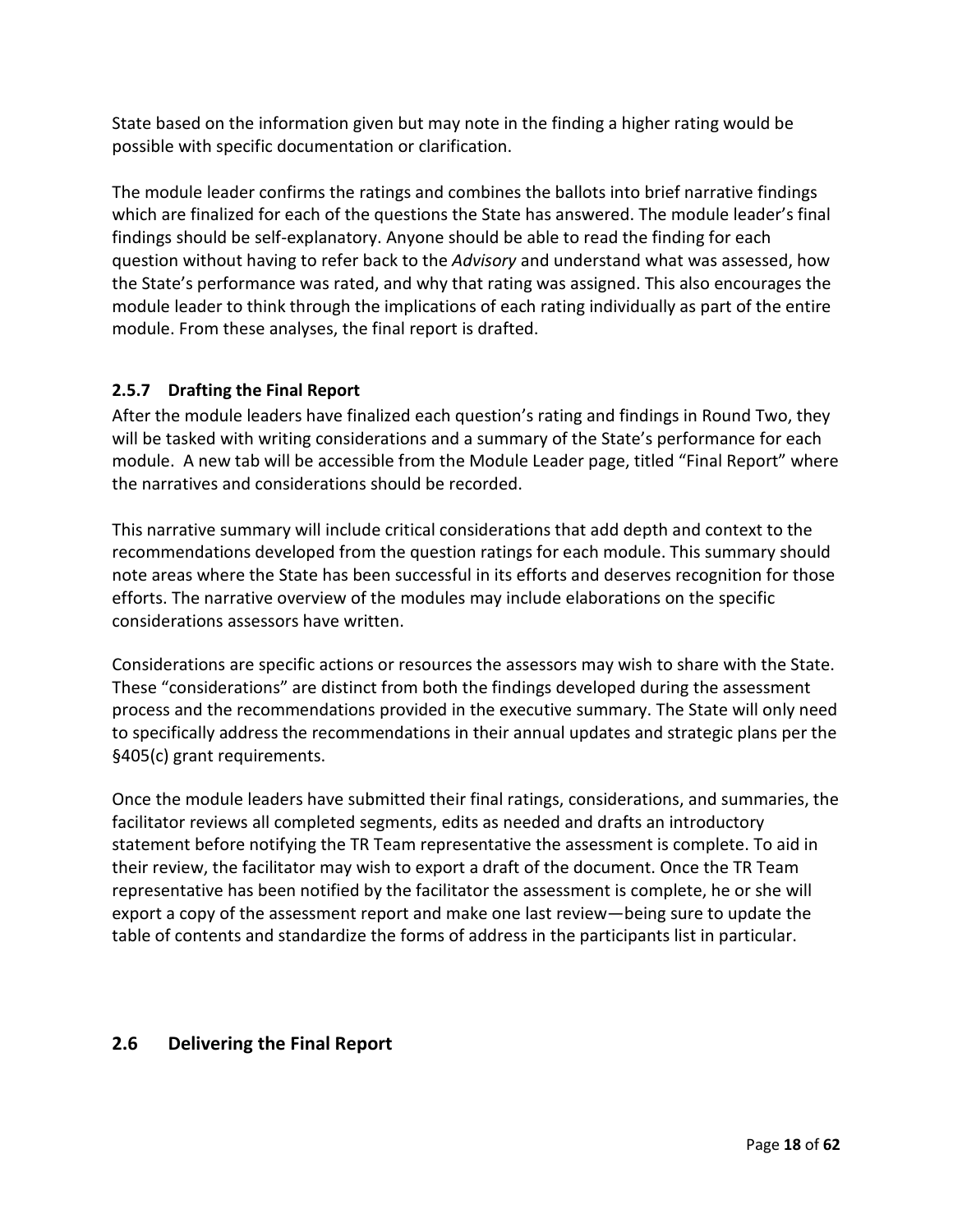The TR Team representative will then provide the State coordinator with a digital copy of the final report and an accompanying cover letter via email. A paper copy can be mailed at the State coordinator's request.

The traffic records assessment report provides an overview of the status of the State's TRCC and each of the component data systems. The report will be arranged according to the organization of the *Traffic Records Program Assessment Advisory* with separate sections covering TRCC management, strategic planning, crash, vehicle, driver, roadway, citation and adjudication, injury surveillance, and data use and integration.

The report is divided into three parts: the introduction, the results and the methodology and background. The introduction is where the aggregate ratings for the assessment are found, along with the rating changes from the previous assessment. The results section includes the recommendations, considerations and the module leader's narrative summary for each module that provides an overview of how the State compares to the *Advisory's* described ideal system. The methodology and background section contains the final rating and narrative assessor conclusions for each question individually. If the State would like additional assistance, a GO Team should be considered. More information on GO Teams is found in Section 2.8 [Requesting](#page-21-1)  [Optional Technical Assistance.](#page-21-1)

# <span id="page-21-0"></span>**2.7 Report-Out Webinar**

After the assessment has been completed and the final report delivered, the facilitator will present the final report and summarize the assessment's recommendations and conclusions to the States' TRCC via a webinar. Broadcasting the recommendations and conclusions via webinar will enable broader audience participation than an on-site visit by the assessment team. The TRCC and the State coordinator will be able to publicize the webinar and invite other interested parties as they see fit. Staff from NHTSA's Traffic Records Team and NHTSA Regional Program Managers (RPMs) will participate in these webinars, and NHTSA RPMs may wish to travel to the State, particularly when they are scheduled to coincide with a full TRCC meeting.

State officials involved in the assessment will know the general contents of this report in advance because of the iterative nature of the assessment, which provides early feedback to the State on each question.

# <span id="page-21-1"></span>**2.8 Requesting Optional Technical Assistance**

NHTSA's Traffic Records GO Team program aims to help States improve their traffic records systems by deploying teams of subject matter experts to deliver tailored traffic records-related technical assistance and training based on States' specific needs. This program is designed to provide additional resources and assistance for State traffic records professionals as they work to improve their traffic records data collection, management, and analysis capabilities.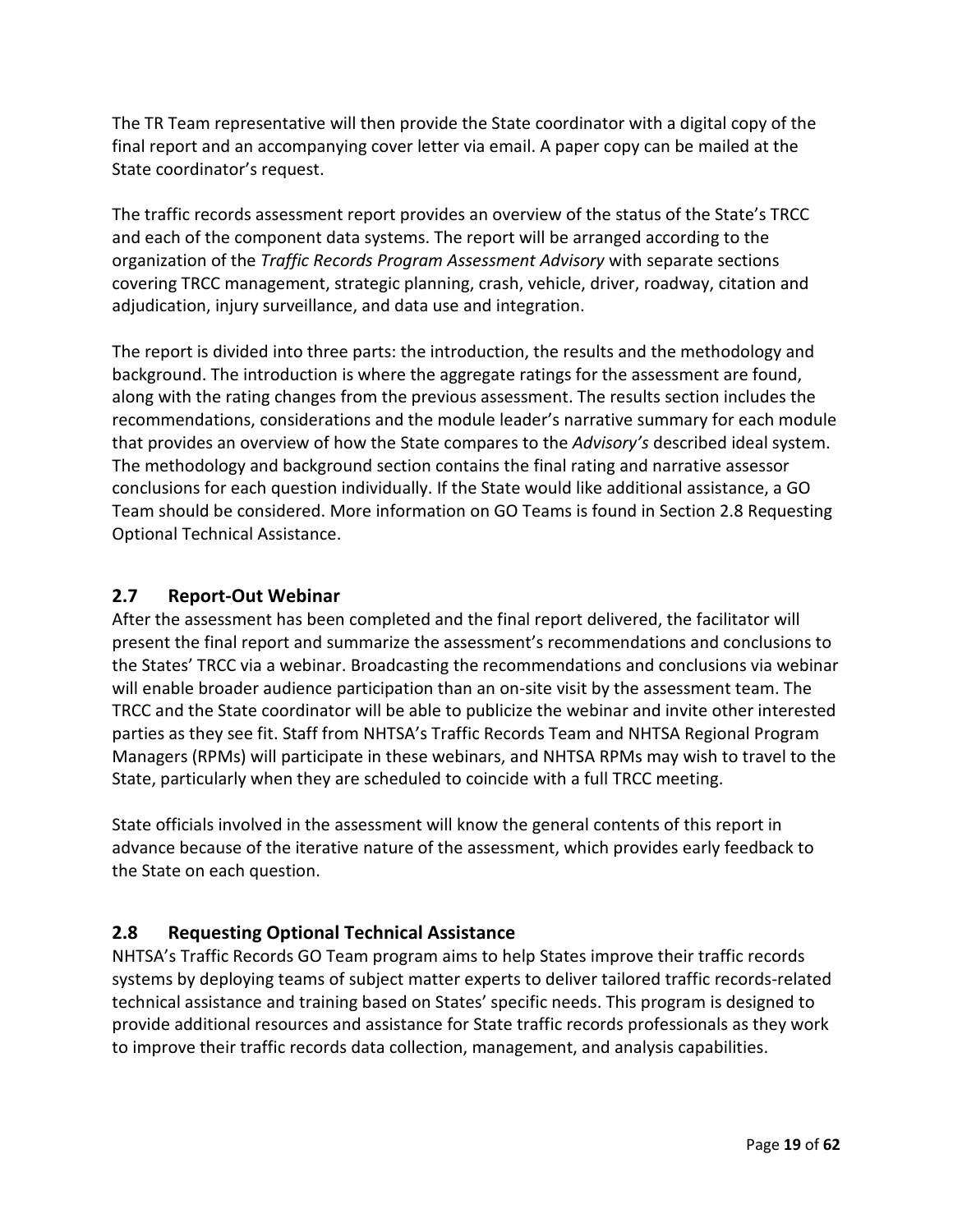States are encouraged to submit GO Team requests that address a specific traffic records improvement need, either highlighted during a State's traffic records assessment or identified by the State's Traffic Records Coordinating Committee (TRCC) and Highway Safety Office.

A State may request specific technical assistance that (1) focuses on addressing a targeted problem in the traffic records system, or (2) provides technical training to State traffic records program managers in an area identified by the State. Key assistance topics should address an issue identified in the State's traffic records strategic plan or identified during the State's most recent traffic records assessment.

# Technical Assistance

The GO Team will travel to the State to adequately diagnose the State's problem and provide appropriate technical assistance as needed. The GO Team leader will draft a final technical report that diagnoses the problem with the State's traffic records system and recommends a course of action for the State to undertake to resolve this problem. The GO Team will submit this report to NHTSA staff, who will host a closeout webinar where the State and NHTSA will be debriefed on the GO Team's conclusions.

# Technical Training

The GO Team will work with the appropriate State traffic records professionals to design a curriculum to meet their training needs. The training should be no longer than 3 days and is not meant to supplant courses offered through the Transportation Safety Institute. The GO Team will travel to the State to provide instruction only as needed. Whenever appropriate, the GO Team will attempt to deliver this training via webinar.

## *Requesting a GO Team*

A State interested in requesting a GO Team will complete the brief application for technical assistance or training and submit it to NHTSA via the appropriate regional office. Applications should be submitted by a State-designated representative and approved by both the State's Highway Safety Office (SHSO) and TRCC. States should contact their RPM for assistance in applying.

Applications can be found on the NHTSA Traffic Records website:

[http://www.nhtsa.gov/DOT/NHTSA/NVS/TrafficRecords/Training\\_Technical\\_Assistance\\_Applica](http://www.nhtsa.gov/DOT/NHTSA/NVS/TrafficRecords/Training_Technical_Assistance_Application.docx) [tion.docx](http://www.nhtsa.gov/DOT/NHTSA/NVS/TrafficRecords/Training_Technical_Assistance_Application.docx)

The application request should include the following information:

- A detailed description of the technical problem the GO Team will need to address;
- A description of the specific technical assistance being requested from the GO Team;
- A description of the current and past efforts to address this problem;
- An explanation of how the GO Team assistance fits into the TRCC's Strategic Plan;
- The anticipated improvements the GO Teams are likely to provide to the State's traffic records data systems; and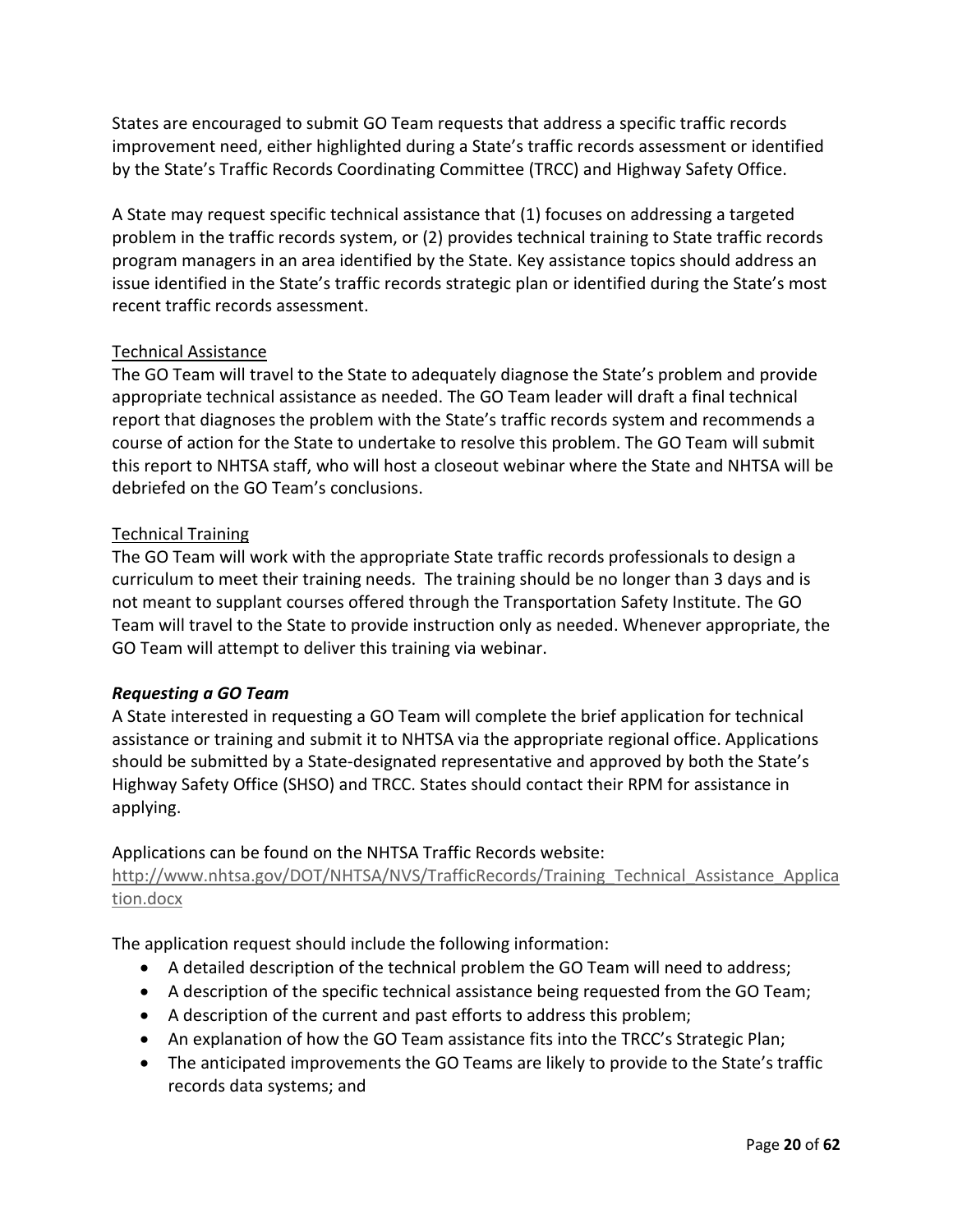• The contact information of the State officials who will be tasked to work with the GO Team to address this problem.

The RPM will review the application to ensure the State has (a) described the technical problem in sufficient detail that NHTSA can identify the most appropriate subject matters experts, and (b) requested assistance is within the scope of NHTSA's traffic records purview.

The NHTSA Traffic Records (TR) Team will review the request and identify up to three subject matter experts as the GO Team to address the State's request. The NHTSA TR Team will then host a conference call with the State applicant, the GO Team members, and the RPM to discuss the State's request.

Following this initial conference call, the GO Team will contact the designated representative to gather more information to diagnose the State's problem and recommend a course of action. Approximately one week after the initial conference call, NHTSA's TR Team will host a second teleconference where the GO Team will present their work plan, proposed schedule of activities, milestones, and deliverables to the State representatives, NHTSA's TR Team and RPM.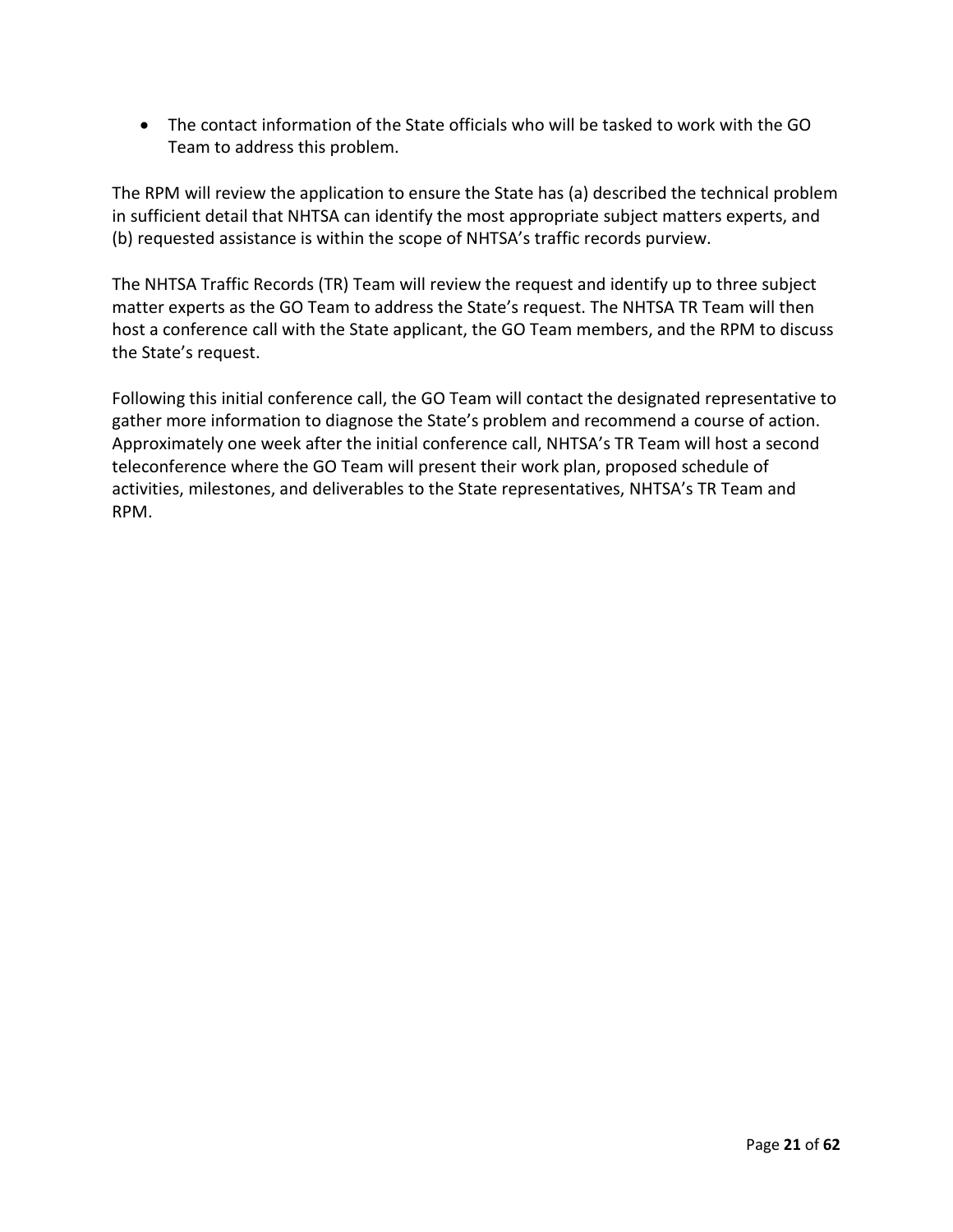# <span id="page-24-0"></span>**PART 3: ROLES AND RESPONSIBILITIES**

# <span id="page-24-1"></span>**3.1 NHTSA Traffic Records Team**

- Provides NHTSA Regional Offices with a list of upcoming grant-cycle assessments and conducts informal discussions regarding upcoming assessments with regions and States
- Schedules assessment date upon receipt of State request
- Advises on facilitator selection and consults on assessment team members
- Coordinates with Regional staff, facilitator, and State coordinator to conduct preassessment conference calls to set the assessment schedule, discuss participant roles, and how the State has addressed items in the pre-assessment checklist
- Leads the assessment kickoff meeting in-person, coordinates with the program manager for STRAP training webinar and State coordinator on logistical details (meeting location, WiFi, projector, etc.). Ensures the appropriate Regional staff is invited
- If necessary, works with State coordinator, Region staff, and facilitator to compile a list of respondents to answer specific assessment questions
- Sends the final report to the State coordinator and NHTSA Region office and sets up conference call to discuss the report prior to the webinar report out
- Participates in the report out via webinar. Ensures the appropriate Regional staff is invited
- Reviews the State's request for a GO Team to provide technical assistance
- Updates assessment standards as necessary
- Ensures the *State Traffic Records Assessment Procedures & Policy Manual* is current

# <span id="page-24-2"></span>**3.2 NHTSA Regional Program Managers**

- Markets program assessments to States
- Notifies the State when their assessment is due within the next 12 months. In the event the State contacts the Region before that time, forwards a request to NHTSA TR team
- Several months in advance of a probable assessment, participates in any interactions between NHTSA TR team and the State, where long-range timelines and general preparedness for the assessment are discussed
- Facilitates, as needed, communication between NHTSA TR Team and State coordinator or State Highway Safety Office staff
- Coordinates with NHTSA TR Team, facilitator, and State coordinator to conduct a preassessment conference call and set tentative schedule / milestones for the assessment. (About 1 month prior to the projected kickoff meeting)
- If necessary, works with State coordinator, NHTSA TR Team, and facilitator to compile a list of respondents to answer specific assessment questions
- Monitors assessment progress via STRAP and assists the facilitator and NHTSA TR Team as necessary to keep the activities on schedule
- Along with the State coordinator, receives the final report from the NHTSA TR Team representative
- Attends the webinar report out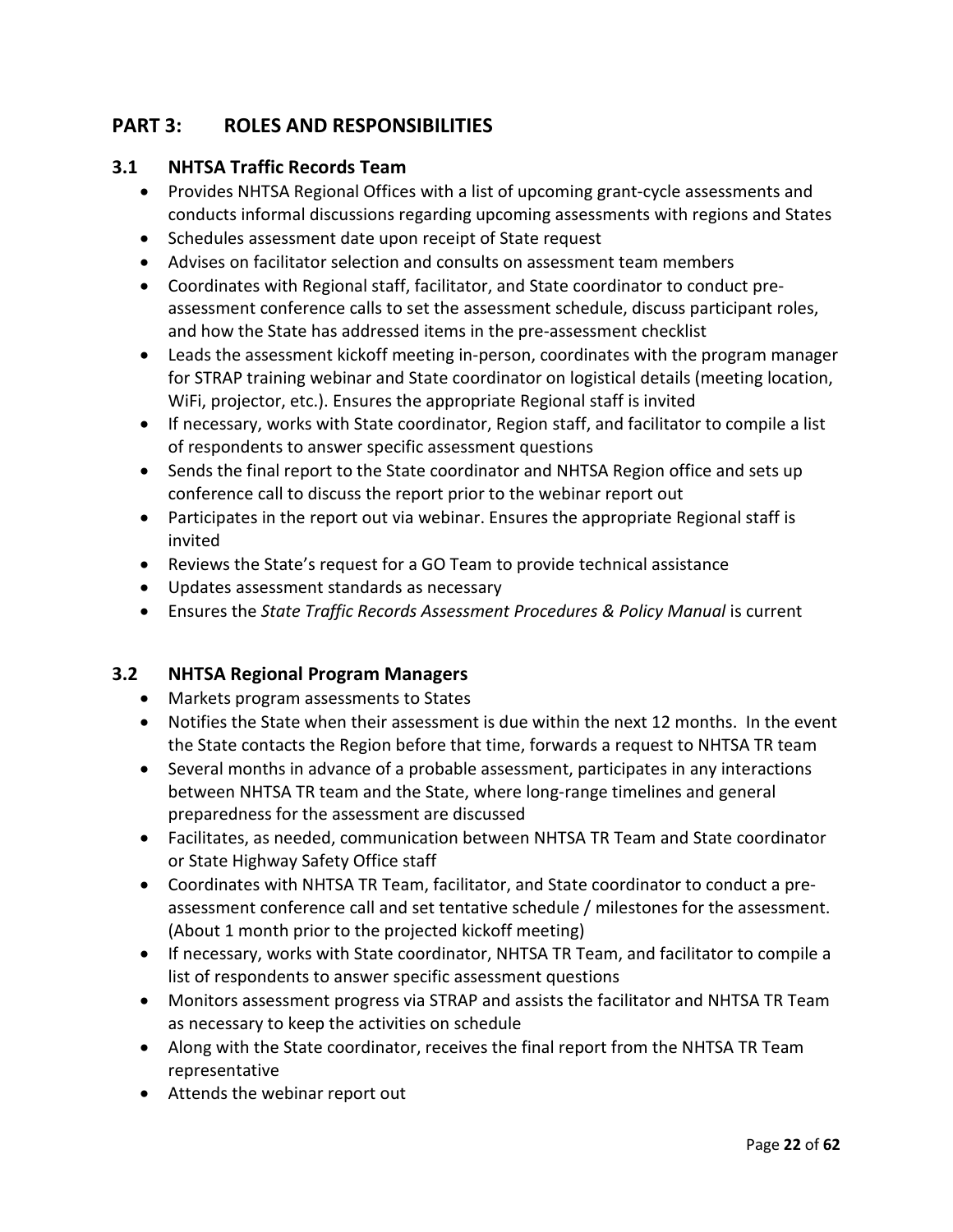- Assists State in addressing assessment recommendations. The NHTSA Regional office will maintain a list of all recommendations given to States and should check in with the state at least once annually to see if they are addressing the recommendations, and if not, determine if technical assistance or training is needed.
- Reviews the State's request for GO Team technical assistance and/or training

# <span id="page-25-0"></span>**3.3 State Personnel**

# <span id="page-25-1"></span>**3.3.1 State Assessment Coordinator**

- Submits request for a traffic records program assessment to NHTSA Region staff, if not previously contacted by the Region
- Several months in advance of a probable assessment, participates in conversations with NHTSA TR team and the Region, where long-range timelines and general preparedness for the assessment are discussed
- Coordinates with Regional staff, facilitator, and NHTSA TR Team to conduct a preassessment conference call and set tentative schedule/milestones for the assessment
- Selects and briefs all respondents well in advance of the assessment to ensure they understand their role and the importance of their efforts, including inclusion of evidence documents in their responses
- Distributes the *State Traffic Records Assessment Procedures & Policies Manual* to the State Traffic Records Coordinating committee members prior to the assessment kickoff meeting. Works with facilitator, Regional Program Manager and State TRCC to identify assessment respondents
- Invites State TRCC, and other responsible parties to the assessment kickoff meeting
- Develops and finalizes detailed agenda with NHTSA Regional Program Manager, facilitator, and State TRCC, which will include a listing of participants and their organizational affiliation
- Hosts assessment kickoff meeting
- If assigned questions, answers them and provides evidence.
- Monitors assessment progress via STRAP, in conjunction with the facilitator. The facilitator and State coordinator are the  $2<sup>nd</sup>$  and  $1<sup>st</sup>$  in line, respectively, to ensure the timeline is on track. The NHTSA TR Team and Region staff are available to assist, if needed.
- Participates in conference calls to review the monthly status of the assessment, if needed
- Hosts On-Site meeting
- Attends final webinar report out and distributes final report prior to that meeting
- Briefs Headquarters and Regional staff on reasons/needs for requesting GO Team Support– provides a brief overview of program
- Identifies location and prepares logistical set up for Webinar or GO Team debriefings
- If questions arise, directs questions to the facilitator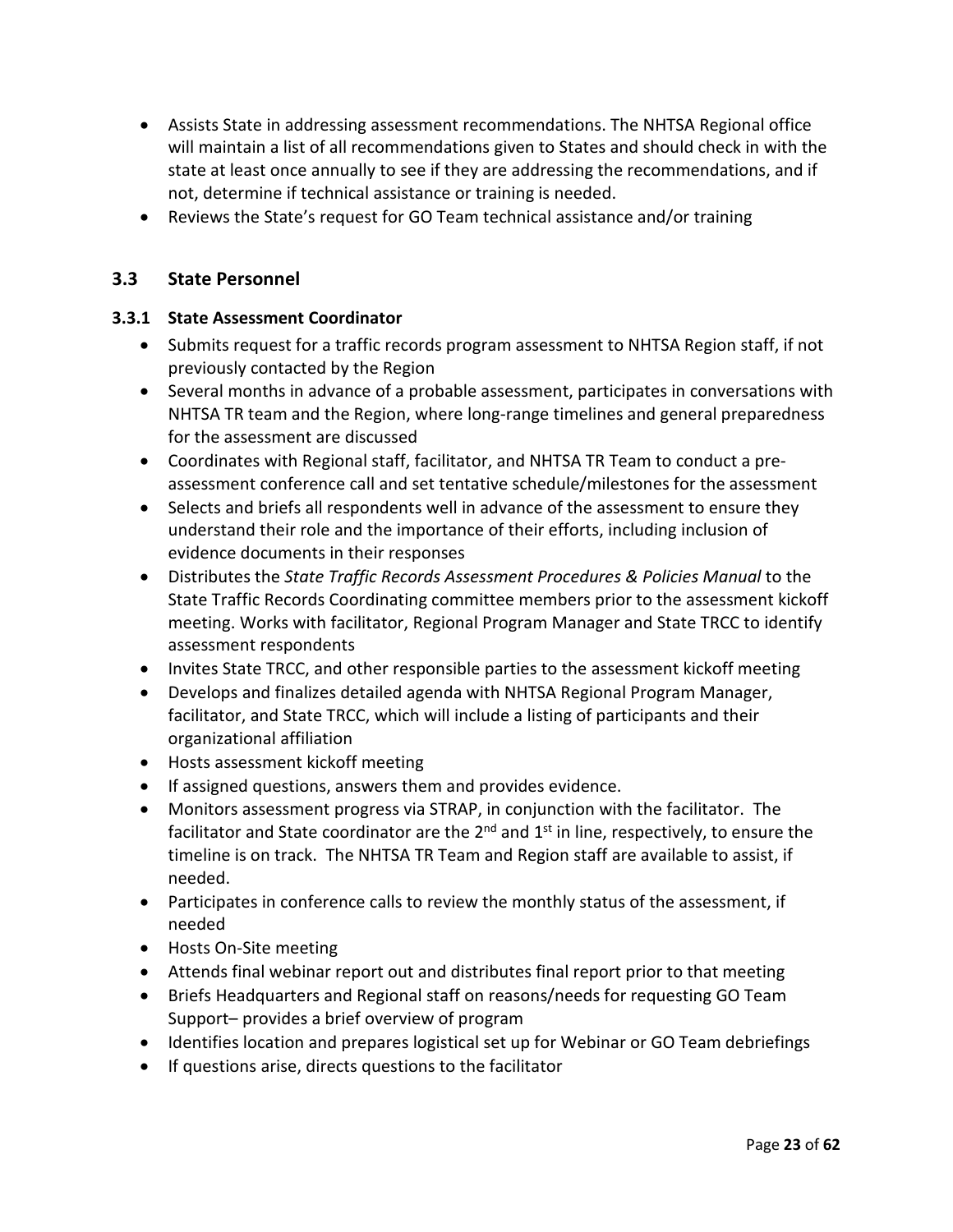# <span id="page-26-0"></span>**3.3.2 State Module Manager (Optional)**

- Provides oversight and assistance to State respondents within an individual module; this is an optional role per the preference and designation of the State coordinator
- Assists the State coordinator with assignment, oversight and coordination of individual assessment modules
- Is the primary point of contact for State respondents, ensuring timely completion and submission of responses
- Resolves conflicts in two or more answers to a single question that are the result of misunderstanding. Conflicting answers caused by differing perspectives of users versus collectors, however, should not be altered.

# <span id="page-26-1"></span>**3.3.3 State Respondent**

- Responds to questions assigned and provides documentation to support responses if such documentation is not part of the pre-established document library. Provides specific location, i.e., page number, of relevant information in the documentation to direct assessors to that information efficiently
- Responds to requests for clarifications from the assessment team
- If questions arise, directs questions to the State coordinator
- Is invited to attend the webinar report out at the conclusion of the assessment

## <span id="page-26-2"></span>**3.4 Assessment Team**

## <span id="page-26-3"></span>**3.4.1 Program Manager**

- Monitors, updates, and maintains STRAP and user manuals
- Sets up webinar connections for all meetings, ensures invites are sent to the NHTSA TR Team and facilitator
- Provides STRAP training for all parties
- Maintains lists of qualified subject matter experts to serve as assessors and keeps internal notes on their performance
- Consults with facilitator and NHTSA TR Team on assessor assignments
- Initializes and closes out assessments in STRAP
- Provides facilitator with appropriate system documentation
- Troubleshoots STRAP and provides follow-up support
- Works with NHTSA on STRAP updates
- Provides assistance to the assessment team as directed by NHTSA TR team

## <span id="page-26-4"></span>**3.4.2 Facilitator**

• Is the leader and spokesperson of the assessment team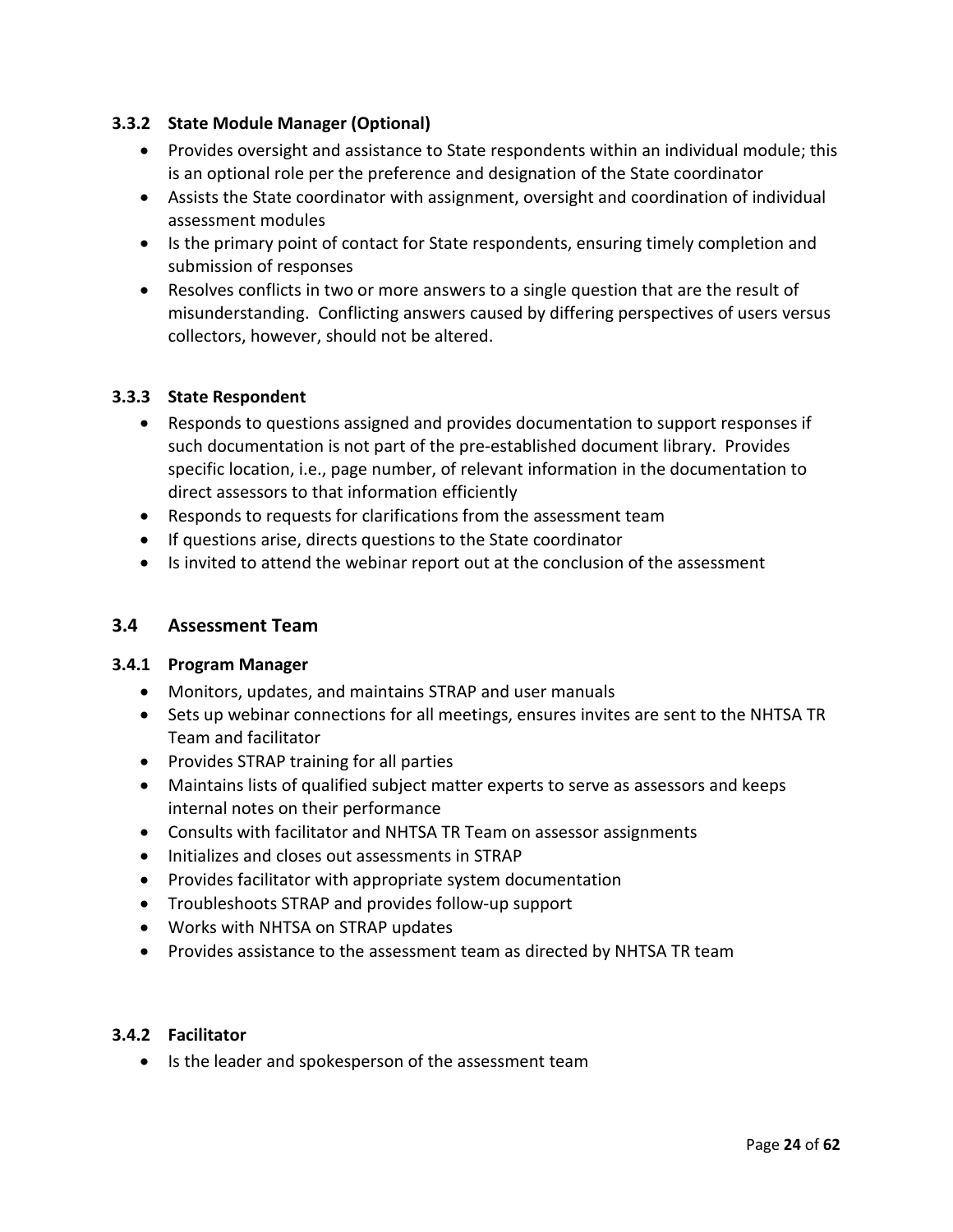- Is the first point of contact for all content-oriented questions from the State coordinator, assessors and module leaders. Upon request, performs consensus decisionmaking with assessors, or seeks a third-party expert opinion
- Trains the State coordinator and the State respondents on the procedures for participating in the assessment and the final report briefings
- Consults with Program Manager and NHTSA TR Team on assessor assignments
- Leads the 1-month pre-assessment call with the Regional staff and State coordinator. (Call organized by the appropriate TR Team representative.) Participates on any further calls prior to the kickoff
- Participates in the assessment kickoff meeting
- Disseminates finalized milestones to the Assessment Team; the Region staff, NHTSA TR Team, and State coordinator will have been consulted on the creation of milestones so all parties are well-aware of the timeline
- If necessary, works with State coordinator, Region staff, and NHTSA TR Team to compile a list of respondents to answer specific assessment questions
- Monitors assessment progress via STRAP and assists the State coordinator. The facilitator and State coordinator are the  $2<sup>nd</sup>$  and  $1<sup>st</sup>$  in line, respectively, to ensure the timeline is on track. The NHTSA TR Team and Region staff are available to assist, if needed
- Ensures, with State coordinator that EVERY question is answered in some fashion during the course of the assessment
- Prepares for and attends the On-Site Meeting
- Manages assessor tokens after they are initially issued
- Reviews the status of the assessment with the assessment team and State coordinator via email and/or conference calls
- Schedules conference calls with assessors to discuss any questions by the assessors or potential internal inconsistency in the report
- Reviews the draft assessment final report for clerical and grammatical errors, and to ensure internal consistency among and between modules
- Schedules, prepares for and presents the webinar report out to State. Ensures meeting invite is sent to the State coordinator for distribution
- Provides technical assistance and training on STRAP to the States upon request
- Reports problems with or potentials for increased functionality of STRAP to NHTSA's TR team
- Tracks respondents' difficulty with assessment questions, and assessor requests for additional information, to assist in suggesting clarification of question verbiage, or additional or replacement questions
- Is responsible for mentoring and training other assessment team members to become facilitators.

# <span id="page-27-0"></span>**3.4.3 Module Leader**

• Creates summary findings for the module, based on findings/ratings of the assessors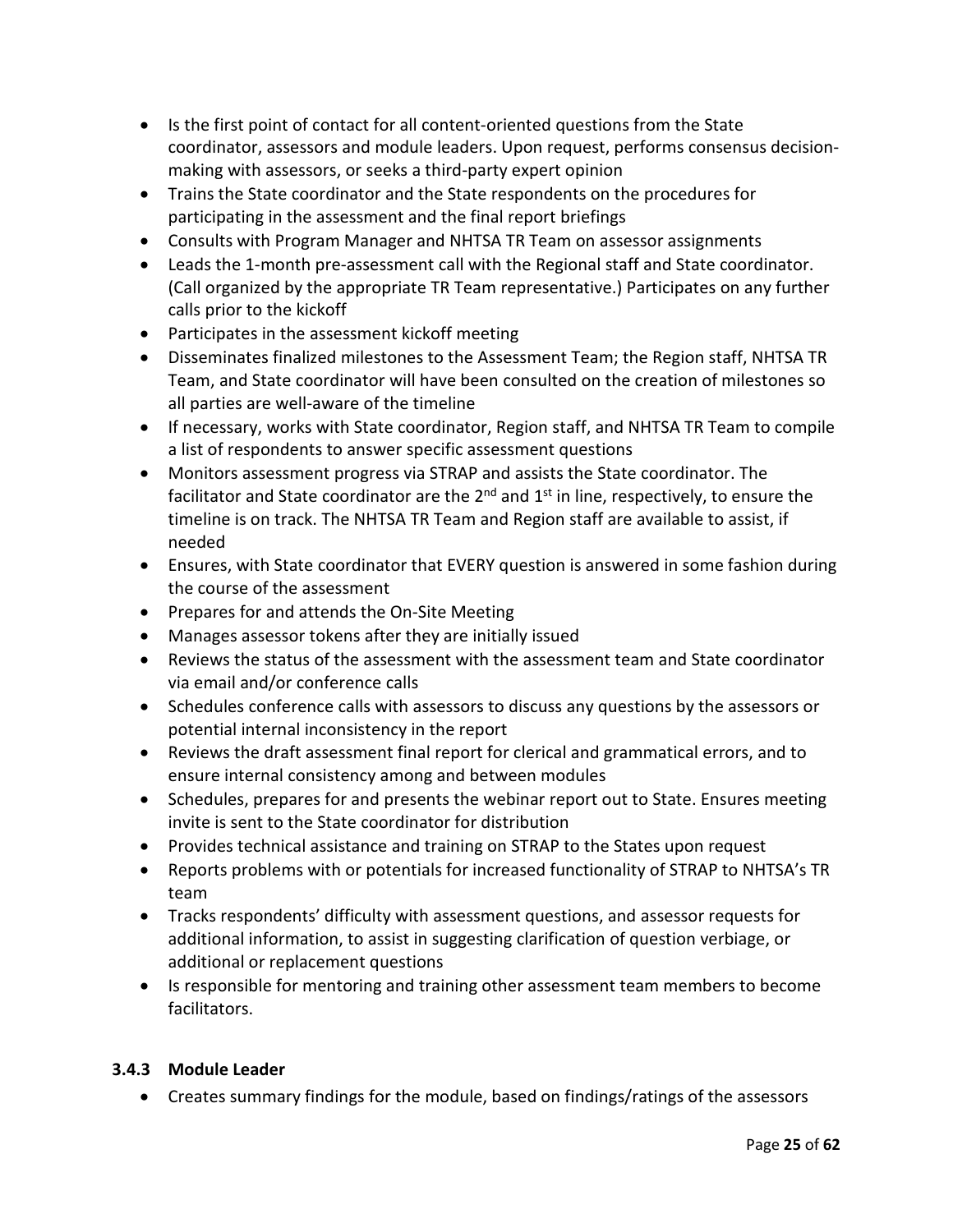- Consults with assessors to develop a schedule for completion of ballots and findings that will allow the module leader to synthesize the ratings and findings within each round's scheduled timeframe
- Contacts the facilitator if questions arise or when an irreconcilable disagreement on a finding occurs. The facilitator will act as the tie breaker.
- Writes a module summary to be included in the final report, which outlines the overall picture for the data system or function which includes strengths and weaknesses opportunities for improvements
- Writes considerations to be included in the final report

# <span id="page-28-0"></span>**3.4.4 Assessor**

- Reviews responses and synthesizes information from respondents, completes ballot, develops findings, or notes the need for clarification, and provides input to the final report
- Consults module leader on a schedule for each round of ratings and ensures all work is completed in a timely manner, allowing the module leader adequate time to finish the compilation of assessor ratings that will be returned to the State
- Complies with Assessor Guidelines when rating State systems
- Provides input and may participate in assessment debriefing
- Contacts the facilitator if questions arise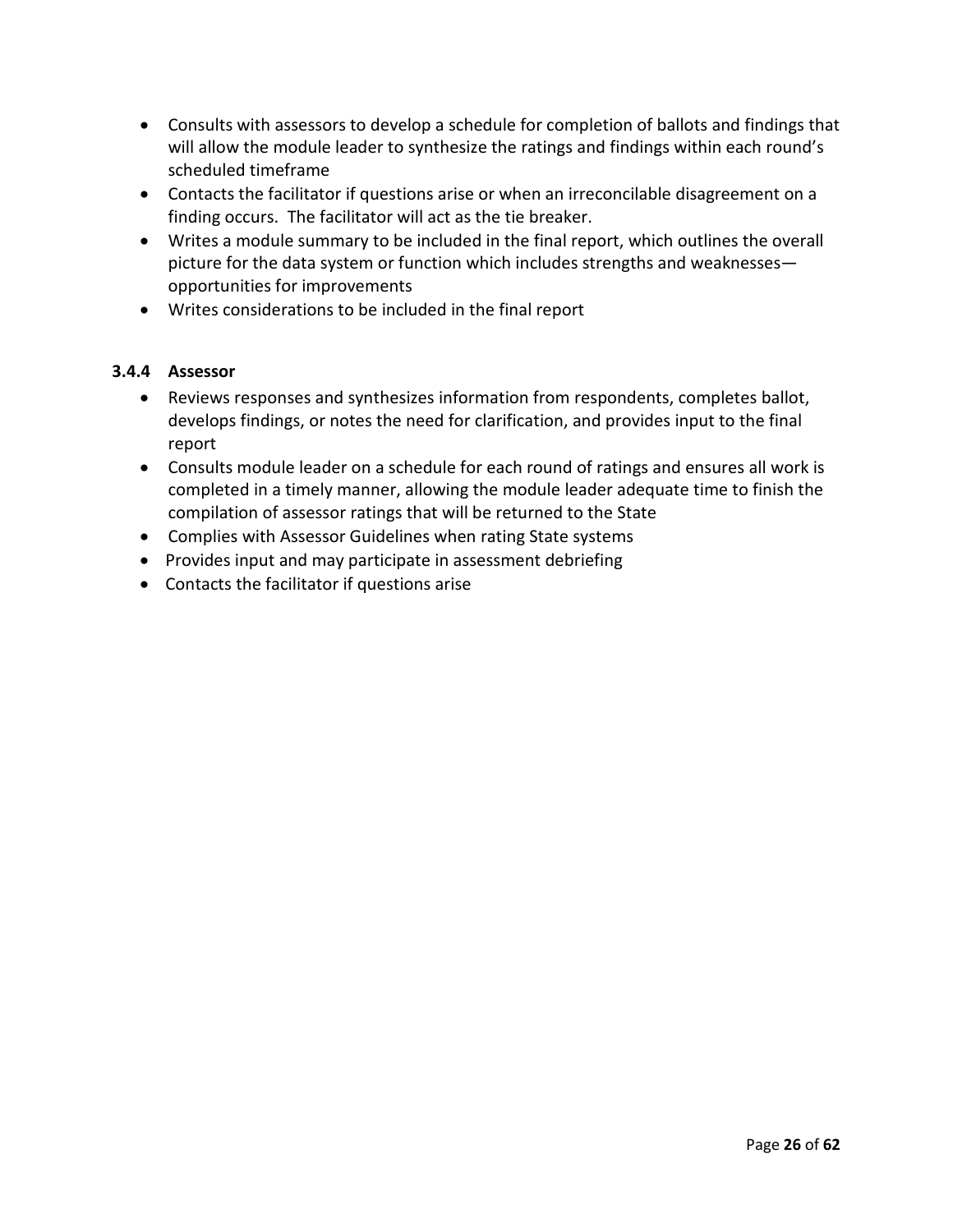| <b>FEDERAL</b>   | <b>Request</b><br><b>Assessment</b>                                                                                                                                                                                      | <b>Pre-Assessment</b><br><b>Conference Calls</b>                                                                                       | <b>Kickoff</b><br><b>Meeting</b>                   | <b>Assessment</b>              | <b>On-Site</b><br><b>Meeting</b>                 | <b>Final Report</b>                                                                   | <b>Debrief</b>                                                                  |
|------------------|--------------------------------------------------------------------------------------------------------------------------------------------------------------------------------------------------------------------------|----------------------------------------------------------------------------------------------------------------------------------------|----------------------------------------------------|--------------------------------|--------------------------------------------------|---------------------------------------------------------------------------------------|---------------------------------------------------------------------------------|
| TR TEAM<br>NHTSA | Provides<br>regions with<br>assessment<br>slots and<br>States with<br>upcoming<br>assessments<br><b>Discusses</b><br>assessment<br>preparedness<br>with State<br>and RPMs<br>Approves<br>facilitator<br>and<br>assessors | Hosts calls,<br>reviews assessment<br>process and various<br>roles<br>Schedules kickoff<br>date and establishes<br>assessment timeline | Leads meeting,<br>presents kickoff<br>presentation | Oversight/<br>trouble-shooting | Oversight/<br>participates in<br>conference call | Reviews final<br>report and<br>transmits it to the<br>State, cc'ing the<br><b>RPM</b> | Hosts report out<br>via webinar<br>Discusses possible<br>request for GO<br>Team |

# **Federal Roles and Responsibilities by Assessment Task**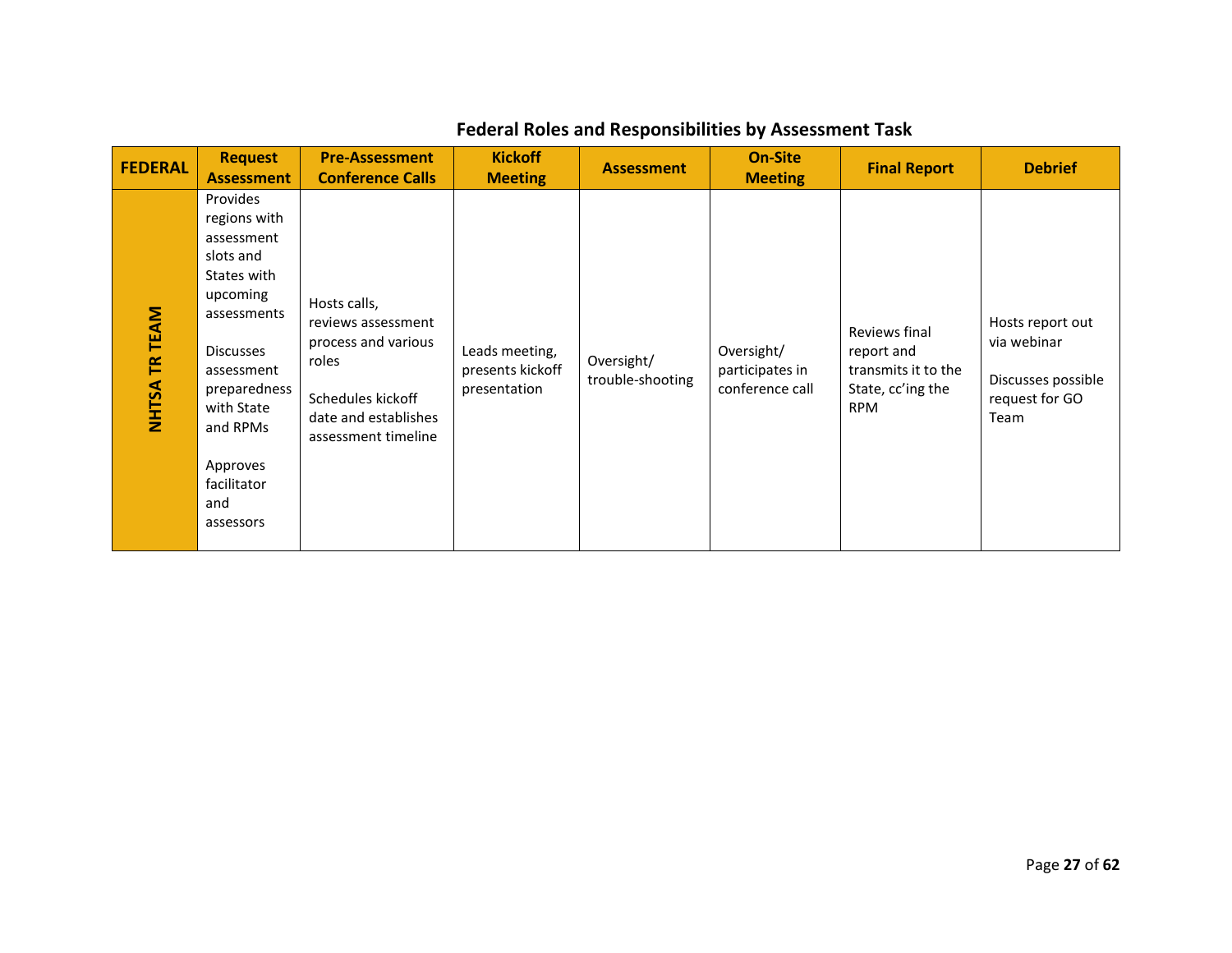| <b>NHTSA RPMS</b> | Provides<br><b>States</b><br>assessment<br>slot options<br><b>Tracks States</b><br>with<br>upcoming<br>assessments<br><b>Discusses</b><br>assessment<br>preparedness<br>with State<br>and RPMs | Participates in<br>conference call | Participant/<br>resource                            | Oversight/<br>trouble-shooting | Participates in<br>meeting via<br>conference call | Receives final<br>report | Attends debrief via<br>webinar and<br>follows up with<br>any State requests<br>for Go Team<br>Technical<br>Assistance<br>Conveys any State<br>feedback to NHTSA<br>TR Team |
|-------------------|------------------------------------------------------------------------------------------------------------------------------------------------------------------------------------------------|------------------------------------|-----------------------------------------------------|--------------------------------|---------------------------------------------------|--------------------------|----------------------------------------------------------------------------------------------------------------------------------------------------------------------------|
| FHWA              | n/a                                                                                                                                                                                            | n/a                                | Invited if<br>applicable,<br>attendance<br>optional | n/a                            | n/a                                               | n/a                      | Invited if<br>applicable,<br>attendance<br>optional                                                                                                                        |
| FMCSA             | n/a                                                                                                                                                                                            | n/a                                | Invited if<br>applicable,<br>attendance<br>optional | n/a                            | n/a                                               | n/a                      | Invited if<br>applicable,<br>attendance<br>optional                                                                                                                        |

<span id="page-30-0"></span>**Table 4: Federal Roles and Responsibilities by Assessment Task**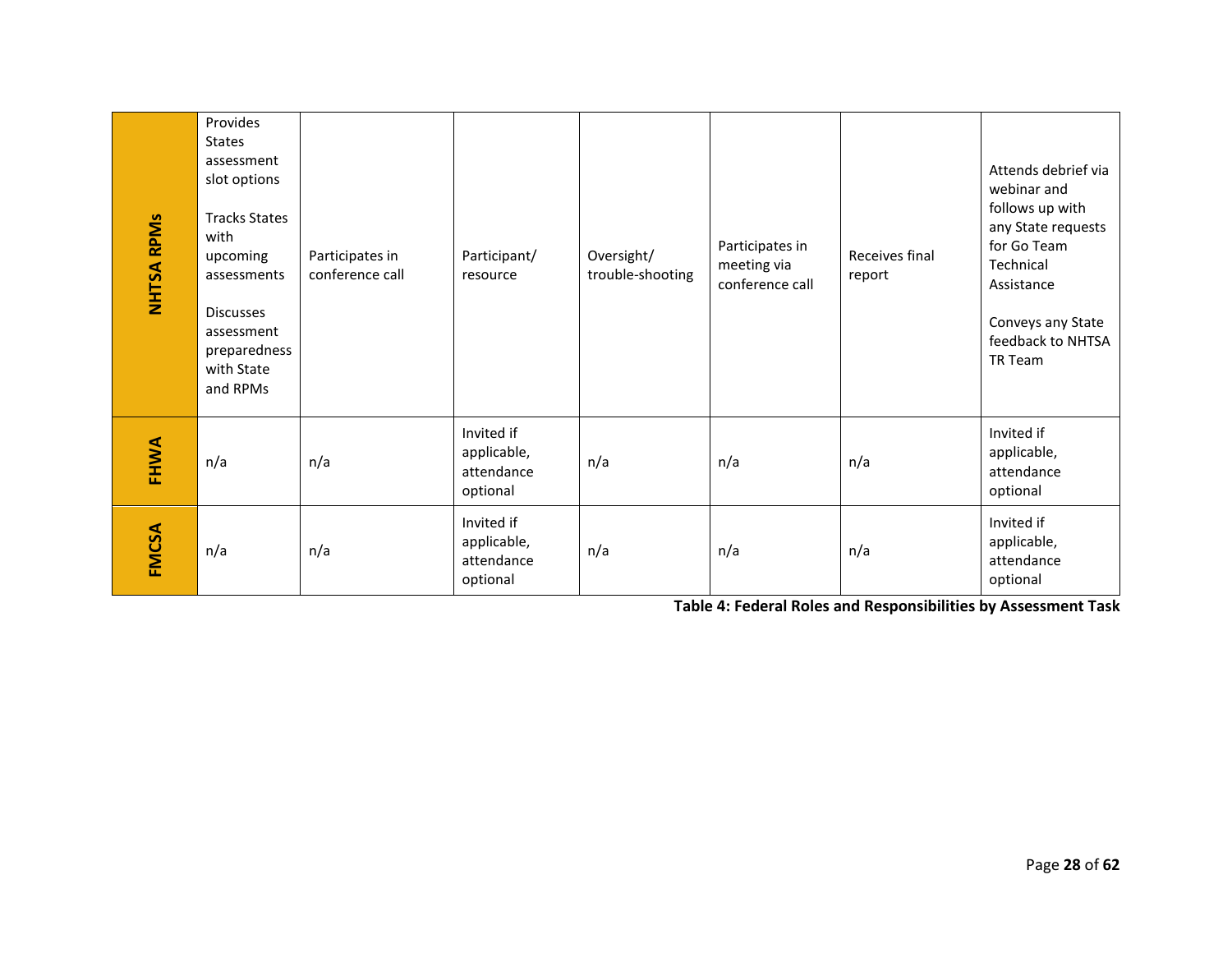| <b>STATE</b>            | <b>Request</b><br><b>Assessment</b> | <b>Pre-Assessment</b><br><b>Conference Calls</b>                                                                                                                               | <b>Kickoff Meeting</b>                                                                                                                 | <b>Assessment</b>                                                              | <b>On-Site</b><br><b>Meeting</b>                                                            | <b>Final Report</b>                                                 | <b>Debrief</b>                                                                            |
|-------------------------|-------------------------------------|--------------------------------------------------------------------------------------------------------------------------------------------------------------------------------|----------------------------------------------------------------------------------------------------------------------------------------|--------------------------------------------------------------------------------|---------------------------------------------------------------------------------------------|---------------------------------------------------------------------|-------------------------------------------------------------------------------------------|
| <b>STATE COORDINTOR</b> | n/a                                 | Identifies respondents,<br>or people to delegate<br>respondents for each<br>assessment question<br>Uploads documents to<br>Document Library for<br>respondents to<br>reference | Assigns questions to<br>respondents prior to<br>meeting, forwards<br>invitations to<br>appropriate<br>participants, attends<br>kickoff | Tracks<br>Assessment<br>Progress, first<br>point of contact<br>for respondents | Invites<br>appropriate<br>participants,<br>works with<br>facilitator to<br>determine agenda | <b>Disseminates Final</b><br>Report to all State<br>Representatives | Forwards<br>invitations to<br>interested/appropr<br>iate participants.<br>attends debrief |
| <b>RESPONDENTS</b>      | n/a                                 | n/a                                                                                                                                                                            | <b>Attends Kickoff</b><br><b>Meeting</b>                                                                                               | Responds to<br>assigned<br>assessment<br>questions                             | Applicable<br>respondents<br>attend meeting                                                 | Reviews, updates<br>applicable<br>questions                         | <b>Attends Debrief</b>                                                                    |

# **State Roles and Responsibilities by Assessment Task**

<span id="page-31-0"></span>**Table 5: State Roles and Responsibilities by Assessment Task**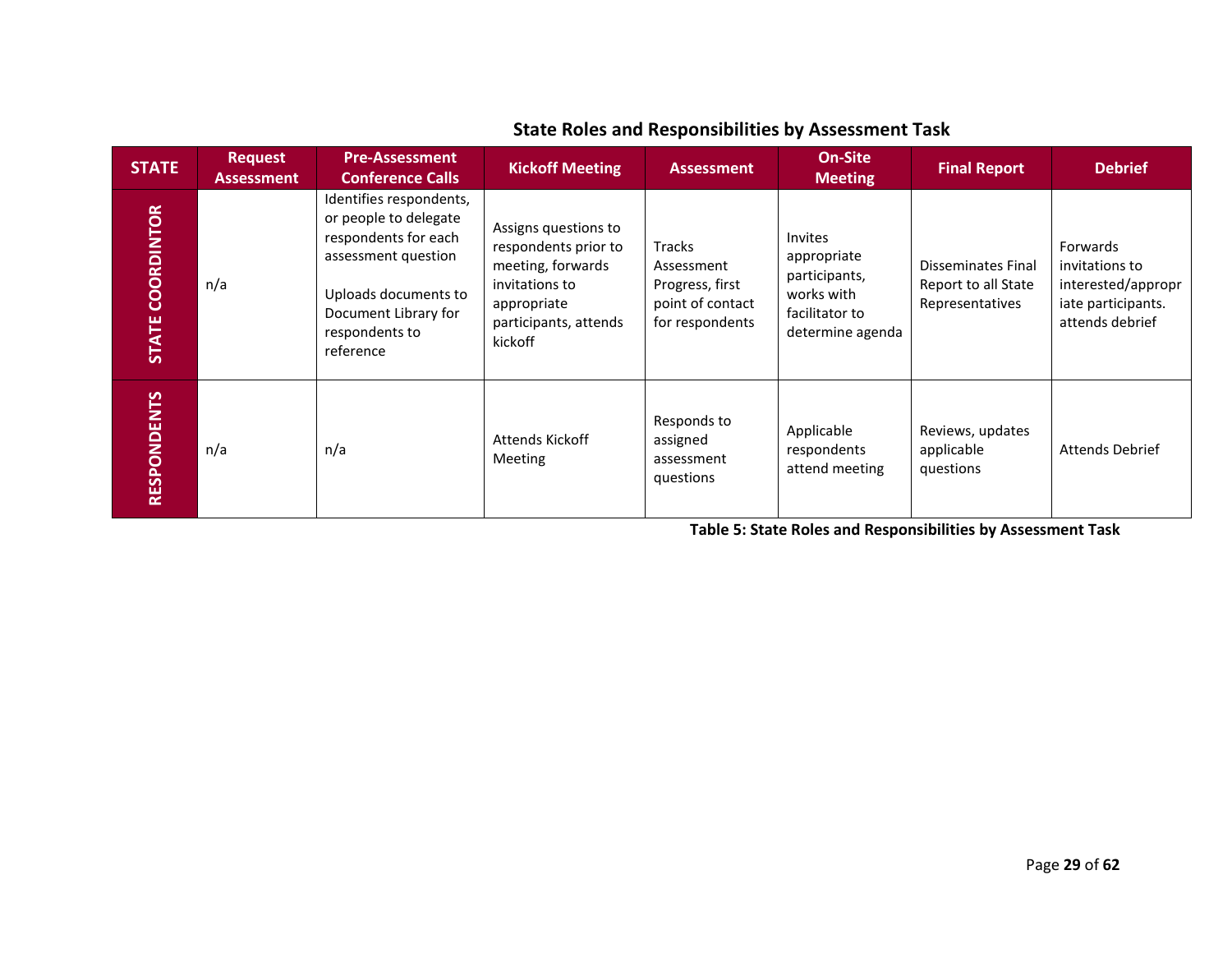| <b>Assessment</b><br><b>Team</b> | <b>Assessment</b><br><b>Request</b>                                                         | <b>Pre-Assessment</b><br><b>Conference Calls</b>                                                                                                                                                                        | <b>Kickoff Meeting</b>                                                                     | <b>Assessment</b>                                                                                                                                                                                       | <b>On-Site</b><br><b>Meeting</b>                                      | <b>Final Report</b>                                                                                                              | <b>Debrief</b>                                                      |
|----------------------------------|---------------------------------------------------------------------------------------------|-------------------------------------------------------------------------------------------------------------------------------------------------------------------------------------------------------------------------|--------------------------------------------------------------------------------------------|---------------------------------------------------------------------------------------------------------------------------------------------------------------------------------------------------------|-----------------------------------------------------------------------|----------------------------------------------------------------------------------------------------------------------------------|---------------------------------------------------------------------|
| PROGRAM<br><b>MANGER</b>         | Initialize<br>assessment in<br>STRAP, identify<br>candidate<br>facilitator and<br>assessors | Participate in calls;<br>confirm staffing,<br>conduct State<br>coordinator<br>training                                                                                                                                  | <b>Deliver STRAP</b><br>respondent training<br>during kickoff via<br>webinar               | Oversight/trouble-<br>shooting, provide<br>support as needed                                                                                                                                            | Attends<br>meeting,<br>acts as<br>rapporteur                          | Oversight/<br>trouble-<br>shooting                                                                                               | Attends<br>debrief via<br>webinar                                   |
| <b>FACILITATOR</b>               | n/a                                                                                         | Participates in 1-<br>month call,<br>subsequent calls,<br>works with State<br>coordinator to<br>identify<br>respondents,<br>assign questions,<br>and plan Kickoff<br>meeting, briefs<br>module leaders<br>and assessors | Reviews each<br>assessment question<br>and the evidence,<br>attends kickoff via<br>webinar | First point of contact<br>for assessors and<br>State coordinator<br>Tracks assessment<br>progress and works<br>with State coordinator<br>If assessors disagree,<br>serves as tie-breaker<br>for ratings | Attends<br>meeting,<br>leads<br>discussion,<br>clarifies<br>questions | Creates<br>introduction,<br>reviews and<br>edits final<br>report content<br><b>Transmits final</b><br>report to<br>NHTSA TR Team | Presents<br>assessment<br>debrief via<br>webinar                    |
| ASSESSOR                         | Contracts to<br>participate in<br>assessment                                                | n/a                                                                                                                                                                                                                     | n/a                                                                                        | <b>Examines State</b><br>answers and<br>documentation,<br>provides ratings and<br>ballots for module<br>leader review in each<br>round                                                                  | Provide<br>feedback on<br>questions/is<br>sues to<br>facilitator      | n/a                                                                                                                              | Possibly<br>participates<br>in Go-Teams<br>following the<br>debrief |
| <b>MODULE</b><br><b>LEADER</b>   | Contracts to<br>participate in<br>assessment                                                | n/a                                                                                                                                                                                                                     | n/a                                                                                        | Based on assessor<br>ballots and ratings,<br>writes synthesized<br>findings and ratings in<br>each round                                                                                                | Provide<br>feedback on<br>questions/is<br>sues to<br>facilitator      | Creates module<br>narratives and<br>considerations                                                                               | n/a                                                                 |

# **Assessment Team Roles and Responsibilities by Assessment Task**

<span id="page-32-0"></span>**Table 6: Assessment Team Roles and Responsibilities by Assessment Task**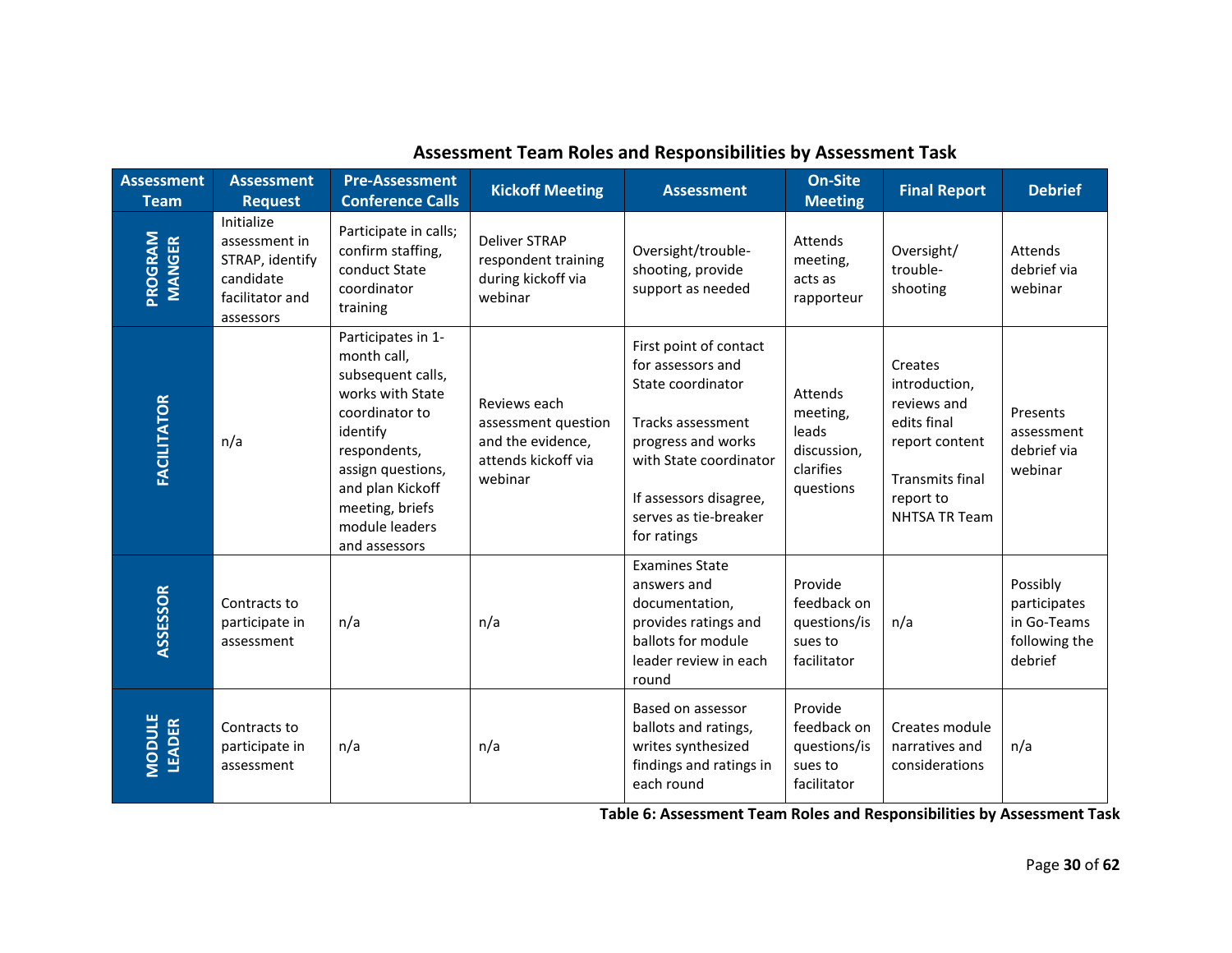# <span id="page-33-0"></span>**PART 4: APPENDICES**

# <span id="page-33-1"></span>**4.1 Pre-Assessment Checklist**

- $\Box$  Determine State's due-by date for Traffic Records Assessment
- $\Box$  Contact NHTSA Regional Program Manager to request a listing of available Traffic Records Assessment timeslots
- $\Box$  Send official letter to the NHTSA RA requesting an assessment, specifying the top three timeslot choices
- Review the *State Traffic Records Assessment Program Advisory* and the *Procedures Manual for State Traffic Records Assessments*
- $\Box$  Once a date for the assessment is agreed upon, set a time for a pre-assessment conference call, hosted by NHTSA, to discuss milestones and establish schedule for the Assessment
- Well in advance of the kickoff meeting, review the assessment questions in the *Advisory*  and select State employees or traffic safety advocates and data users to respond to each question, ensuring a combination of data users, collectors and mangers are assigned to provide various perspectives on the State's traffic records system
- $\Box$  Once selected, ensure all chosen respondents are listed in the STRAP contact file, including contact information, particularly e-mail addresses
- $\Box$  Ensure job title, agency and office are known for each respondent for entry into the system (This provides assessors with background on the respondents' capabilities to answer any requests for clarification or to perhaps suggest a more suitable respondent, based on job duties)
- $\Box$  Ensure all respondents will be available to meet the deadlines set for the assessment
- $\Box$  Arrange for a meeting space for the Assessment Kickoff Meeting which will enable conferencing capabilities
- $\Box$  Invite the TRCC, both executive and technical representatives, to the Kickoff meeting, assigning one technical level member as a trainer for anyone who misses the STRAP training session
- $\Box$  Provide call-in information for Kickoff meeting for those that cannot attend in person
- $\Box$  Ensure the meeting location is convenient to hotels and airport transportation for those who will travel from out of town for the meeting
- $\Box$  Arrange for a meeting space for the On-Site Meeting which will enable conferencing capabilities
- $\Box$  Invite the TRCC, both executive and technical representatives, to the On-Site Meeting, assigning one technical level member as a trainer for anyone who misses the STRAP training session
- $\Box$  Provide call-in information for Kickoff meeting for those that cannot attend in person
- $\Box$  Begin to compile and upload documents to the document library (Most questions also require a narrative description of process or activity, which will be the responsibility of the individual respondents)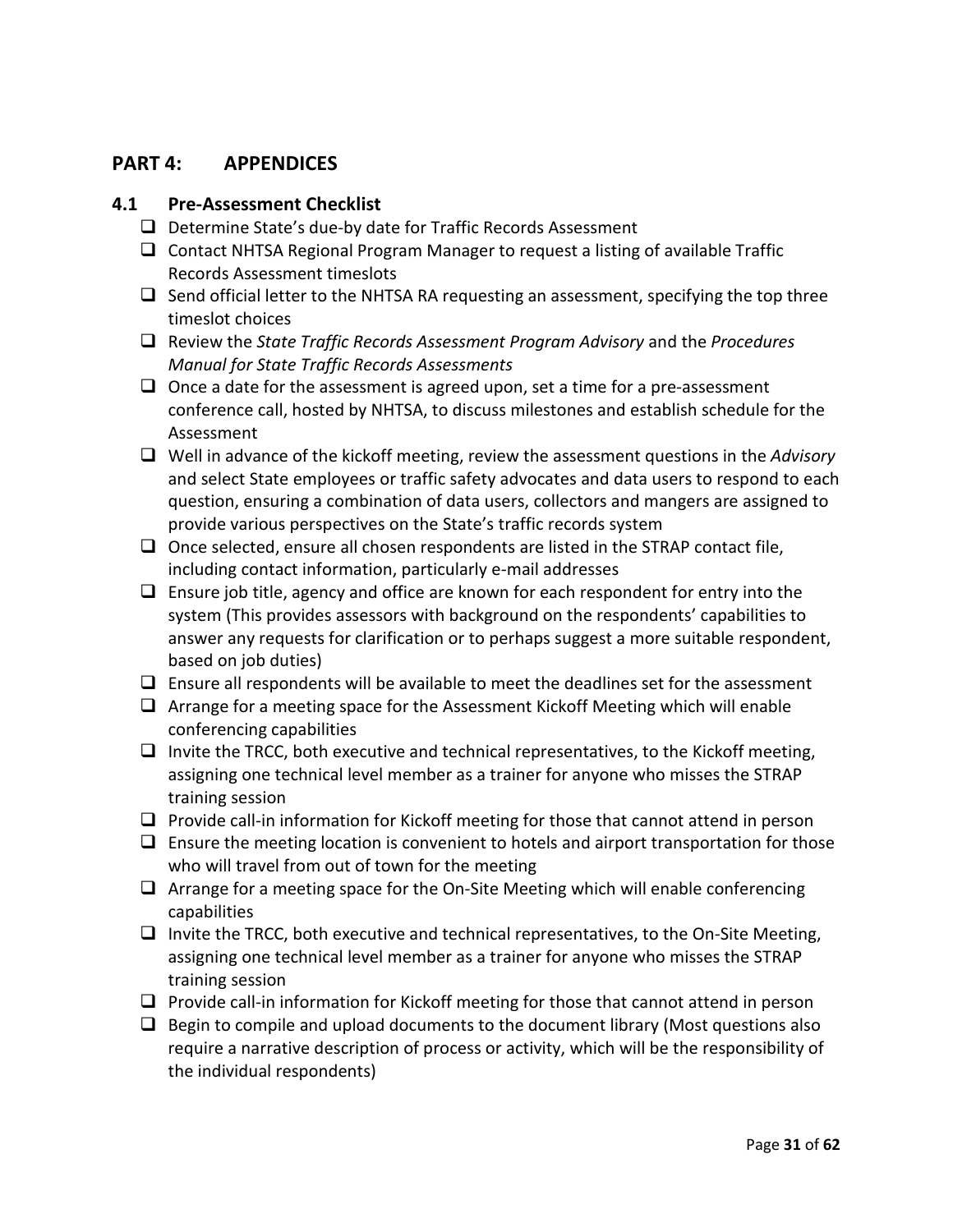# <span id="page-34-0"></span>**4.2 Suggested Document Library**

This list is not exhaustive and is meant to suggest useful documents a State can include as part of their document library.

| <b>General Documents</b>                                                                                                                                                                                                            | <b>Supports Question(s)</b>                                                      |
|-------------------------------------------------------------------------------------------------------------------------------------------------------------------------------------------------------------------------------------|----------------------------------------------------------------------------------|
| TRCC Charter and/or MOU, dated (and signed if appropriate)                                                                                                                                                                          | 1, 2, 4, 5                                                                       |
| TRCC Roster with the name, affiliation, title, and what systems they<br>represent for executive and technical level TRCC members.                                                                                                   | 1                                                                                |
| Most recent State Strategic Plan for Traffic Records Improvement                                                                                                                                                                    | 3, 4, 6, 7, 8, 14, 15, 17-<br>27, 40, 319                                        |
| List of Performance Measures for the core systems: timeliness,<br>accuracy, completeness, uniformity, integration, accessibility, with<br>numeric goals, if applicable                                                              | 8, 62-68, 105-111,<br>141-147, 179-185,<br>220-234, 251-257,<br>278-284, 297-303 |
| Minutes for the two most recent Technical TRCC meetings (dated)                                                                                                                                                                     | 9, 13, 15, 27, 115, 151                                                          |
| Traffic Records System Inventory-System inventory specifying all<br>traffic records data sources, system custodians, data elements and<br>attributes, linkage variables, linkages useful to the State, and data<br>access policies. | 10                                                                               |
| Position Description for TRCC Chair                                                                                                                                                                                                 | 11                                                                               |
| Position Description for Traffic Records Coordinator                                                                                                                                                                                | 12                                                                               |
| Past year's TRCC meeting schedule                                                                                                                                                                                                   | 13                                                                               |
| List of Tech TRCC subcommittees including meeting dates and<br>purpose                                                                                                                                                              | 13                                                                               |
| Inventory of funds used for TR Improvement                                                                                                                                                                                          | 16                                                                               |

**Table 7: General Documents and Supporting Question(s)**

<span id="page-34-1"></span>

| <b>Crash System Documents</b>                                                                                                       | <b>Supports Question(s)</b> |
|-------------------------------------------------------------------------------------------------------------------------------------|-----------------------------|
| Describe the crash database and identify the custodian                                                                              | 28, 29                      |
| State statute outlining crash reporting requirements                                                                                | $30 - 34$                   |
| Police Crash Report Form                                                                                                            | 28-44                       |
| Strategic Highway Safety Plan (SHSP)                                                                                                | 38                          |
| State Highway Plan (HSP)                                                                                                            | 38                          |
| Policy/Procedure for crash reporting for PDO, Injury, Fatal, Non-traffic<br>way crashes                                             | $30 - 34$                   |
| Data Dictionary for Crash Database                                                                                                  | $41 - 44$                   |
| List of edit checks for crash database if not included in the data<br>dictionary                                                    | 42                          |
| Narrative description of the use of MMUCC elements and attributes<br>included in the crash database and on the Police Crash Report. | 39                          |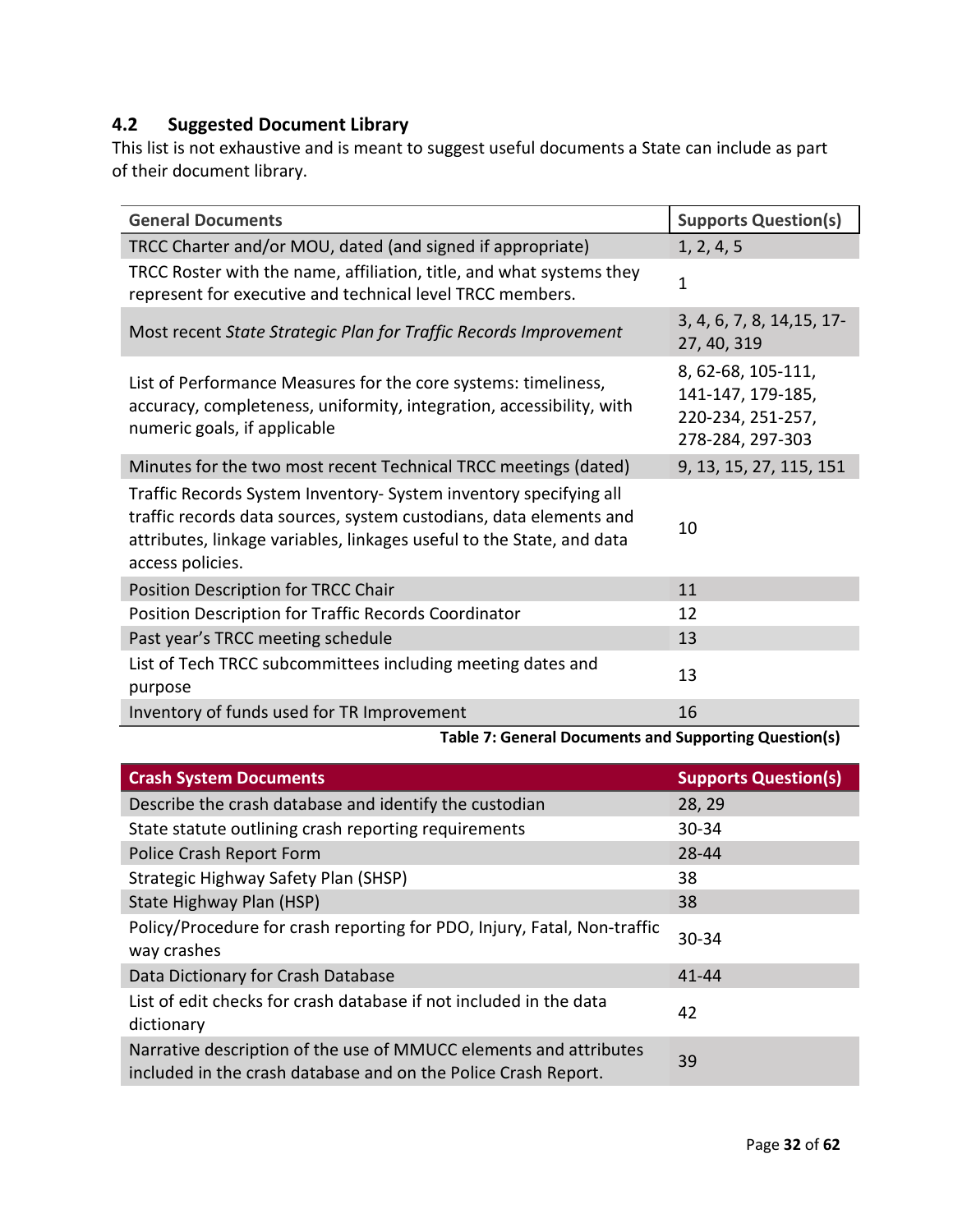| Narrative description of the use of ANSI D.16 to define data elements<br>included in the crash database and on the Police Crash Report. | 40               |
|-----------------------------------------------------------------------------------------------------------------------------------------|------------------|
| List of elements and attributes collected from all reporting agencies                                                                   | 45               |
| List of data fields that are linked to traffic records system databases.                                                                | 44, 98, 202, 203 |
| Percentage of total crashes collected/submitted and percentages of<br>agencies collecting/submitting electronically                     | 50, 51           |
| Crash data process flow diagrams: crash form review process,                                                                            |                  |
| collection/reporting/posting of crash data, quality assurance and<br>quality control, validation processes/rules                        | 46-48, 52        |
| Crash report retention and archival policies                                                                                            | 49               |

# <span id="page-35-0"></span>**Table 8: Crash Documents and Supporting Question(s)**

Ξ

| <b>Driver System Documents</b>                                                                                                                                                                  | <b>Supports Question(s)</b> |  |
|-------------------------------------------------------------------------------------------------------------------------------------------------------------------------------------------------|-----------------------------|--|
| Description of the driver database and identification of the custodian                                                                                                                          | 76                          |  |
| Data dictionary for the driver file                                                                                                                                                             | $80 - 83$                   |  |
| Process flow diagrams for driver system:                                                                                                                                                        |                             |  |
| Key process flows, Initial event to (licensure, traffic violation) entry;<br>error correction and handling; purging records; how court actions are<br>posted; administrative license suspension | 84-88                       |  |
| Driver licensing procedures related to access and security                                                                                                                                      | $96 - 97$                   |  |

**Table 9: Driver Documents and Supporting Question(s)**

<span id="page-35-1"></span>

| <b>Vehicle System Documents</b>                                                                                                                                        | <b>Supports Question(s)</b> |
|------------------------------------------------------------------------------------------------------------------------------------------------------------------------|-----------------------------|
| Describe the vehicle system database, including whether it resides in<br>a single location, and whether data are processed in real time.<br>Identify the custodian     | 117, 138                    |
| Sample documents identifying information encoded on all barcode<br>forms in use                                                                                        | 119                         |
| NMVTIS query processing instructions and manner of transmittal                                                                                                         | 120, 121                    |
| List of State title brands/ procedures for their application                                                                                                           | 122                         |
| Data dictionary for the Vehicle database                                                                                                                               | 124                         |
| Listing of edit check and data collection guidelines                                                                                                                   | 125                         |
| Process flow diagrams for vehicle system:                                                                                                                              |                             |
| Initial event(reg/title) to entry, showing alternate flows and the time<br>needed to complete each step; Error corrections and handling; How<br>title brand is applied | 127-134                     |
| Description of interfaces with other traffic record system databases                                                                                                   | 135-137                     |
| Sample quality management report for vehicle system and note<br>frequency of its provision to the TRCC                                                                 | 152                         |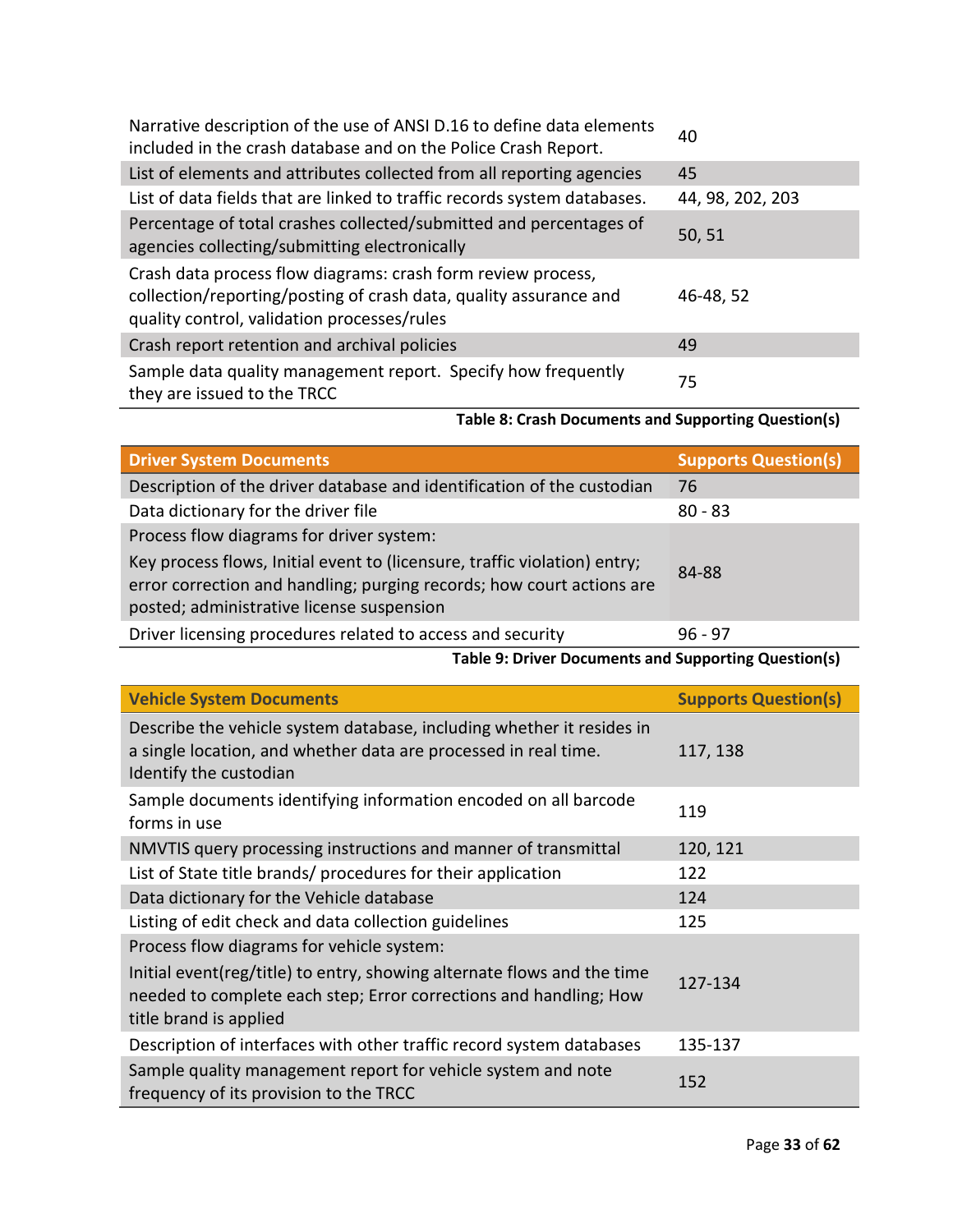# **Table 10: Vehicle Documents and Supporting Question(s)**

<span id="page-36-0"></span>

| <b>Roadway System Documents</b>                                                                                                                                                                                                                                                                                                                                                                                                                                                                     | <b>Supports Question(s)</b> |
|-----------------------------------------------------------------------------------------------------------------------------------------------------------------------------------------------------------------------------------------------------------------------------------------------------------------------------------------------------------------------------------------------------------------------------------------------------------------------------------------------------|-----------------------------|
| Map displaying all public roads that represents system capabilities. ID<br>what percentage of public road system is state maintained, explain<br>location referencing systems in place                                                                                                                                                                                                                                                                                                              | 153                         |
| Map displaying roadway features and traffic volume for all public<br>roads representative of system capabilities                                                                                                                                                                                                                                                                                                                                                                                    | 154                         |
| Map displaying crash locations representative of system capabilities<br>statewide                                                                                                                                                                                                                                                                                                                                                                                                                   | 156                         |
| List of Fundamental Data Elements collected for each public road type                                                                                                                                                                                                                                                                                                                                                                                                                               | 158                         |
| List of MIRE Data Elements collected                                                                                                                                                                                                                                                                                                                                                                                                                                                                | 158, 159                    |
| Description of the Location Reference System and files that use it. If<br>more than one LRS, description of each and the files that use them                                                                                                                                                                                                                                                                                                                                                        | 156, 170                    |
| Data dictionary for the roadway system                                                                                                                                                                                                                                                                                                                                                                                                                                                              | 160-163                     |
| Process flows for the roadway system: Steps for incorporating new<br>elements into the roadway system; steps for updating roadway<br>information; steps for updating traffic volume and roadway feature<br>elements; process for archiving and accessing historical roadway<br>inventory; procedures for local agency data, managing, and<br>submitting data; means by which compatibility between local and<br>state data is achieved; collection of data elements in the state data<br>dictionary | 164-169                     |
| Sample data quality report for the Roadway system                                                                                                                                                                                                                                                                                                                                                                                                                                                   | 175                         |
| Narrative report that describes interface linkages between the State's<br>roadway information systems                                                                                                                                                                                                                                                                                                                                                                                               | 171                         |

# **Table 11: Roadway Documents and Supporting Question(s)**

<span id="page-36-1"></span>

| <b>Citation/Adjudication System Documents</b>                                                                                                                                                                                                                       | <b>Supports Question(s)</b> |  |
|---------------------------------------------------------------------------------------------------------------------------------------------------------------------------------------------------------------------------------------------------------------------|-----------------------------|--|
| Flow chart/audit report showing how court dispositions are posted to<br>the driver file                                                                                                                                                                             | 190                         |  |
| Data dictionary for the statewide citation tracking system, if there are<br>two or more repositories of citation data, please provide data<br>dictionaries for the two largest                                                                                      | 197, 199                    |  |
| Data dictionary for the court case management system most<br>commonly used within the State                                                                                                                                                                         | 198, 200                    |  |
| Process flows for administrative handling of payment in lieu of court<br>appearance, tracking administrative driver penalties and sanctions,<br>annual list of numbers and types of citations issued to juvenile<br>offenders, handling of deferrals and dismissals | 205, 206, 208               |  |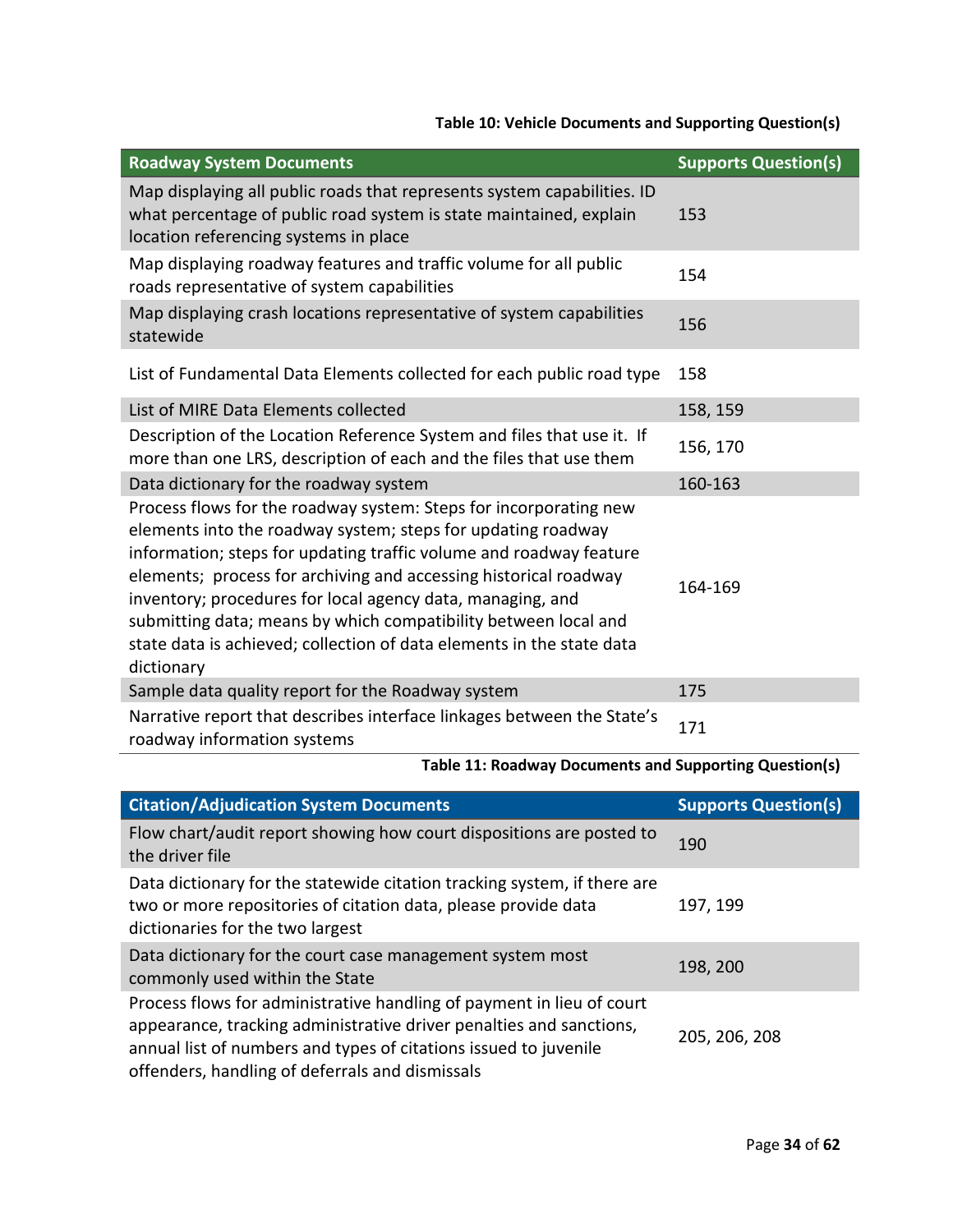Documentation of interfaces between citation and adjudication systems and other traffic record system databases 214-219

<span id="page-37-0"></span>**Table 12: Citation/Adjudication Documents and Supporting Question(s)**

| <b>Injury Surveillance System Documents</b>                                         | <b>Supports Question(s)</b> |
|-------------------------------------------------------------------------------------|-----------------------------|
| Data dictionaries for Emergency Department and Hospital Discharge<br>databases      | 265, 271                    |
| Data dictionary for the Trauma Registry                                             | 291, 293                    |
| Data dictionary for the EMS system                                                  | 244                         |
| Data dictionary for the Vital Records dataset                                       | 310                         |
| Data access policies and use agreements for all ISS data and datasets               | 246, 267, 273, 294,<br>311  |
| Distribution of AIS and ISS scores for the most recent year available               | 274, 292                    |
| Data exchange agreements for ISS data                                               | 315, 316                    |
| Demonstration of submission to NEMSIS and relevant state statutes<br>or regulations | 243                         |
| Sample Quality Management reports for each component of the ISS<br>system           | 261, 287, 306, 314          |
| Sample quality control review for each component of the ISS system                  | 258, 285, 304, 313          |

**Table 13: Injury Surveillance Documents and Supporting Question(s)**

<span id="page-37-1"></span>

| Data Use and Integration                                                                                                               | <b>Supports Question(s)</b> |
|----------------------------------------------------------------------------------------------------------------------------------------|-----------------------------|
| Sample of program specific analysis performed by behavioral program<br>managers for problem ID, program evaluation, priority setting   | 317                         |
| Description of Data Governance policy, including how it supports<br>traffic safety data integration and formal data quality management | 318, 319                    |
| Documentation of integrative links between each of the traffic<br>records system's component systems, i.e., crash and driver.          | $320 - 326$                 |
| List of analytical resources available to decision-makers and which<br>decision-makers have access                                     | 327                         |
| List of analytical resources available to the public                                                                                   | 328                         |

<span id="page-37-2"></span>**Table 14: Data Use and Integration Documents and Supporting Question(s)**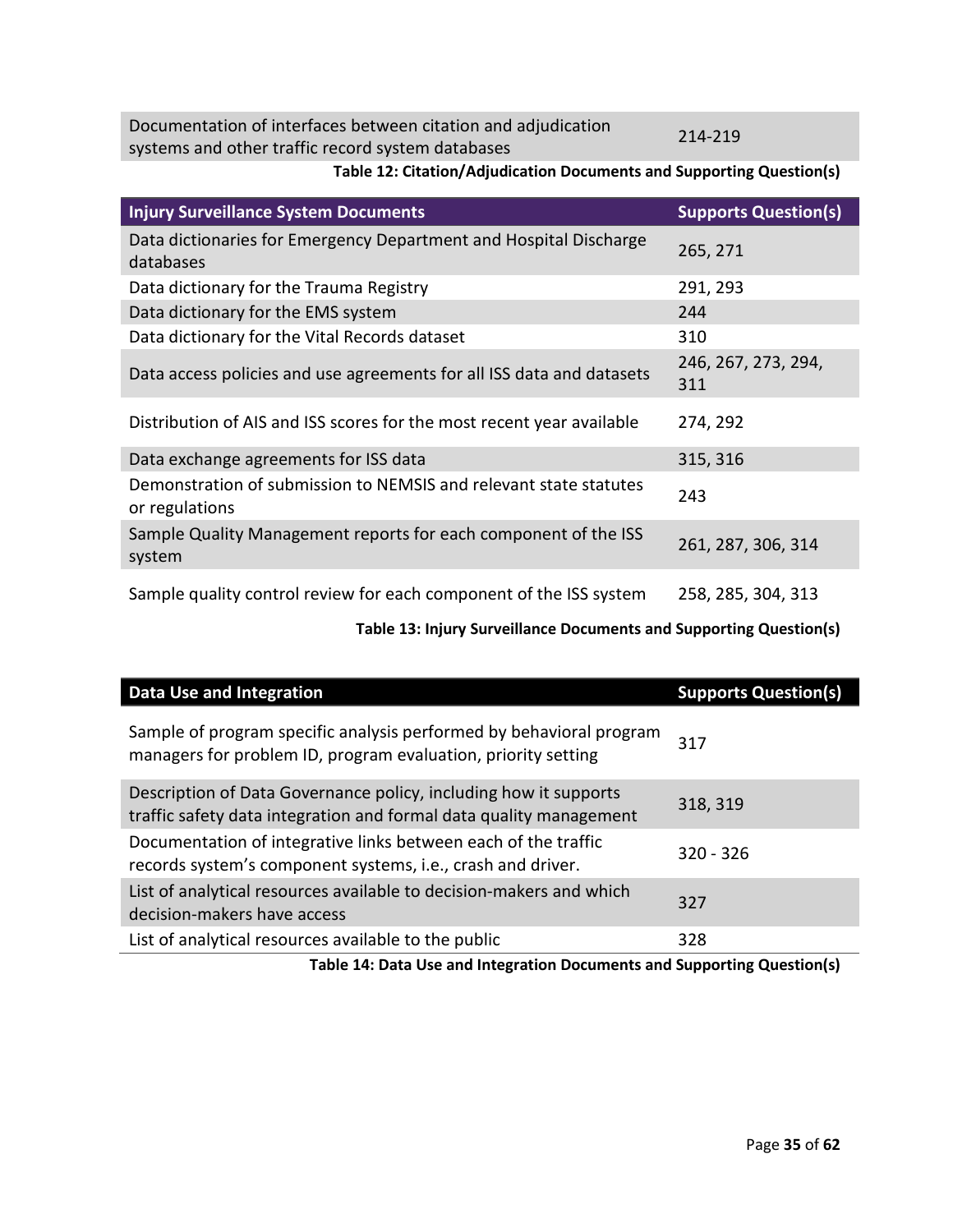#### <span id="page-38-0"></span>**4.3 Draft Agenda for Assessment Kickoff Meeting**

<<State>> Traffic Records Assessment Kickoff Meeting

# <<Date>> <<Time>> <Location>> <<Call-in Information>>

- **08:30-09:00 Pre-Meeting/Setup** Attendees: State coordinator, facilitator (via webinar), TR Team rep, logistics support
- **09:00-9:30 Introduction & Assessment Overview** Attendees: State coordinator, facilitator (via webinar), TR Team rep, TRCC, system managers, respondents
- **9:30 -10:00 STRAP Demo / Respondent Q&A** Attendees: State coordinator, facilitator (via webinar), TR Team rep, respondents
- **10:00-10:30 Post-meeting/Availability for Final Questions** Attendees**:** State coordinator, facilitator (via webinar), TR Team rep

| <b>Contacts</b>       |                         |                |                         |                |                         |              |                 | < <state>&gt; TR Assessment Schedule</state> |
|-----------------------|-------------------------|----------------|-------------------------|----------------|-------------------------|--------------|-----------------|----------------------------------------------|
| <b>State</b>          | Month 1                 |                |                         |                |                         |              |                 |                                              |
| coordinator           | Sun                     | Mon            | Tue                     | Wed            | Thu                     | Fri          | Sat             |                                              |
| < <name>&gt;</name>   | 1                       | $\overline{2}$ | $\overline{\mathbf{3}}$ | 4              | 5                       | 6            | 7               | <b>Kickoff</b><br><b>R1: State</b>           |
| < <phone>&gt;</phone> | 8                       | 9              | 10                      | 11             | 12                      | 13           | 14              | answers questions                            |
|                       | 15                      | 16             | 17                      | 18             | 19                      | 20           | 21              | R1:                                          |
| < <email>&gt;</email> | 22                      | 23             | 24                      | 25             | 26                      | 27           | 28              | <b>Assessors make initial</b>                |
| <b>Facilitator</b>    | 29                      | 30             |                         |                |                         |              |                 | ratings                                      |
| < <name>&gt;</name>   | Month 2                 |                | 1                       | $\overline{2}$ | $\overline{\mathbf{3}}$ | 4            | 5               | <b>On-Site Prep</b>                          |
|                       | 6                       | $\overline{7}$ | 8                       | 9              | 10                      | 11           | 12 <sub>2</sub> | and On-Site Meeting                          |
| < <phone>&gt;</phone> | 13                      | 14             | 15                      | 16             | 17                      | 18           | 19              | <b>R2: State</b>                             |
| < <email>&gt;</email> | 20                      | 21             | 22                      | 23             | 24                      | 25           | 26              | makes final response                         |
| <b>TR Team Rep</b>    | 27                      | 28             | 29                      | 30             | 31                      |              |                 |                                              |
|                       | Month 3                 |                |                         |                |                         | $\mathbf{1}$ | $\overline{2}$  | <b>R2: Assessors make final</b>              |
| < <name>&gt;</name>   | $\overline{\mathbf{3}}$ | $\overline{4}$ | 5                       | 6              | $\overline{7}$          | 8            | 9               | ratings                                      |
| < <phone>&gt;</phone> | 10                      | 11             | 12                      | 13             | 14                      | 15           | <b>16</b>       |                                              |
| < <email>&gt;</email> | 17                      | 18             | 19                      | 20             | 21                      | 22           | 23              | <b>Facilitator Round</b>                     |
|                       | 25                      | 26             | 27                      | 28             | 29                      | 30           | 31              | <b>NHTSA</b><br><b>Review</b>                |
|                       | Month 4                 |                |                         |                |                         |              |                 |                                              |
|                       | 1                       | 2              | 3                       | 4              | 5                       | 6            | 7               | <b>Report Out</b>                            |

## **Contacts <<State>> TR Assessment Schedule**

| <b>Kickoff</b>                  | <b>R1: State</b>    |
|---------------------------------|---------------------|
| answers questions               |                     |
|                                 | R1:                 |
| <b>Assessors make initial</b>   |                     |
| ratings                         |                     |
|                                 | <b>On-Site Prep</b> |
| and On-Site Meeting             |                     |
|                                 | R2: State           |
| makes final response            |                     |
|                                 |                     |
| <b>R2: Assessors make final</b> |                     |
| ratings                         |                     |
|                                 |                     |
| <b>Facilitator Round</b>        |                     |
| <b>NHTSA</b>                    | <b>Review</b>       |
|                                 |                     |
| <b>Report Out</b>               |                     |
|                                 |                     |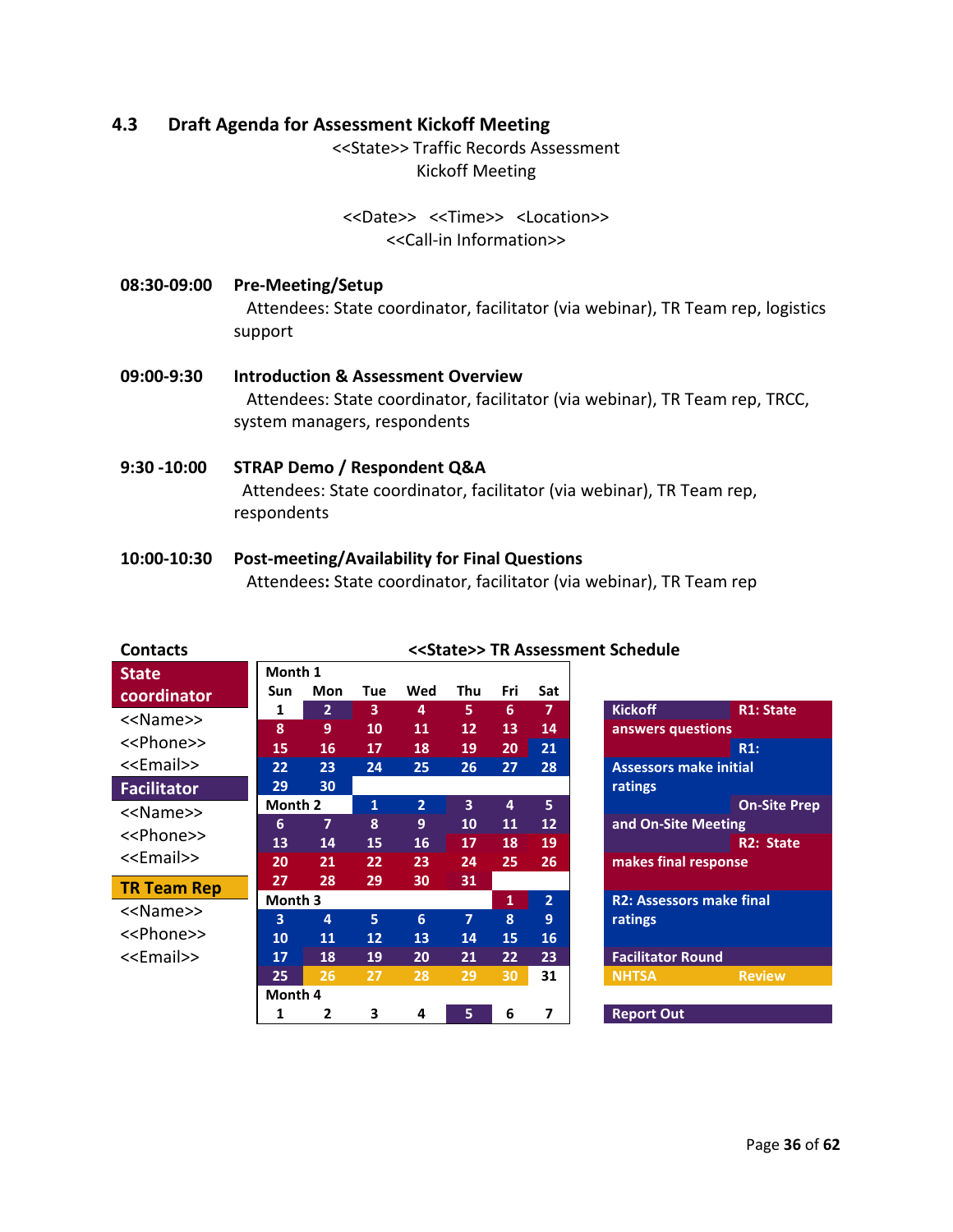# <span id="page-39-0"></span>**4.4 Master List of Assessment Questions and Respondents**

| <b>Traffic Records Coordinating Committee</b>                                                                                                                                           | 2018 Suggested Respondent               |
|-----------------------------------------------------------------------------------------------------------------------------------------------------------------------------------------|-----------------------------------------|
| 1. Does the TRCC membership include executive and technical<br>staff representation from all six data systems?                                                                          | TRCC Chair, Traffic Records Coordinator |
| 2. Do the executive members of the TRCC regularly participate in<br>TRCC meetings and have the power to direct the agencies'<br>resources for their respective areas of responsibility? | TRCC Chair, Traffic Records Coordinator |
| 3. Do the custodial agencies seek feedback from the TRCC<br>members when major projects or system redesigns are being<br>planned?                                                       | TRCC Chair, Traffic Records Coordinator |
| 4. Does the TRCC involve the appropriate State IT agency or<br>offices when member agencies are planning and implementing<br>technology projects?                                       | TRCC Chair, Traffic Records Coordinator |
| 5. Is there a formal document authorizing the TRCC?                                                                                                                                     | TRCC Chair, Traffic Records Coordinator |
| 6. Does the TRCC provide the leadership and coordination<br>necessary to develop, implement, and monitor the State Traffic<br>Records Strategic Plan?                                   | TRCC Chair, Traffic Records Coordinator |
| 7. Does the TRCC advise the State Highway Safety Office on<br>allocation of Federal traffic records improvement grant funds?                                                            | TRCC Chair, Traffic Records Coordinator |
| 8. Does the TRCC identify core system performance measures and<br>monitor progress?                                                                                                     | TRCC Chair, Traffic Records Coordinator |
| 9. Does the TRCC enable meaningful coordination among<br>stakeholders and serve as a forum for the discussion of the State's<br>traffic records programs, challenges, and investments?  | TRCC Chair, Traffic Records Coordinator |
| 10. Does the TRCC have a traffic records inventory?                                                                                                                                     | TRCC Chair, Traffic Records Coordinator |
| 11. Does the TRCC have a designated chair?                                                                                                                                              | TRCC Chair, Traffic Records Coordinator |
| 12. Is there a designated Traffic Records Coordinator?                                                                                                                                  | TRCC Chair, Traffic Records Coordinator |
| 13. Does the TRCC meet at least quarterly?                                                                                                                                              | TRCC Chair, Traffic Records Coordinator |
| 14. Does the TRCC review quality control and quality<br>improvement programs impacting the core data systems?                                                                           | TRCC Chair, Traffic Records Coordinator |
| 15. Does the TRCC assess and coordinate the technical assistance<br>and training needs of stakeholders?                                                                                 | TRCC Chair, Traffic Records Coordinator |
| 16. Do the TRCC's program planning and coordination efforts<br>reflect traffic records improvement funding sources beyond<br>§405(c) funds?                                             | TRCC Chair, Traffic Records Coordinator |
| <b>Strategic Planning for Traffic Records Systems</b>                                                                                                                                   | 2018 Suggested Respondent               |
| 17. Does the State Traffic Records Strategic Plan address existing<br>data and data systems areas of opportunity and document how<br>these are identified?                              | TRCC Chair, Traffic Records Coordinator |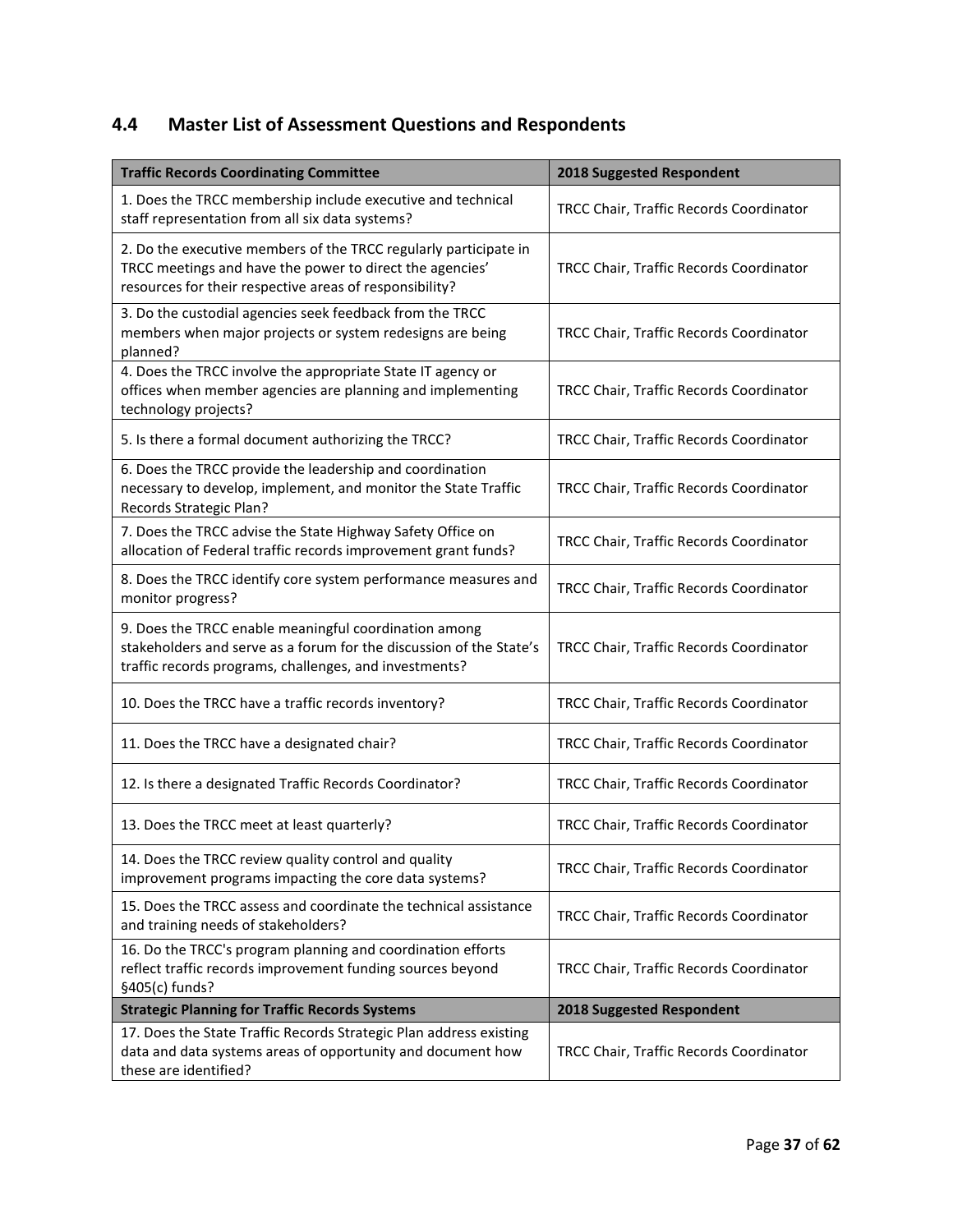| 18. Does the State Traffic Records Strategic Plan identify<br>countermeasures that address at least one of the performance<br>attributes (timeliness, accuracy, completeness, uniformity,<br>integration, and accessibility) for each of the six core data<br>systems? | TRCC Chair, Traffic Records Coordinator                                                               |
|------------------------------------------------------------------------------------------------------------------------------------------------------------------------------------------------------------------------------------------------------------------------|-------------------------------------------------------------------------------------------------------|
| 19. Does the TRCC have a process for identifying at least one                                                                                                                                                                                                          |                                                                                                       |
| performance measure and the corresponding metrics for the six                                                                                                                                                                                                          | TRCC Chair, Traffic Records Coordinator                                                               |
| core data systems in the State                                                                                                                                                                                                                                         |                                                                                                       |
| 20. Does the TRCC have a process for prioritizing traffic records<br>improvement projects in the State Traffic Records Strategic Plan?                                                                                                                                 | TRCC Chair, Traffic Records Coordinator                                                               |
| 21. Does the TRCC identify and address technical assistance and<br>training needs in the State Traffic Records Strategic Plan?                                                                                                                                         | TRCC Chair, Traffic Records Coordinator                                                               |
| 22. Does the TRCC have a process for establishing timelines and<br>responsibilities for projects in the State Traffic Records Strategic<br>Plan?                                                                                                                       | TRCC Chair, Traffic Records Coordinator                                                               |
| 23. Does the TRCC have a process for integrating and addressing<br>State and local (to include Federally recognized Indian Tribes,<br>where applicable) data needs and goals into the State Traffic<br>Records Strategic Plan?                                         | TRCC Chair, Traffic Records Coordinator                                                               |
| 24. Does the TRCC consider the use of new technology when<br>developing and managing traffic records projects in the State<br>Traffic Records Strategic Plan?                                                                                                          | TRCC Chair, Traffic Records Coordinator                                                               |
| 25. Does the State Traffic Records Strategic Plan consider lifecycle<br>costs in implementing improvement projects?                                                                                                                                                    | TRCC Chair, Traffic Records Coordinator                                                               |
| 26. Does the State Traffic Records Strategic Plan make provisions<br>for coordination with key Federal traffic records data systems?                                                                                                                                   | TRCC Chair, Traffic Records Coordinator                                                               |
| 27. Is the TRCC's State Traffic Records Strategic Plan reviewed,<br>updated and approved annually?                                                                                                                                                                     | TRCC Chair, Traffic Records Coordinator                                                               |
| <b>Crash Data System</b>                                                                                                                                                                                                                                               |                                                                                                       |
| 28. Is statewide crash data consolidated into one database?                                                                                                                                                                                                            | Crash file manager/custodian                                                                          |
| 29. Is the statewide crash system's organizational custodian<br>clearly defined?                                                                                                                                                                                       | Crash file manager/custodian                                                                          |
| 30. Does the State have criteria requiring the submission of fatal<br>crashes to the statewide crash system?                                                                                                                                                           | Crash file manager/custodian                                                                          |
| 31. Does the State have criteria requiring the submission of injury<br>crashes to the statewide crash system?                                                                                                                                                          | Crash file manager/custodian                                                                          |
| 32. Does the State have criteria requiring the submission of<br>property damage only (PDO) crashes to the statewide crash<br>system?                                                                                                                                   | Crash file manager/custodian                                                                          |
| 33. Does the State have statutes or other criteria specifying<br>timeframes for crash report submission to the statewide crash<br>database?                                                                                                                            | Crash file manager/custodian                                                                          |
| 34. Does the statewide crash system record crashes occurring in<br>non-trafficway areas (e.g., parking lots, driveways)?                                                                                                                                               | Crash file custodian, State and local law<br>enforcement, State and local Traffic<br>Engineers, MPOs  |
| 35. Is data from the crash system used to identify crash risk<br>factors?                                                                                                                                                                                              | State and local Traffic Engineers, MPOs,<br>State Safety Engineer, State and local law<br>enforcement |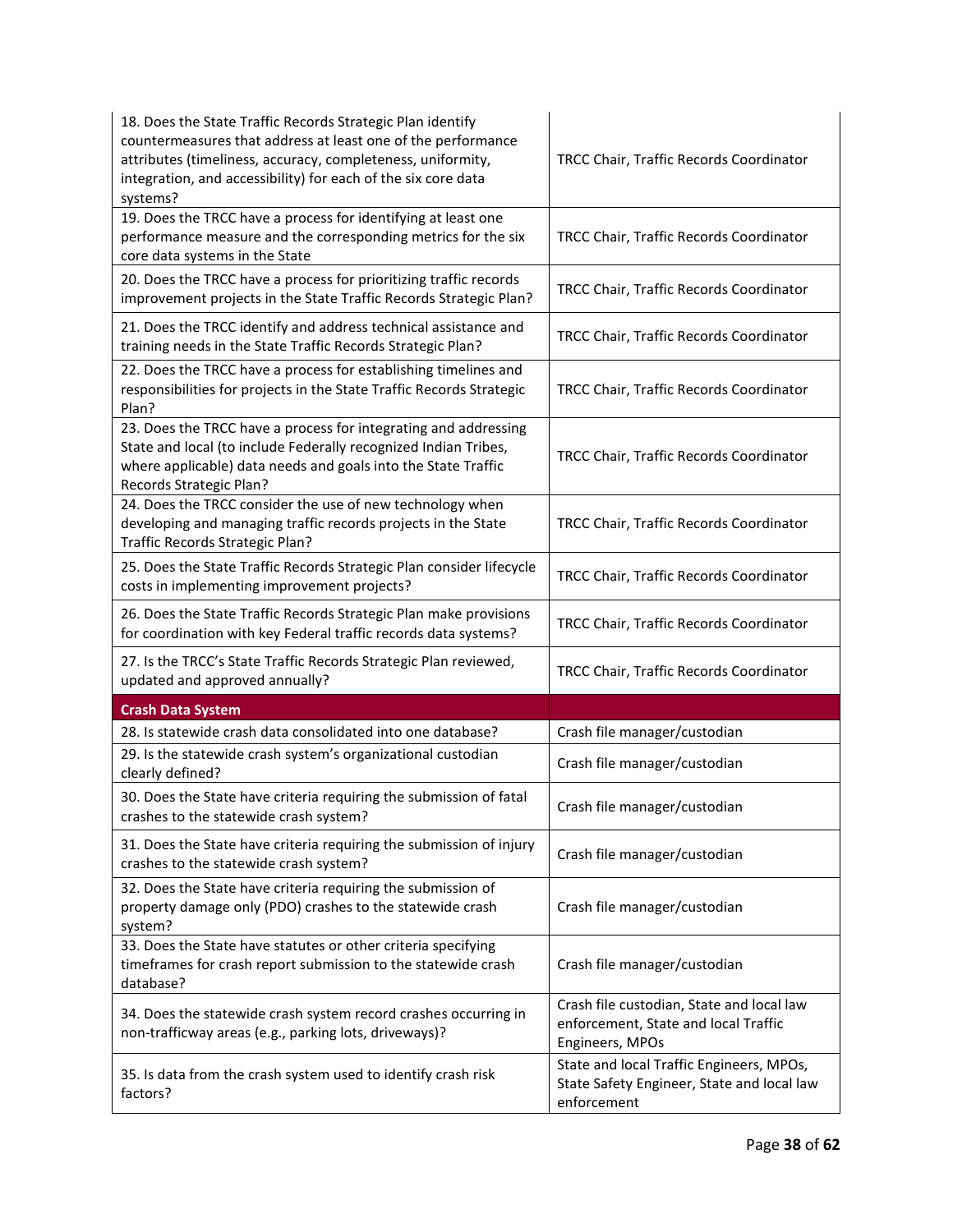| 36. Is data from the crash system used to guide engineering and<br>construction projects?                                                                                                                                                                                                                                | State and local Traffic Engineers, MPOs,<br>State Safety Engineer, State and local law<br>enforcement                                                           |
|--------------------------------------------------------------------------------------------------------------------------------------------------------------------------------------------------------------------------------------------------------------------------------------------------------------------------|-----------------------------------------------------------------------------------------------------------------------------------------------------------------|
| 37. Is data from the crash system regularly used to prioritize law                                                                                                                                                                                                                                                       | SHSO, State/local Traffic Engrs, State/local                                                                                                                    |
| enforcement activity?                                                                                                                                                                                                                                                                                                    | LE, MPOs                                                                                                                                                        |
| 38. Is data from the crash system used to evaluate safety                                                                                                                                                                                                                                                                | SHSO, State/local Traffic Engrs, MPOs,                                                                                                                          |
| countermeasure programs?                                                                                                                                                                                                                                                                                                 | State/local law enf., State Safety Engineer                                                                                                                     |
| 39. Is there a process by which MMUCC is used to help identify                                                                                                                                                                                                                                                           | Persons/Entity responsible for designing                                                                                                                        |
| what crash data elements and attributes the State collects?                                                                                                                                                                                                                                                              | the State crash form                                                                                                                                            |
| 40. Is there a process by which ANSI D.16 is used to help identify                                                                                                                                                                                                                                                       | Persons/Entity responsible for designing                                                                                                                        |
| the definitions in the crash system data dictionary?                                                                                                                                                                                                                                                                     | the State crash form                                                                                                                                            |
| 41. Does the data dictionary provide a definition for each data<br>element and define that data element's allowable<br>values/attributes?                                                                                                                                                                                | Crash file manager/custodian, Crash file IT<br>manager                                                                                                          |
| 42. Does the data dictionary document the system edit checks                                                                                                                                                                                                                                                             | Crash file manager/custodian, Crash file IT                                                                                                                     |
| and validation rules?                                                                                                                                                                                                                                                                                                    | manager                                                                                                                                                         |
| 43. Is the data dictionary up-to-date and consistent with the field<br>data collection manual, coding manual, crash report, database<br>schema and any training materials?                                                                                                                                               | Crash file manager/custodian Crash file IT<br>manager                                                                                                           |
| 44. Does the crash system data dictionary indicate the data<br>elements populated through links to other traffic records system<br>components?                                                                                                                                                                           | Crash file manager/custodian, Crash file IT<br>manager                                                                                                          |
| 45. Does the State collect an identical set of data elements and<br>attributes from all reporting agencies, independent of collection<br>method?                                                                                                                                                                         | Crash file manager/custodian, Crash file IT<br>manager                                                                                                          |
| 46. Does the State reevaluate their crash form at regular                                                                                                                                                                                                                                                                | Crash file manager/custodian, Crash file IT                                                                                                                     |
| intervals?                                                                                                                                                                                                                                                                                                               | manager                                                                                                                                                         |
| 47. Does the State maintain accurate and up-to-date<br>documentation detailing the policies and procedures for key<br>processes governing the collection, reporting, and posting of<br>crash data-including the submission of fatal crash data to the<br>State FARS unit and commercial vehicle crash data to SafetyNet? | Crash file manager/custodian, State/local<br>Traffic Engrs, MPOs, FARS analyst,<br>SAFETYNET, SHSO                                                              |
| 48. Are the quality assurance and quality control processes for                                                                                                                                                                                                                                                          | Crash file manager/custodian, Crash file                                                                                                                        |
| managing errors and incomplete data documented?                                                                                                                                                                                                                                                                          | data entry supervisor                                                                                                                                           |
| 49. Do the document retention and archival storage policies meet<br>the needs of safety engineers and other users with a legitimate<br>need for long-term access to the crash data reports?                                                                                                                              | Crash file manager, crash data users,<br>State/local Traffic Engineers, MPOs, State<br>Epidemiologist, Injury prevention staff,<br><b>State Safety Engineer</b> |
| 50. Do all law enforcement agencies collect crash data                                                                                                                                                                                                                                                                   | Law Enforcement Agencies, State and                                                                                                                             |
| electronically?                                                                                                                                                                                                                                                                                                          | local, crash file custodian                                                                                                                                     |
| 51. Do all law enforcement agencies submit their data to the                                                                                                                                                                                                                                                             | Law Enforcement Agencies, State and                                                                                                                             |
| statewide crash system electronically?                                                                                                                                                                                                                                                                                   | local, crash file custodian                                                                                                                                     |
| 52. Do all law enforcement agencies collecting crash data                                                                                                                                                                                                                                                                | Law Enforcement agencies using e-crash                                                                                                                          |
| electronically in the field apply validation rules consistent with                                                                                                                                                                                                                                                       | (small, large, urban, rural), crash file                                                                                                                        |
| those in the statewide crash system prior to submission?                                                                                                                                                                                                                                                                 | custodian                                                                                                                                                       |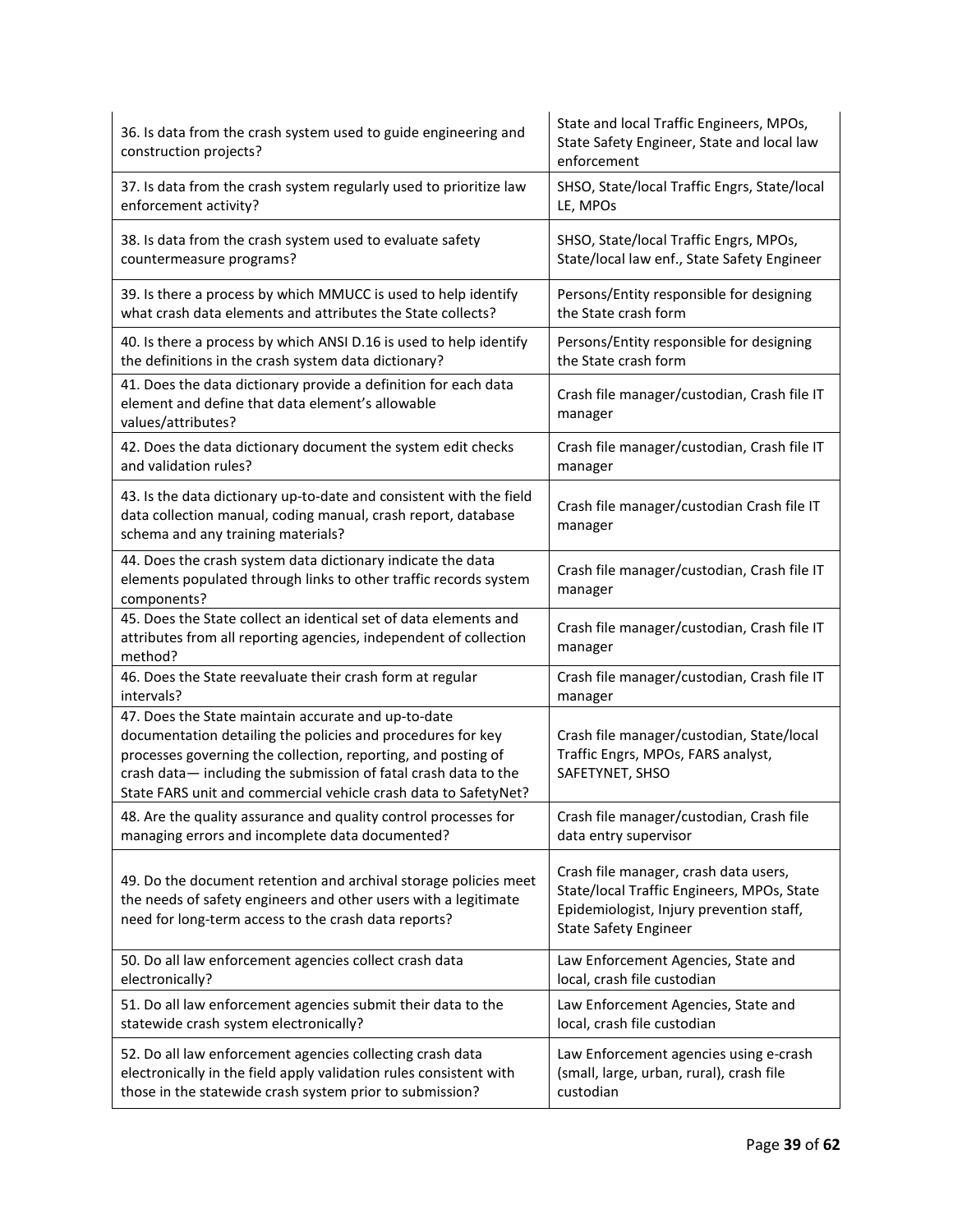| 53. Does the crash system have a real-time interface with the                                                                                                                                                                      | Crash file custodian/manager, driver file                                             |
|------------------------------------------------------------------------------------------------------------------------------------------------------------------------------------------------------------------------------------|---------------------------------------------------------------------------------------|
| driver system?                                                                                                                                                                                                                     | manager/custodian                                                                     |
| 54. Does the crash system have a real-time interface with the                                                                                                                                                                      | Crash file manager/custodian, vehicle file                                            |
| vehicle system?                                                                                                                                                                                                                    | manager/custodian                                                                     |
| 55. Does the crash system interface with the roadway system?                                                                                                                                                                       | Crash file manager/custodian, State<br>Engineering file managers                      |
| 56. Does the crash system interface with the citation and                                                                                                                                                                          | Crash file manager/custodian,                                                         |
| adjudication systems?                                                                                                                                                                                                              | Administrative Office of the Courts                                                   |
| 57. Does the crash system have an interface with EMS?                                                                                                                                                                              | Crash file manager/custodian, TRCC Chair,<br>CODES, Managers of various ISS databases |
| 58. Are there automated edit checks and validation rules to<br>ensure that entered data falls within a range of acceptable values<br>and is logically consistent among data elements?                                              | Crash file manager/custodian, Crash file IT<br>manager, Crash data entry supervisor   |
| 59. Is limited State-level correction authority granted to quality<br>control staff working with the statewide crash database to amend<br>obvious errors and omissions without returning the report to the<br>originating officer? | Crash file manager/custodian, Crash data<br>entry supervisor                          |
| 60. Are there formally documented processes for returning<br>rejected crash reports to the originating officer and tracking<br>resubmission of the report in place?                                                                | Crash file manager/custodian, Crash data<br>entry supervisor                          |
| 61. Does the State track crash report changes after the original                                                                                                                                                                   | Crash file manager/custodian, Crash data                                              |
| report is submitted by the law enforcement agency?                                                                                                                                                                                 | entry supervisor                                                                      |
| 62. Are there timeliness performance measures tailored to the                                                                                                                                                                      | Crash file manager/custodian, TRCC Chair                                              |
| needs of data managers and data users?                                                                                                                                                                                             | or TRC                                                                                |
| 63. Are there accuracy performance measures tailored to the                                                                                                                                                                        | Crash file manager/custodian, TRCC Chair                                              |
| needs of data managers and data users?                                                                                                                                                                                             | or TRC                                                                                |
| 64. Are there completeness performance measures tailored to the                                                                                                                                                                    | Crash file manager/custodian, TRCC Chair                                              |
| needs of data managers and data users?                                                                                                                                                                                             | or TRC                                                                                |
| 65. Are there uniformity performance measures tailored to the                                                                                                                                                                      | Crash file manager/custodian, TRCC Chair                                              |
| needs of data managers and data users?                                                                                                                                                                                             | or TRC                                                                                |
| 66. Are there integration performance measures tailored to the                                                                                                                                                                     | Crash file manager/custodian, TRCC Chair                                              |
| needs of data managers and data users?                                                                                                                                                                                             | or TRC                                                                                |
| 67. Are there accessibility performance measures tailored to the                                                                                                                                                                   | Crash file manager/custodian, TRCC Chair                                              |
| needs of data managers and data users?                                                                                                                                                                                             | or TRC                                                                                |
| 68. Has the State established numeric goals-performance                                                                                                                                                                            | Crash file manager/custodian, TRCC Chair                                              |
| metrics-for each performance measure?                                                                                                                                                                                              | or TRC                                                                                |
| 69. Is there performance reporting that provides specific<br>timeliness, accuracy, and completeness feedback to each law<br>enforcement agency?                                                                                    | Crash file manager/custodian, TRCC Chair<br>or TRC                                    |
| 70. Are detected high-frequency errors used to prompt revisions,<br>update the validation rules, and generate updated training<br>content and data collection manuals?                                                             | Crash file manager/custodian, TRCC Chair<br>or TRC, crash file IT manager             |
| 71. Are quality control reviews comparing the narrative, diagram,<br>and coded contents of the report considered part of the<br>statewide crash database's data acceptance process?                                                | Crash file manager/custodian, TRCC Chair<br>or TRC, crash file IT manager             |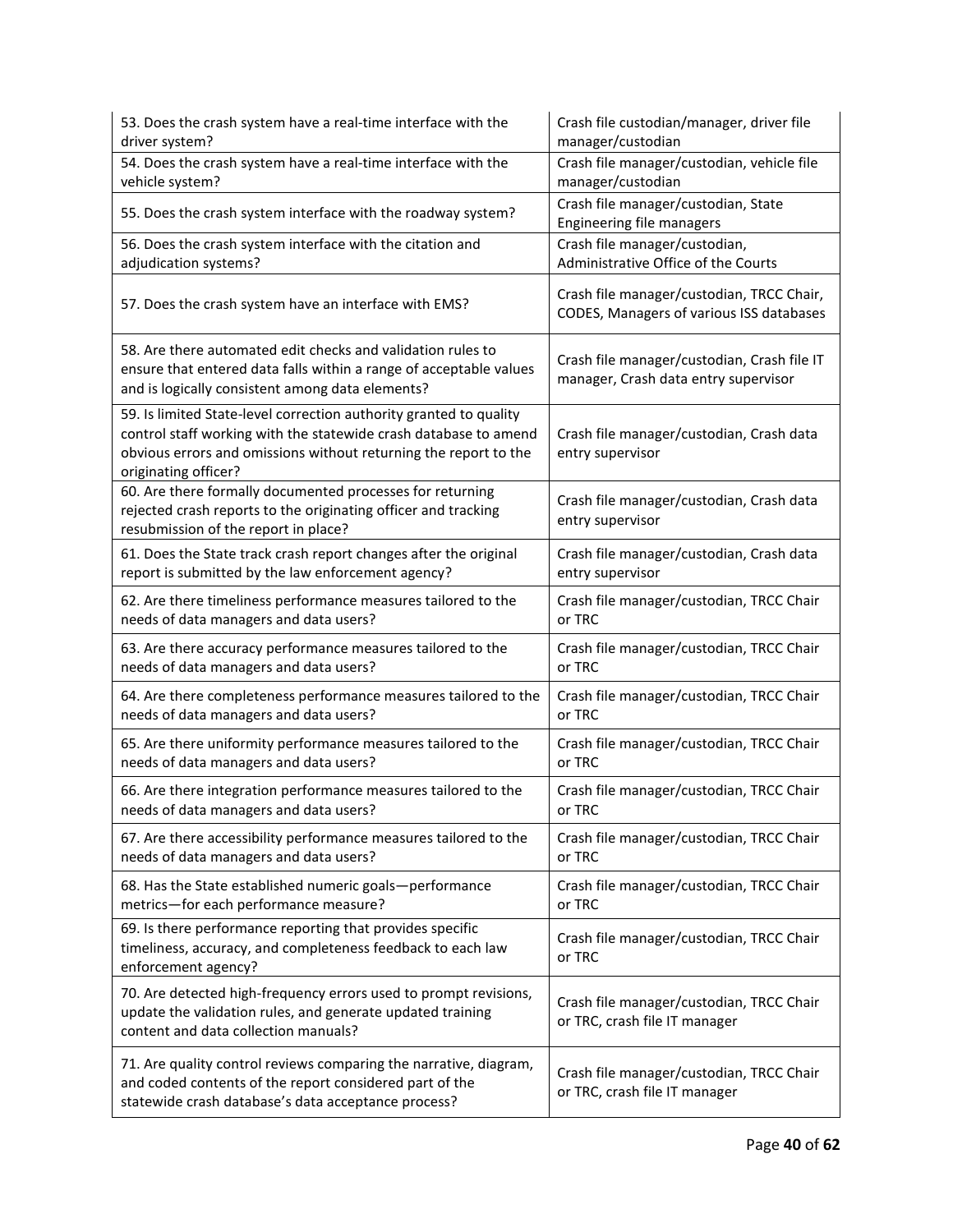| 72. Are sample-based audits periodically conducted for crash<br>reports and related database content?                                                                                                                                                                                                                                                                                                                                                                                                                      | Crash file manager/custodian, TRCC Chair<br>or TRC, Crash file IT manager                                                                                         |
|----------------------------------------------------------------------------------------------------------------------------------------------------------------------------------------------------------------------------------------------------------------------------------------------------------------------------------------------------------------------------------------------------------------------------------------------------------------------------------------------------------------------------|-------------------------------------------------------------------------------------------------------------------------------------------------------------------|
| 73. Are periodic comparative and trend analyses used to identify<br>unexplained differences in the data across years and jurisdictions?                                                                                                                                                                                                                                                                                                                                                                                    | Crash file manager/custodian, State/local<br>Traffic Engrs, MPOs, Crash data users,<br>Custodians of Health Dept. databases,<br>TRCC Chair, crash file IT manager |
| 74. Is data quality feedback from key users regularly<br>communicated to data collectors and data managers?                                                                                                                                                                                                                                                                                                                                                                                                                | Crash file manager/custodian, State/local<br>Traffic Engrs, MPOs, Crash file IT manager,<br><b>TRCC Chair</b>                                                     |
| 75. Are data quality management reports provided to the TRCC<br>for regular review?                                                                                                                                                                                                                                                                                                                                                                                                                                        | Crash file manager/custodian, Crash file IT<br>manager, TRCC Chair, TRC                                                                                           |
| <b>Driver Data System</b>                                                                                                                                                                                                                                                                                                                                                                                                                                                                                                  | <b>Suggested Respondent</b>                                                                                                                                       |
| 76. Does custodial responsibility for the driver data system-<br>including commercially-licensed drivers-reside in a single<br>location?                                                                                                                                                                                                                                                                                                                                                                                   | Driver License Manager, custodian of the<br>driver file                                                                                                           |
| 77. Does the driver data system capture details of novice driver,<br>motorcycle, and driver improvement (remedial) training histories?                                                                                                                                                                                                                                                                                                                                                                                     | Driver License Manager, custodian of the<br>driver file                                                                                                           |
| 78. Does the driver data system capture and retain the dates of<br>original issuance for all permits, licensing, and endorsements<br>(e.g., learner's permit, provisional license, commercial driver's<br>license, motorcycle license)?                                                                                                                                                                                                                                                                                    | Driver License Manager, custodian of the<br>driver file                                                                                                           |
| 79. Is driver information maintained in a manner that<br>accommodates interaction with the National Driver Register's<br>PDPS and CDLIS?                                                                                                                                                                                                                                                                                                                                                                                   | Driver License Manager, custodian of the<br>driver file                                                                                                           |
| 80. Are the contents of the driver data system documented with<br>data definitions for each field?                                                                                                                                                                                                                                                                                                                                                                                                                         | Driver License Manager, custodian of the<br>driver file                                                                                                           |
| 81. Are all valid field values-including null codes-documented<br>in the data dictionary?                                                                                                                                                                                                                                                                                                                                                                                                                                  | Driver License Manager, custodian of the<br>driver file                                                                                                           |
| 82. Are there edit checks and data collection guidelines for each<br>data element?                                                                                                                                                                                                                                                                                                                                                                                                                                         | Driver License Manager, custodian of the<br>driver file                                                                                                           |
| 83. Is there guidance on how and when to update the data<br>dictionary?                                                                                                                                                                                                                                                                                                                                                                                                                                                    | Driver License Manager, custodian of the<br>driver file                                                                                                           |
| 84. Does the custodial agency maintain accurate and up-to-date<br>documentation detailing: the licensing, permitting, and<br>endorsement issuance procedures; reporting and recording of<br>relevant convictions, driver education, driver improvement<br>course; and recording of information that may result in a change<br>of license status (e.g., sanctions, withdrawals, reinstatement,<br>revocations, cancellations and restrictions) including manual or<br>electronic reporting and timelines, where applicable? | Driver License Manager, custodian of the<br>driver file                                                                                                           |
| 85. Is there a process flow diagram that outlines the driver data<br>system's key data process flows, including inputs from other data<br>systems?                                                                                                                                                                                                                                                                                                                                                                         | Driver License Manager, custodian of the<br>driver file                                                                                                           |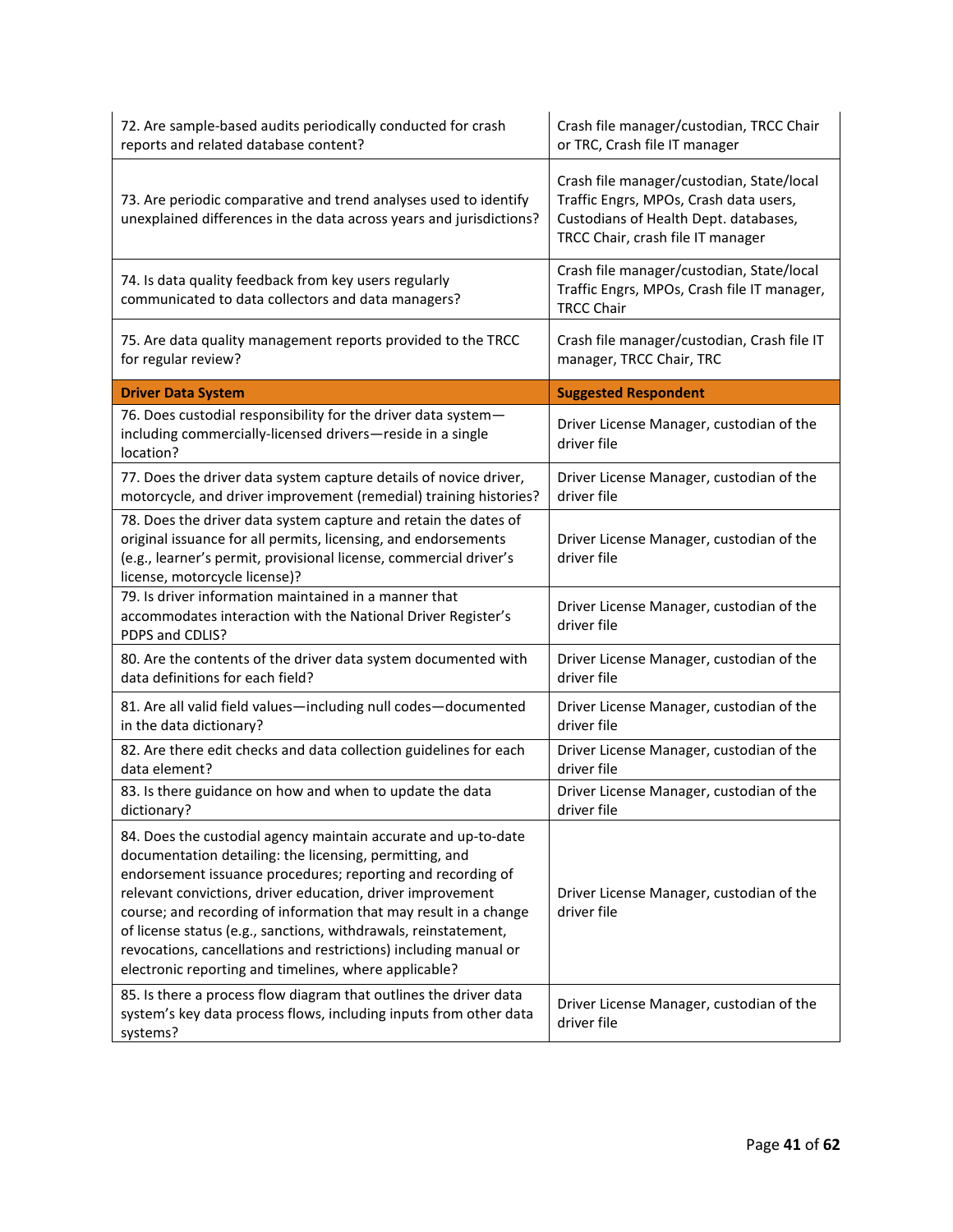| 86. Are the processes for error correction and error handling<br>documented for: license, permit, and endorsement issuance;<br>reporting and recording of relevant convictions; reporting and<br>recording of driver education and improvement courses; and<br>reporting and recording of other information that may result in a<br>change of license status? | Driver License Manager, custodian of the<br>driver file                            |
|---------------------------------------------------------------------------------------------------------------------------------------------------------------------------------------------------------------------------------------------------------------------------------------------------------------------------------------------------------------|------------------------------------------------------------------------------------|
| 87. Are there processes and procedures for purging data from the                                                                                                                                                                                                                                                                                              | Driver License Manager, custodian of the                                           |
| driver data system documented?                                                                                                                                                                                                                                                                                                                                | driver file                                                                        |
| 88. In States that have the administrative authority to suspend<br>licenses based on a DUI arrest independent of adjudication, are<br>these processes documented?                                                                                                                                                                                             | Driver License Manager, custodian of the<br>driver file                            |
| 89. Are there established processes to detect false identity                                                                                                                                                                                                                                                                                                  | Driver License Manager, custodian of the                                           |
| licensure fraud?                                                                                                                                                                                                                                                                                                                                              | driver file                                                                        |
| 90. Are there established processes to detect internal fraud by                                                                                                                                                                                                                                                                                               | Driver License Manager, custodian of the                                           |
| individual users or examiners?                                                                                                                                                                                                                                                                                                                                | driver file                                                                        |
| 91. Are there established processes to detect CDL fraud?                                                                                                                                                                                                                                                                                                      | Driver License Manager, custodian of the<br>driver file                            |
| 92. Does the State transfer the Driver History Record (DHR)<br>electronically to another State when requested due to a change in<br>State of Record?                                                                                                                                                                                                          | Driver License Manager, custodian of the<br>driver file                            |
| 93. Does the State obtain the previous State of Record                                                                                                                                                                                                                                                                                                        | Driver License Manager, custodian of the                                           |
| electronically upon request?                                                                                                                                                                                                                                                                                                                                  | driver file                                                                        |
| 94. Does the State run facial recognition prior to issuing a                                                                                                                                                                                                                                                                                                  | Driver License Manager, custodian of the                                           |
| credential?                                                                                                                                                                                                                                                                                                                                                   | driver file                                                                        |
| 95. Does the State exchange driver photos with other State                                                                                                                                                                                                                                                                                                    | Driver License Manager, custodian of the                                           |
| Licensing agencies upon request?                                                                                                                                                                                                                                                                                                                              | driver file                                                                        |
| 96. Are there policies and procedures for maintaining appropriate                                                                                                                                                                                                                                                                                             | Driver License Manager, custodian of the                                           |
| system and information security?                                                                                                                                                                                                                                                                                                                              | driver file                                                                        |
| 97. Are there procedures in place to ensure that driver system                                                                                                                                                                                                                                                                                                | Driver License Manager, custodian of the                                           |
| custodians track access and release of driver information?                                                                                                                                                                                                                                                                                                    | driver file                                                                        |
| 98. Does the State post at-fault crashes to the driver record?                                                                                                                                                                                                                                                                                                | Driver License Manager, custodian of the<br>driver file, driver license IT manager |
| 99. Does the State's DUI tracking system interface with the driver                                                                                                                                                                                                                                                                                            | Driver License Manager, custodian of the                                           |
| data system?                                                                                                                                                                                                                                                                                                                                                  | driver file                                                                        |
| 100. Is there an interface between the driver data system and: the<br>Problem Driver Pointer System, the Commercial Driver Licensing<br>System, the Social Security Online Verification system, and the<br>Systematic Alien Verification for Entitlement system?                                                                                              | Driver License Manager, custodian of the<br>driver file, driver license IT manager |
| 101. Does the custodial agency have the capability to grant<br>authorized law enforcement personnel access to information in<br>the driver system?                                                                                                                                                                                                            | Driver License Manager, custodian of the<br>driver file, driver license IT manager |
| 102. Does the custodial agency have the capability to grant<br>authorized court personnel access to information in the driver<br>system?                                                                                                                                                                                                                      | Driver License Manager, custodian of the<br>driver file, Driver license IT manager |
| 103. Is there a formal, comprehensive data quality management                                                                                                                                                                                                                                                                                                 | Driver license manager, custodian of the                                           |
| program for the driver system?                                                                                                                                                                                                                                                                                                                                | driver file                                                                        |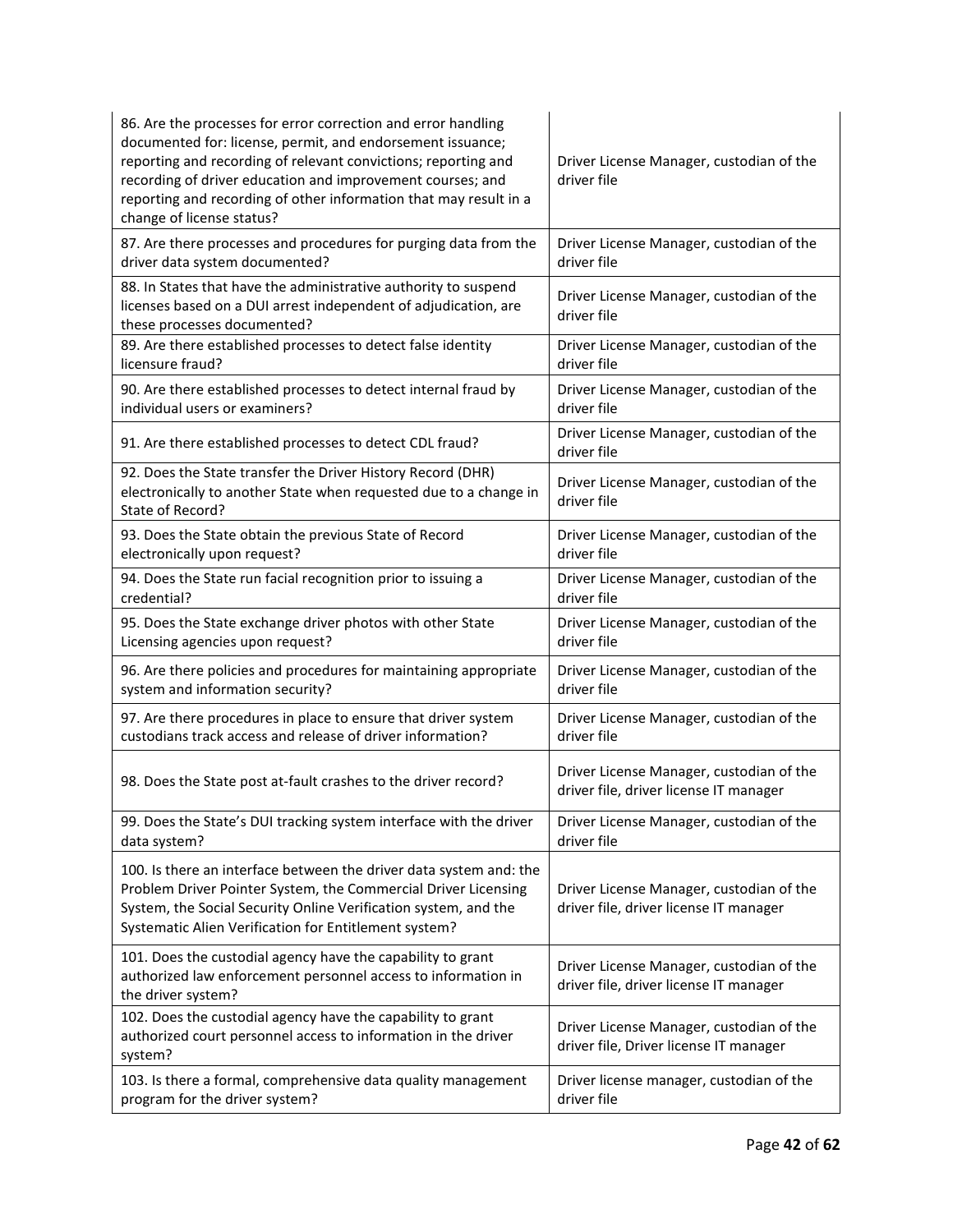| 121. Does the vehicle system query NMVTIS before issuing new<br>titles?                                                                                                                                                                                    | Titles/Reg manager, vehicle file custodian              |
|------------------------------------------------------------------------------------------------------------------------------------------------------------------------------------------------------------------------------------------------------------|---------------------------------------------------------|
| 120. Does the vehicle system provide title information data to the<br>National Motor Vehicle Title Information System (NMVTIS) at<br>least daily?                                                                                                          | Titles/Reg manager, vehicle file custodian              |
| 119. Are vehicle registration documents barcoded-using at a<br>minimum the 2D standard-to allow for rapid, accurate collection<br>of vehicle information by law enforcement officers in the field<br>using barcode readers or scanners?                    | Titles/Reg manager, vehicle file custodian              |
| 118. Does the State or its agents validate every VIN with a<br>verification software application?                                                                                                                                                          | Titles/Reg manager, vehicle file custodian              |
| 117. Does custodial responsibility of the identification and<br>ownership of vehicles registered in the State-including vehicle<br>make, model, year of manufacture, body type, and adverse<br>vehicle history (title brands)-reside in a single location? | Titles/Registration manager, vehicle file<br>custodian  |
| <b>Vehicle Data System</b>                                                                                                                                                                                                                                 | <b>Suggested Respondent</b>                             |
| 116. Are data quality management reports provided to the TRCC                                                                                                                                                                                              | Driver license manager, custodian of the                |
| for regular review?                                                                                                                                                                                                                                        | driver file                                             |
| 115. Is data quality feedback from key users regularly                                                                                                                                                                                                     | Driver license manager, custodian of the                |
| communicated to data collectors and data managers?                                                                                                                                                                                                         | driver file                                             |
| 114. Are periodic comparative and trend analyses used to identify                                                                                                                                                                                          | Driver license manager, custodian of the                |
| unexplained differences in the data across years and jurisdictions?                                                                                                                                                                                        | driver file                                             |
| 113. Are sample-based audits conducted periodically for the                                                                                                                                                                                                | Driver license manager, custodian of the                |
| driver reports and related database contents for that record?                                                                                                                                                                                              | driver file                                             |
| 112. Is the detection of high frequency errors used to generate<br>updates to training content and data collection manuals, update<br>the validation rules, and prompt form revisions?                                                                     | Driver license manager, custodian of the<br>driver file |
| 111. Has the State established numeric goals-performance                                                                                                                                                                                                   | Driver license manager, custodian of the                |
| metrics-for each performance measure?                                                                                                                                                                                                                      | driver file                                             |
| 110. Are there accessibility performance measures tailored to the                                                                                                                                                                                          | Driver license manager, custodian of the                |
| needs of data managers and data users?                                                                                                                                                                                                                     | driver file                                             |
| 109. Are there integration performance measures tailored to the                                                                                                                                                                                            | Driver license manager, custodian of the                |
| needs of data managers and data users?                                                                                                                                                                                                                     | driver file                                             |
| 108. Are there uniformity performance measures tailored to the                                                                                                                                                                                             | Driver license manager, custodian of the                |
| needs of data managers and data users?                                                                                                                                                                                                                     | driver file                                             |
| 107. Are there completeness performance measures tailored to                                                                                                                                                                                               | Driver license manager, custodian of the                |
| the needs of data managers and data users?                                                                                                                                                                                                                 | driver file                                             |
| 106. Are there accuracy performance measures tailored to the                                                                                                                                                                                               | Driver license manager, custodian of the                |
| needs of data managers and data users?                                                                                                                                                                                                                     | driver file                                             |
| 105. Are there timeliness performance measures tailored to the                                                                                                                                                                                             | Driver license manager, custodian of the                |
| needs of data managers and data users?                                                                                                                                                                                                                     | driver file                                             |
| 104. Are there automated edit checks and validation rules to<br>ensure entered data falls within a range of acceptable values and<br>is logically consistent among data elements?                                                                          | Driver license manager, custodian of the<br>driver file |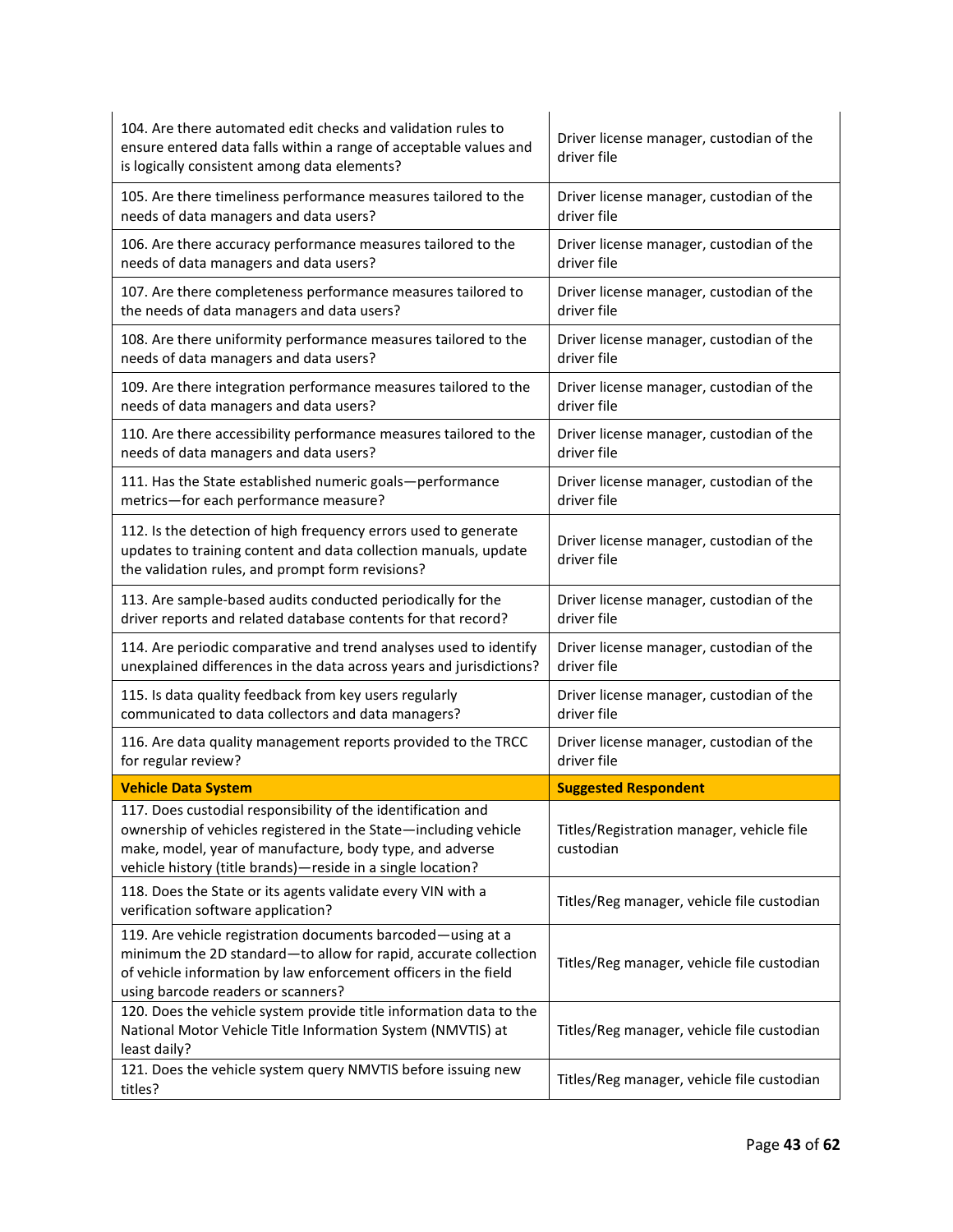| 122. Does the State incorporate brand information recommended<br>by AAMVA and/or received via NMVTIS on the vehicle record,<br>whether the brand description matches the State's brand<br>descriptions? | Titles/Reg manager, vehicle file custodian                                                    |
|---------------------------------------------------------------------------------------------------------------------------------------------------------------------------------------------------------|-----------------------------------------------------------------------------------------------|
| 123. Does the State participate in the Performance and<br>Registration Information Systems Management (PRISM) program?                                                                                  | Title/Reg file manager, vehicle file<br>custodian, International Registration Plan<br>manager |
| 124. Does the vehicle system have a documented definition for                                                                                                                                           | Title Reg file manager, vehicle file                                                          |
| each data field?                                                                                                                                                                                        | custodian, vehicle file IT manager                                                            |
| 125. Does the vehicle system include edit check and data                                                                                                                                                | Title Reg file manager, vehicle file                                                          |
| collection guidelines that correspond to the data definitions?                                                                                                                                          | custodian, vehicle file IT manager                                                            |
| 126. Are the collection, reporting, and posting procedures for<br>registration, title, and title brand information formally<br>documented?                                                              | Title Reg file manager, vehicle file<br>custodian, vehicle file IT manager                    |
| 127. Is there a process flow that outlines the vehicle system's key                                                                                                                                     | Title/Reg file manager,                                                                       |
| data process flows, including inputs from other data systems?                                                                                                                                           | county/local/private agents                                                                   |
| 128. Does the vehicle system flag or identify vehicles reported as                                                                                                                                      | Title/Reg file manager,                                                                       |
| stolen to law enforcement authorities?                                                                                                                                                                  | county/local/private agents                                                                   |
| 129. If the vehicle system does flag or identify vehicles reported<br>as stolen to law enforcement authorities, are these flags removed<br>when a stolen vehicle has been recovered or junked?          | Title/Reg file manager,<br>county/local/private agents                                        |
| 130. Does the State record and maintain the title brand history                                                                                                                                         | Title/Reg file manager,                                                                       |
| (previously applied to vehicles by other States)?                                                                                                                                                       | county/local/private agents                                                                   |
| 131. Are the steps from initial event (titling, registration) to final                                                                                                                                  | Title/Reg file manager,                                                                       |
| entry into the statewide vehicle system documented?                                                                                                                                                     | county/local/private agents                                                                   |
| 132. Is the process flow annotated to show the time required to                                                                                                                                         | Title/Reg file manager,                                                                       |
| complete each step?                                                                                                                                                                                     | county/local/private agents                                                                   |
| 133. Does the process flow show alternative data flows and                                                                                                                                              | Title/Reg file manager,                                                                       |
| timelines?                                                                                                                                                                                              | county/local/private agents                                                                   |
| 134. Does the process flow include processes for error correction                                                                                                                                       | Title/Reg file manager,                                                                       |
| and error handling?                                                                                                                                                                                     | county/local/private agents                                                                   |
| 135. Are the driver and vehicle files unified in one system?                                                                                                                                            | Title/Reg file manager,<br>county/local/private agents                                        |
| 136. Is personal information entered into the vehicle system using                                                                                                                                      | Title/Reg file manager,                                                                       |
| the same conventions used in the driver system?                                                                                                                                                         | county/local/private agents                                                                   |
| 137. When discrepancies are identified during data entry in the<br>crash data system, are vehicle records flagged for possible<br>updating?                                                             | Title/Reg file manager,<br>county/local/private agents                                        |
| 138. Is the vehicle system data processed in real-time?                                                                                                                                                 | Title/Reg file manager,<br>county/local/private agents                                        |
| 139. Are there automated edit checks and validation rules to<br>ensure that entered data falls within a range of acceptable values<br>and is logically consistent among data elements?                  | Title/Reg file manager,<br>county/local/private agents                                        |
| 140. Are statewide vehicle system staff able to amend obvious                                                                                                                                           | Title/Reg file manager,                                                                       |
| errors and omissions for quality control purposes?                                                                                                                                                      | county/local/private agents                                                                   |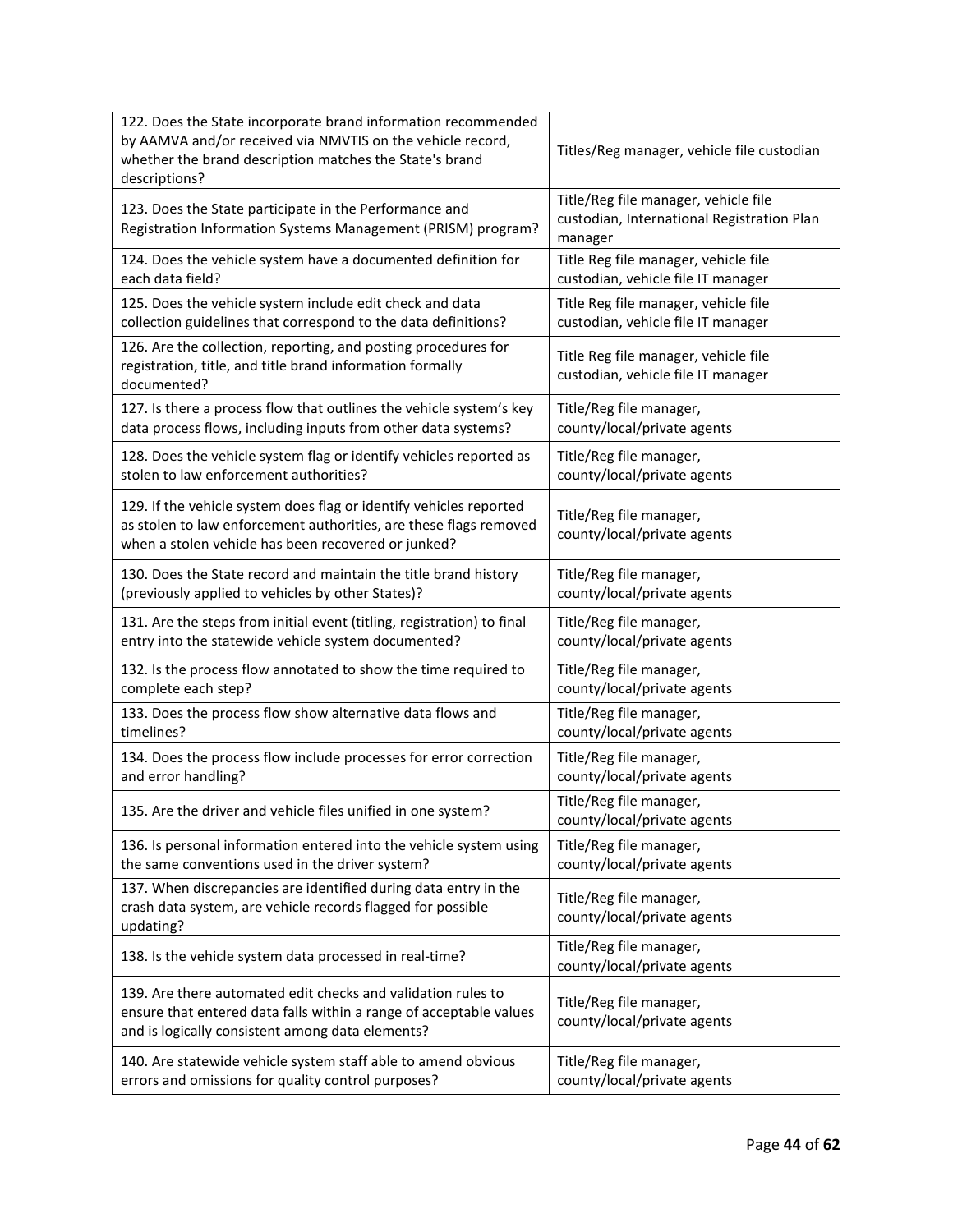| 141. Are there timeliness performance measures tailored to the                                                                                                                         | Title/Reg file manager,                                |
|----------------------------------------------------------------------------------------------------------------------------------------------------------------------------------------|--------------------------------------------------------|
| needs of data managers and data users?                                                                                                                                                 | county/local/private agents                            |
| 142. Are there accuracy performance measures tailored to the                                                                                                                           | Title/Reg file manager,                                |
| needs of data managers and data users?                                                                                                                                                 | county/local/private agents                            |
| 143. Are there completeness performance measures tailored to                                                                                                                           | Title/Reg file manager,                                |
| the needs of data managers and data users?                                                                                                                                             | county/local/private agents                            |
| 144. Are there uniformity performance measures tailored to the                                                                                                                         | Title/Reg file manager,                                |
| needs of data managers and data users?                                                                                                                                                 | county/local/private agents                            |
| 145. Are there integration performance measures tailored to the                                                                                                                        | Title/Reg file manager,                                |
| needs of data managers and data users?                                                                                                                                                 | county/local/private agents                            |
| 146. Are there accessibility performance measures tailored to the                                                                                                                      | Title/Reg file manager,                                |
| needs of data managers and data users?                                                                                                                                                 | county/local/private agents                            |
| 147. Has the State established numeric goals-performance                                                                                                                               | Title/Reg file manager,                                |
| metrics-for each performance measure?                                                                                                                                                  | county/local/private agents                            |
| 148. Is the detection of high frequency errors used to generate<br>updates to training content and data collection manuals, update<br>the validation rules, and prompt form revisions? | Title/Reg file manager,<br>county/local/private agents |
| 149. Are sample-based audits conducted for vehicle reports and                                                                                                                         | Title/Reg file manager,                                |
| related database contents for that record?                                                                                                                                             | county/local/private agents                            |
| 150. Are periodic comparative and trend analyses used to identify<br>unexplained differences in the data across years and jurisdictions<br>within the State?                           | Title/Reg file manager,<br>county/local/private agents |
|                                                                                                                                                                                        |                                                        |
| 151. Is data quality feedback from key users regularly                                                                                                                                 | Title/Reg file manager,                                |
| communicated to data collectors and data managers?                                                                                                                                     | county/local/private agents                            |
| 152. Are data quality management reports provided to the TRCC                                                                                                                          | Title/Reg file manager,                                |
| for regular review?                                                                                                                                                                    | county/local/private agents                            |
| <b>Roadway Data System</b>                                                                                                                                                             | <b>Suggested Respondent</b>                            |
| 153. Are all public roadways within the State located using a<br>compatible location referencing system?                                                                               | State/local traffic engineers, MPOs                    |
| 154. Are the collected roadway and traffic data elements located<br>using a compatible location referencing system (e.g., LRS, GIS)?                                                   | State/local traffic engineers, MPOs                    |
| 155. Is there an enterprise roadway information system<br>containing roadway and traffic data elements for all public roads?                                                           | State/local traffic engineers, MPOs                    |
| 156. Does the State have the ability to identify crash locations<br>using a referencing system compatible with the one(s) used for<br>roadways?                                        | State/local traffic engineers, MPOs                    |
| 157. Is crash data incorporated into the enterprise roadway<br>information system for safety analysis and management use?                                                              | State/local traffic engineers, MPOs                    |
| 158. Are all the MIRE Fundamental Data Elements collected for all<br>public roads?                                                                                                     | <b>State Traffic Engineers</b>                         |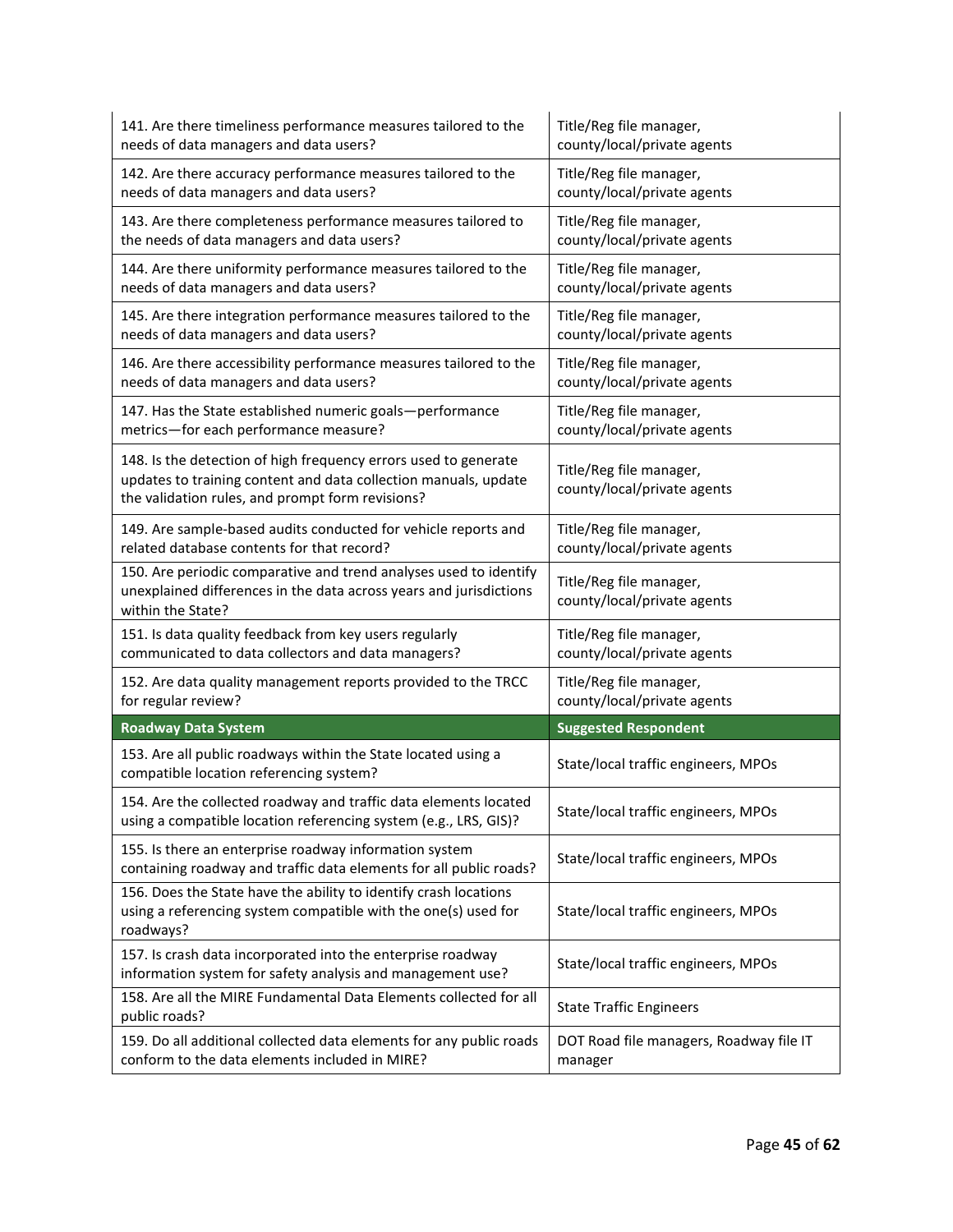| 160. Are all the MIRE Fundamental Data Elements for all public<br>roads documented in the enterprise system's data dictionary?                                                                                         | DOT Road file managers, Roadway file IT<br>manager |
|------------------------------------------------------------------------------------------------------------------------------------------------------------------------------------------------------------------------|----------------------------------------------------|
| 161. Are all additional (non-Fundamental Data Element) MIRE<br>data elements for all public roads documented in the data<br>dictionary?                                                                                | DOT Road file managers, Roadway file IT<br>manager |
| 162. Does local, municipal, or tribal (where applicable) roadway<br>data comply with the data dictionary?                                                                                                              | DOT Road file managers, Roadway file IT<br>manager |
| 163. Is there guidance on how and when to update the data<br>dictionary?                                                                                                                                               | DOT Road file managers, Roadway file IT<br>manager |
| 164. Are the steps for incorporating new elements into the<br>roadway information system (e.g., a new MIRE element)<br>documented to show the flow of information?                                                     | <b>State Traffic Engineers</b>                     |
| 165. Are the steps for updating roadway information documented<br>to show the flow of information?                                                                                                                     | <b>State Traffic Engineers</b>                     |
| 166. Are the steps for archiving and accessing historical roadway<br>inventory documented?                                                                                                                             | <b>State Traffic Engineers</b>                     |
| 167. Are the procedures used to collect, manage, and submit local<br>agency roadway data (e.g., county, MPO, municipality, tribal) to<br>the statewide inventory documented?                                           | <b>State/local Traffic Engineers</b>               |
| 168. Are procedures for collecting and managing the local agency<br>(to include tribal, where applicable) roadway data compatible<br>with the State's enterprise roadway inventory?                                    | <b>State/local Traffic Engineers</b>               |
| 169. Are there guidelines for collection of data elements as they<br>are described in the State roadway inventory data dictionary?                                                                                     | <b>State/local Traffic Engineers</b>               |
| 170. Are the location coding methodologies for all State roadway<br>information systems compatible?                                                                                                                    | <b>State Traffic Engineers</b>                     |
| 171. Are there interface linkages connecting the State's discrete<br>roadway information systems?                                                                                                                      | <b>State Traffic Engineers</b>                     |
| 172. Are the location coding methodologies for all regional, local,<br>and tribal roadway systems compatible?                                                                                                          | <b>State Traffic Engineers</b>                     |
| 173. Do roadway data systems maintained by regional and local<br>custodians (e.g., MPOs, municipalities, and Federally recognized<br>Indian Tribes) interface with the State enterprise roadway<br>information system? | <b>State/local Traffic Engineers</b>               |
| 174. Does the State enterprise roadway information system allow<br>MPOs and local transportation agencies (to include Federally<br>recognized Tribes, where applicable) on-demand access to data?                      | <b>State/local Traffic Engineers</b>               |
| 175. Do Roadway system data managers regularly produce and<br>analyze data quality reports?                                                                                                                            | DOT Roadway file managers                          |
| 176. Is there a formal program of error/edit checking for data<br>entered into the statewide roadway data system?                                                                                                      | DOT Roadway file managers                          |
| 177. Are there procedures for prioritizing and addressing detected<br>errors?                                                                                                                                          | DOT Roadway file managers                          |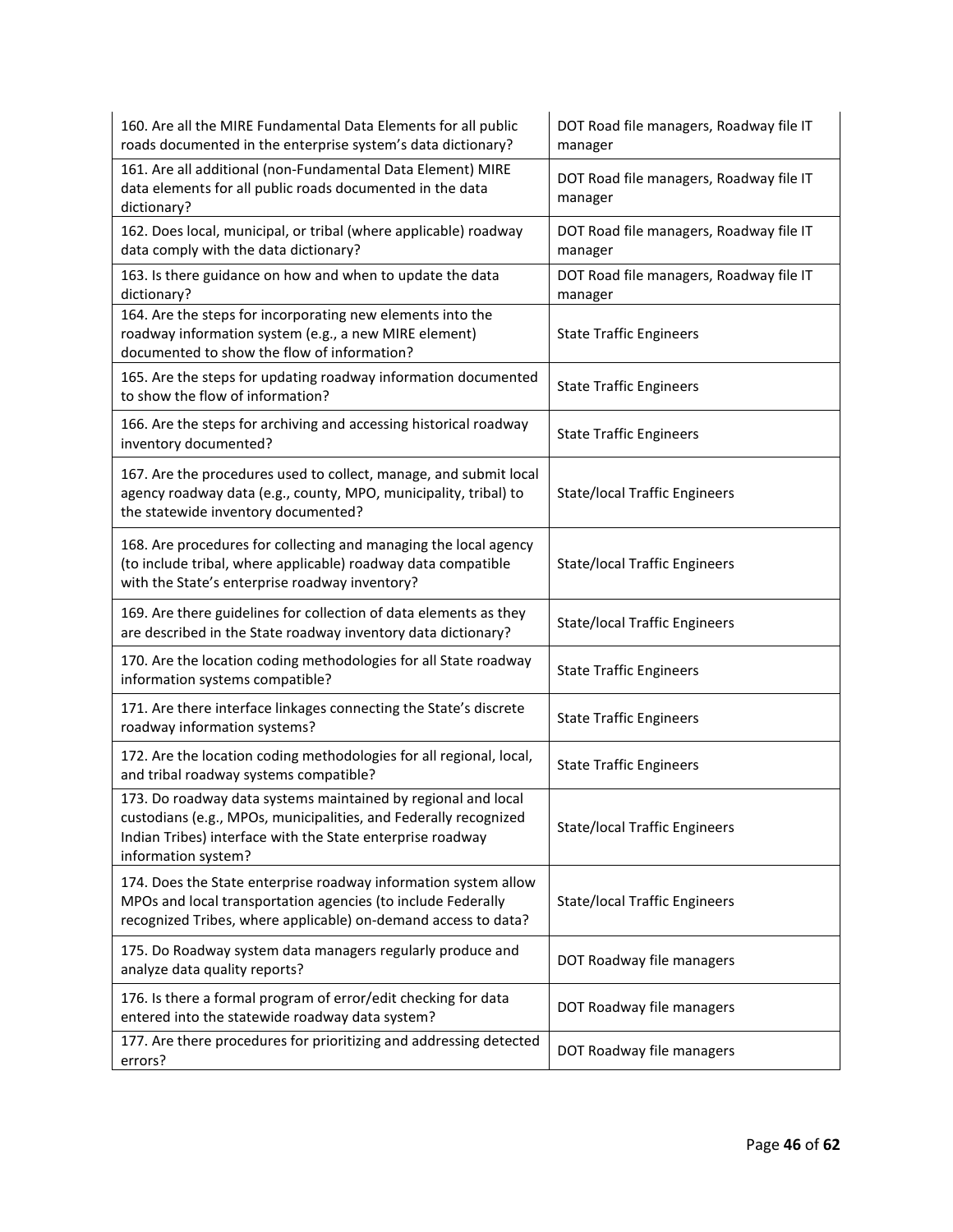| 178. Are there procedures for sharing quality control information<br>with data collectors through individual and agency-level feedback<br>and training?                                                               | DOT Roadway file managers                                                                                           |
|-----------------------------------------------------------------------------------------------------------------------------------------------------------------------------------------------------------------------|---------------------------------------------------------------------------------------------------------------------|
| 179. Are there timeliness performance measures tailored to the<br>needs of data managers and data users?                                                                                                              | DOT Roadway file managers                                                                                           |
| 180. Are there accuracy performance measures tailored to the<br>needs of data managers and data users?                                                                                                                | DOT Roadway file managers                                                                                           |
| 181. Are there completeness performance measures tailored to<br>the needs of data managers and data users?                                                                                                            | DOT Roadway file managers                                                                                           |
| 182. Are there uniformity performance measures tailored to the<br>needs of data managers and data users?                                                                                                              | DOT Roadway file managers                                                                                           |
| 183. Are there accessibility performance measures tailored to the<br>needs of data managers and data users?                                                                                                           | DOT Roadway file managers                                                                                           |
| 184. Are there integration performance measures tailored to the<br>needs of data managers and data users?                                                                                                             | DOT Roadway file managers                                                                                           |
| 185. Has the State established numeric goals-performance<br>metrics-for each performance measure?                                                                                                                     | DOT Roadway file managers                                                                                           |
| 186. Are data quality management reports provided to the TRCC<br>for regular review?                                                                                                                                  | DOT Roadway file managers                                                                                           |
| <b>Citation and Adjudication Systems</b>                                                                                                                                                                              | <b>Suggested Respondents</b>                                                                                        |
| 187. Is citation and adjudication data used for the prosecution of                                                                                                                                                    |                                                                                                                     |
| offenders; adjudication of cases; traffic safety analysis to identify<br>problem locations, problem drivers, and issues related to the<br>issuance of citations; and for traffic safety program planning<br>purposes? | State Traffic Engineers, State Court<br>Administrator, Program Managers at SHSO,<br>Local and State law enforcement |
| 188. Is there a statewide authority that assigns unique citation<br>numbers?                                                                                                                                          | State law enforcement, State Court<br>Administrator                                                                 |
| 189. Are all citation dispositions-both within and outside the<br>judicial branch-tracked by a statewide citation tracking system?                                                                                    | <b>State Court Administrator</b>                                                                                    |
| 190. Are final dispositions (up to and including the resolution of<br>any appeals) posted to the driver data system?                                                                                                  | Driver License Manager, Driver file<br>custodian, State Court Administrator                                         |
| 191. Are the courts' case management systems interoperable<br>among all jurisdictions within the State (including tribal, local,<br>municipal, and State)?                                                            | <b>State Court Administrator</b>                                                                                    |
| 192. Is there a statewide system that provides real-time<br>information on individuals' driving and criminal histories?                                                                                               | Law Enforcement agencies, prosecutors,<br>State criminal investigation bureau, State<br>Court Administrator         |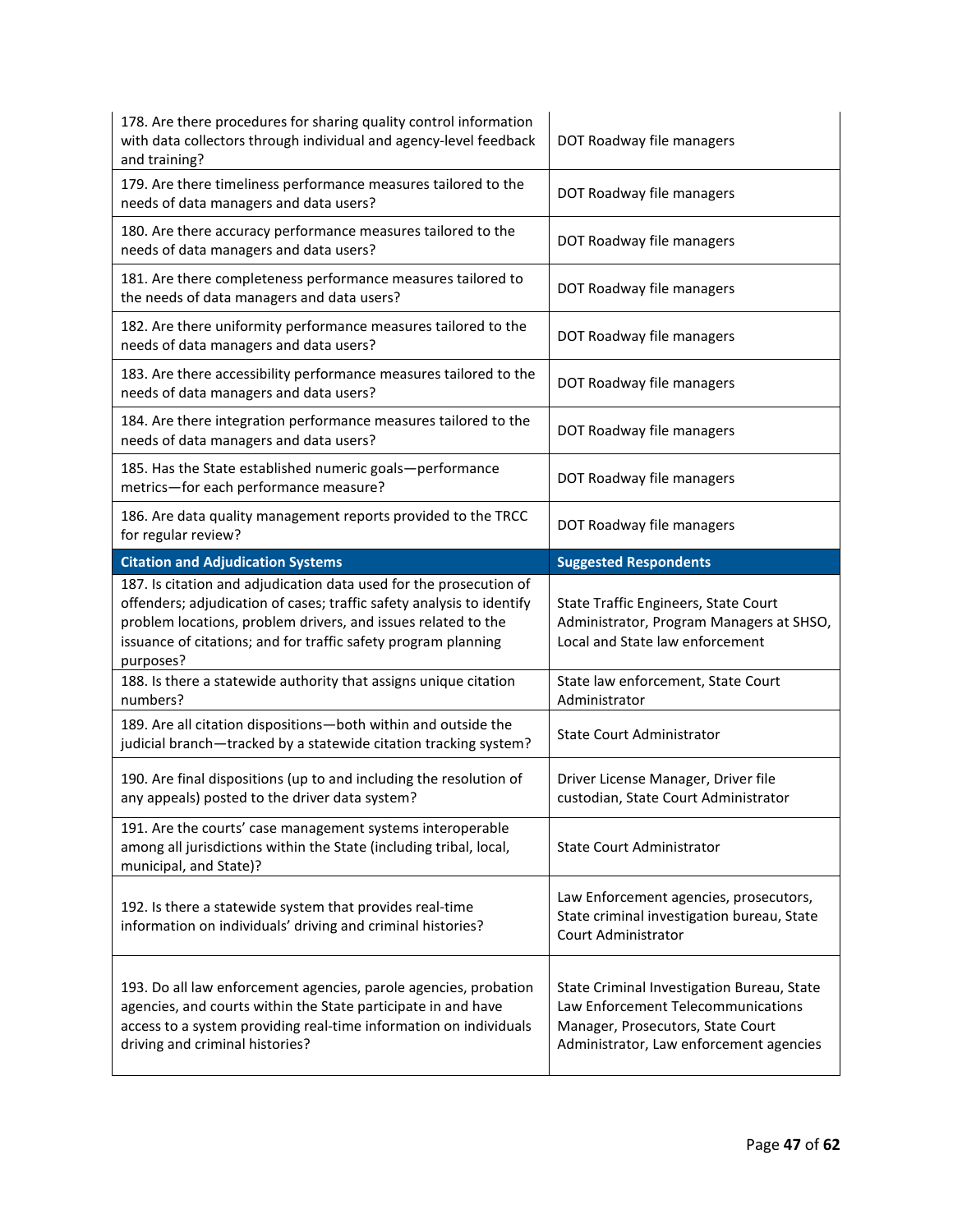| 194. Are DUI convictions and traffic-related felonies reported<br>according to Uniform Crime Reporting (UCR) guidelines?                                                                             | Local/State law enforcement                                                    |
|------------------------------------------------------------------------------------------------------------------------------------------------------------------------------------------------------|--------------------------------------------------------------------------------|
| 195. Do the appropriate portions of the citation and adjudication<br>systems adhere to the NIEM Justice domain guidelines?                                                                           | Courts and State Law Enforcement IT<br>managers                                |
| 196. Does the State use any National Center for State Courts<br>(NCSC) guidelines for court records?                                                                                                 | <b>State Court Administrator</b>                                               |
| 197. Does the statewide citation tracking system have a data<br>dictionary?                                                                                                                          | State Court Administrator, TSRP, Courts IT<br>manager                          |
| 198. Do the courts' case management system data dictionaries<br>provide a definition for each data field?                                                                                            | Courts IT manager                                                              |
| 199. Do the citation data dictionaries clearly define all data fields?                                                                                                                               | Courts IT manager                                                              |
| 200. Do the courts' case management system data dictionaries<br>clearly define all data fields?                                                                                                      | Courts IT manager                                                              |
| 201. Are the citation system data dictionaries up-to-date and<br>consistent with the field data collection manual, training<br>materials, coding manuals, and corresponding reports?                 | Courts IT manager                                                              |
| 202. Do the citation data dictionaries indicate the data fields that<br>are populated through interfaces with other traffic records<br>system components?                                            | Courts IT manager                                                              |
| 203. Do the courts' case management system data dictionaries<br>indicate the data fields populated through interface linkages with<br>other traffic records system components?                       | Courts IT manager                                                              |
| 204. Does the State track citations from point of issuance to<br>posting on the driver file?                                                                                                         | <b>State Court Administrator</b>                                               |
| 205. Does the State distinguish between the administrative<br>handling of court payments in lieu of court appearances (mail-ins)<br>and court appearances?                                           | State court administrator, prosecutors                                         |
| 206. Does the State have a system for tracking administrative<br>driver penalties and sanctions?                                                                                                     | Driver license manager, State court<br>administrator                           |
| 207. Does the State track the number and types of traffic citations<br>for juvenile offenders?                                                                                                       | Driver license manager, State court<br>administrator                           |
| 208. Are deferrals and dismissals tracked by the court case<br>management systems or on the driver history record (DHR) to<br>insure subsequent repeat offenses are not viewed as first<br>offenses? | State court administrator, prosecutors,<br>driver file custodian               |
| 209. Are there State and/or local criteria for deferring or<br>dismissing traffic citations and charges?                                                                                             | State Court Administrator, municipal court<br>clerks' association, prosecutors |
| 210. Are the processes for retaining, archiving or purging citation<br>records defined and documented?                                                                                               | State Court Administrator, Court IT<br>manager, driver file custodian,         |
| 211. Are there security protocols governing data access,<br>modification, and release in the adjudication system?                                                                                    | State Court Administrator, prosecutors,<br>Court IT manager                    |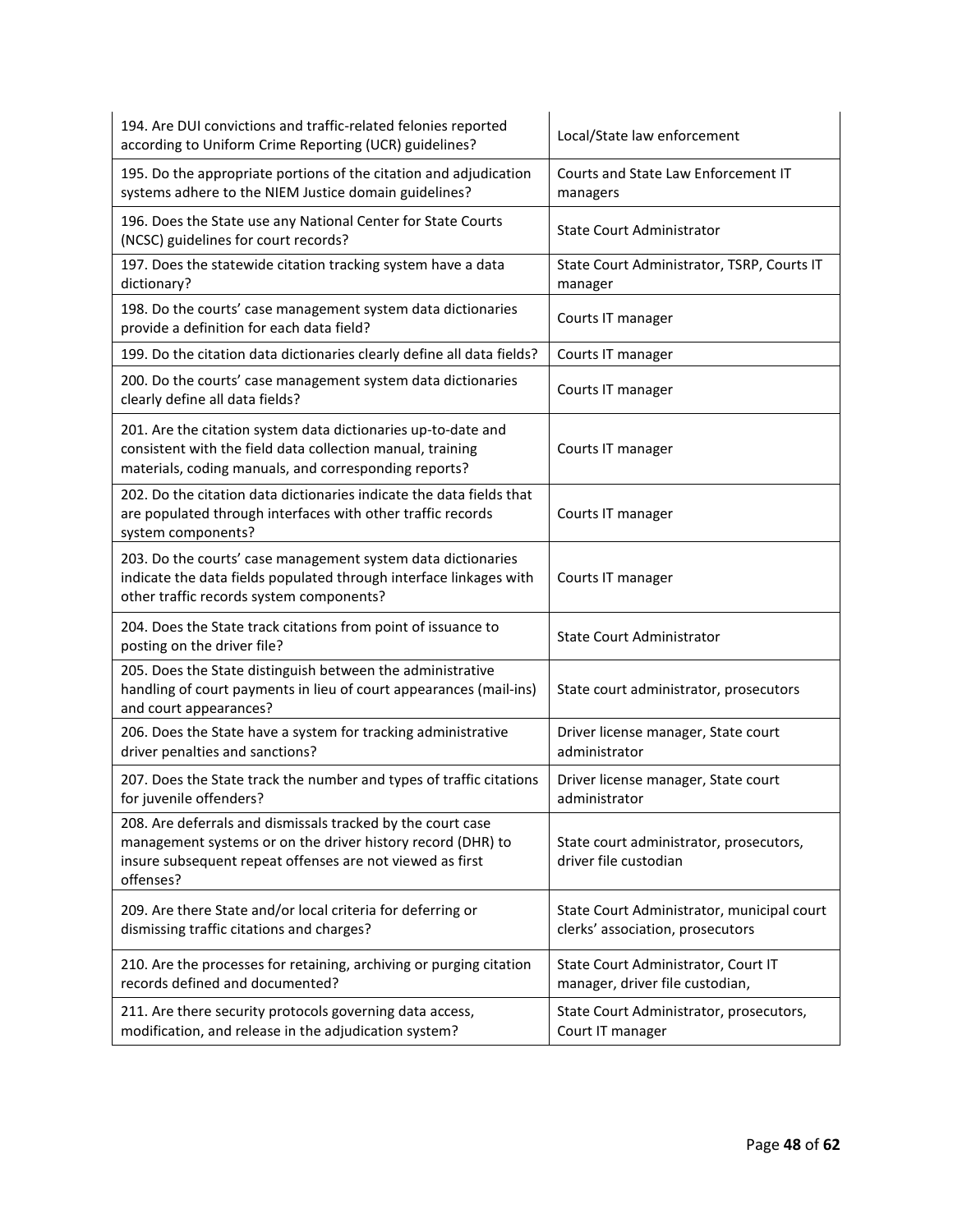| 212. Does the State have an impaired driving data tracking system<br>that uses some or all the data elements or guidelines of NHTSA's<br>Model Impaired Driving Records Information System (MIDRIS),<br>which provides a central point of access for DUI Driver<br>information from the time of the stop/arrest through<br>adjudication, sanctions, rehabilitation, prosecution and posting to<br>the driver history file? | State Court Administrator, driver license<br>manager, driver file custodian, driver<br>control/ improvement section manager,<br>SHSO program managers |
|----------------------------------------------------------------------------------------------------------------------------------------------------------------------------------------------------------------------------------------------------------------------------------------------------------------------------------------------------------------------------------------------------------------------------|-------------------------------------------------------------------------------------------------------------------------------------------------------|
| 213. Does the DUI tracking system include BAC and any drug                                                                                                                                                                                                                                                                                                                                                                 | State Court Administrator, driver license                                                                                                             |
| testing results?                                                                                                                                                                                                                                                                                                                                                                                                           | manager                                                                                                                                               |
| 214. Does the citation system interface with the driver system to<br>collect driver information to help determine the applicable<br>charges?                                                                                                                                                                                                                                                                               | Driver license manager, driver file<br>custodian, driver control/ improvement<br>manager, prosecutors, State court<br>administrator                   |
| 215. Does the citation system interface with the vehicle system to<br>collect vehicle information and carry out administrative actions<br>(e.g., vehicle seizure, forfeiture, interlock)?                                                                                                                                                                                                                                  | State court administrator, vehicle file<br>custodian                                                                                                  |
| 216. Does the citation system interface with the crash system to                                                                                                                                                                                                                                                                                                                                                           | State court administrator, crash file                                                                                                                 |
| document violations and charges related to the crash?                                                                                                                                                                                                                                                                                                                                                                      | custodian                                                                                                                                             |
| 217. Does the adjudication system interface with the driver                                                                                                                                                                                                                                                                                                                                                                | State court administrator, driver file                                                                                                                |
| system to post dispositions to the driver file?                                                                                                                                                                                                                                                                                                                                                                            | custodian                                                                                                                                             |
| 218. Does the adjudication system interface with the vehicle<br>system to collect vehicle information and carry out administrative<br>actions (e.g., vehicle seizure, forfeiture, interlock mandates, and<br>supervision)?                                                                                                                                                                                                 | State court administrator, vehicle file<br>custodian                                                                                                  |
| 219. Does the adjudication system interface with the crash system                                                                                                                                                                                                                                                                                                                                                          | State court administrator, crash file                                                                                                                 |
| to document violations and charges related to the crash?                                                                                                                                                                                                                                                                                                                                                                   | custodian                                                                                                                                             |
| 220. Are there timeliness performance measures tailored to the                                                                                                                                                                                                                                                                                                                                                             | Driver file custodian, State court                                                                                                                    |
| needs of citation systems managers and data users?                                                                                                                                                                                                                                                                                                                                                                         | administrator, courts IT manager                                                                                                                      |
| 221. Are there accuracy performance measures tailored to the                                                                                                                                                                                                                                                                                                                                                               | Driver file custodian, State court                                                                                                                    |
| needs of citation systems managers and data users?                                                                                                                                                                                                                                                                                                                                                                         | administrator, courts IT manager                                                                                                                      |
| 222. Are there completeness performance measures tailored to                                                                                                                                                                                                                                                                                                                                                               | Driver file custodian, State court                                                                                                                    |
| the needs of citation systems managers and data users?                                                                                                                                                                                                                                                                                                                                                                     | administrator, courts IT manager                                                                                                                      |
| 223. Are there uniformity performance measures tailored to the                                                                                                                                                                                                                                                                                                                                                             | Driver file custodian, State court                                                                                                                    |
| needs of citation systems managers and data users?                                                                                                                                                                                                                                                                                                                                                                         | administrator, courts IT manager                                                                                                                      |
| 224. Are there integration performance measures tailored to the                                                                                                                                                                                                                                                                                                                                                            | Driver file custodian, State court                                                                                                                    |
| needs of citation systems managers and data users?                                                                                                                                                                                                                                                                                                                                                                         | administrator, courts IT manager                                                                                                                      |
| 225. Are there accessibility performance measures tailored to the                                                                                                                                                                                                                                                                                                                                                          | Driver file custodian, State court                                                                                                                    |
| needs of citation systems managers and data users?                                                                                                                                                                                                                                                                                                                                                                         | administrator, courts IT manager                                                                                                                      |
| 226. Has the State established numeric goals-performance                                                                                                                                                                                                                                                                                                                                                                   | Driver file custodian, State court                                                                                                                    |
| metrics-for each citation system performance measure?                                                                                                                                                                                                                                                                                                                                                                      | administrator, courts IT manager                                                                                                                      |
| 227. Are there timeliness performance measures tailored to the                                                                                                                                                                                                                                                                                                                                                             | Driver file custodian, State court                                                                                                                    |
| needs of adjudication systems managers and data users?                                                                                                                                                                                                                                                                                                                                                                     | administrator, courts IT manager                                                                                                                      |
| 228. Are there accuracy performance measures tailored to the                                                                                                                                                                                                                                                                                                                                                               | Driver file custodian, State court                                                                                                                    |
| needs of adjudication systems managers and data users?                                                                                                                                                                                                                                                                                                                                                                     | administrator, courts IT manager                                                                                                                      |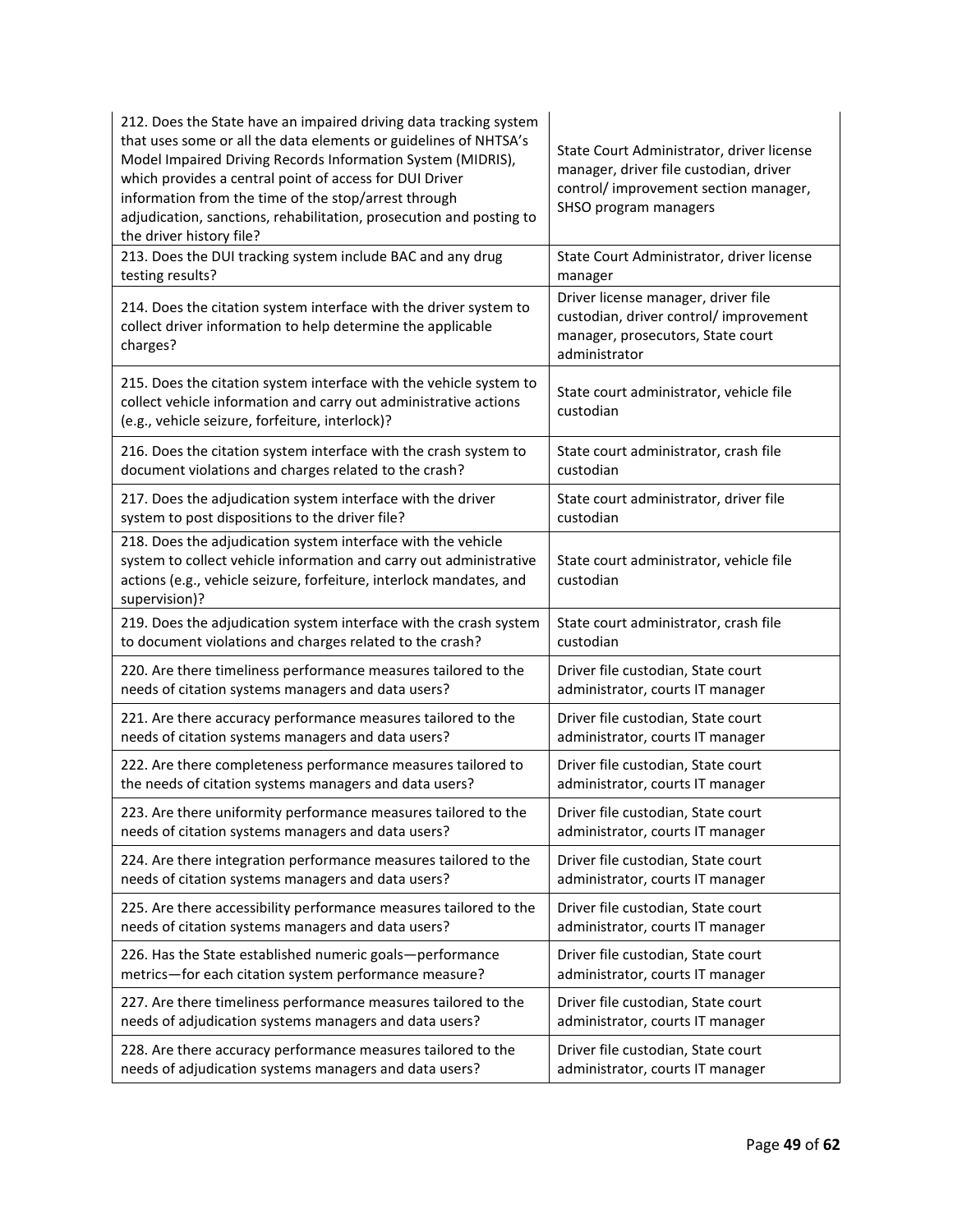| 229. Are there completeness performance measures tailored to<br>the needs of adjudication systems managers and data users?                                                                 | Driver file custodian, State court<br>administrator, courts IT manager              |
|--------------------------------------------------------------------------------------------------------------------------------------------------------------------------------------------|-------------------------------------------------------------------------------------|
| 230. Are there uniformity performance measures tailored to the<br>needs of adjudication systems managers and data users?                                                                   | Driver file custodian, State court<br>administrator, courts IT manager              |
| 231. Are there integration performance measures tailored to the<br>needs of adjudication systems managers and data users?                                                                  | Driver file custodian, State court<br>administrator, courts IT manager              |
| 232. Are there accessibility performance measures tailored to the<br>needs of adjudication systems managers and data users?                                                                | Driver file custodian, State court<br>administrator, courts IT manager              |
| 233. Has the State established numeric goals-performance<br>metrics-for each adjudication system performance measure?                                                                      | Driver file custodian, State court<br>administrator, courts IT manager              |
| 234. Does the State have performance measures for its DUI<br>Tracking system?                                                                                                              | Driver file custodian, State court<br>administrator, DUI tracking system<br>manager |
| 235. Are sample-based audits conducted periodically for citations<br>and related database content for that record?                                                                         | Driver file custodian, State court<br>administrator, courts IT manager              |
| 236. Are data quality management reports provided to the TRCC<br>for regular review?                                                                                                       | Driver file custodian, State court<br>administrator, courts IT manager              |
| <b>Injury Surveillance System</b>                                                                                                                                                          | <b>Suggested Respondents</b>                                                        |
| 237. Is there an entity in the State that quantifies the burden of<br>motor vehicle injury using EMS, emergency department, hospital<br>discharge, trauma registry and vital records data? | State health department division<br>responsibility for injury surveillance          |
|                                                                                                                                                                                            |                                                                                     |
| 238. Are there any other statewide databases that are used to<br>quantify the burden of motor vehicle injury?                                                                              | CODES, Traffic Records Coordinator                                                  |
| 239. Do the State's privacy laws allow for the use of protected<br>health information to support data analysis activities?                                                                 | State hospital association, State<br>department of information technology           |
| 240. Is there a statewide EMS database?                                                                                                                                                    | SHSO program managers, Traffic Records<br>Coordinator, Dept. of Health, EMS, CODES  |
| 241. Does the EMS data track the frequency, severity, and nature<br>of injuries sustained in motor vehicle crashes in the State?                                                           | EMS, CODES                                                                          |
| 242. Is the EMS data available for analysis and used to identify<br>problems, evaluate programs, and allocate resources?                                                                   | SHSO program managers, CODES, EMS                                                   |
| 243. Does the State have a NEMSIS-compliant statewide<br>database?                                                                                                                         | EMS, Traffic Records Coordinator, CODES                                             |
| 244. Does the EMS system have a formal data dictionary?                                                                                                                                    | <b>EMS</b>                                                                          |
| 245. Is there a single entity that collects and compiles data from<br>the local EMS agencies?                                                                                              | EMS                                                                                 |
| 246. Is aggregate EMS data available to outside parties (e.g.,<br>universities, traffic safety professionals) for analytical purposes?                                                     | <b>EMS</b>                                                                          |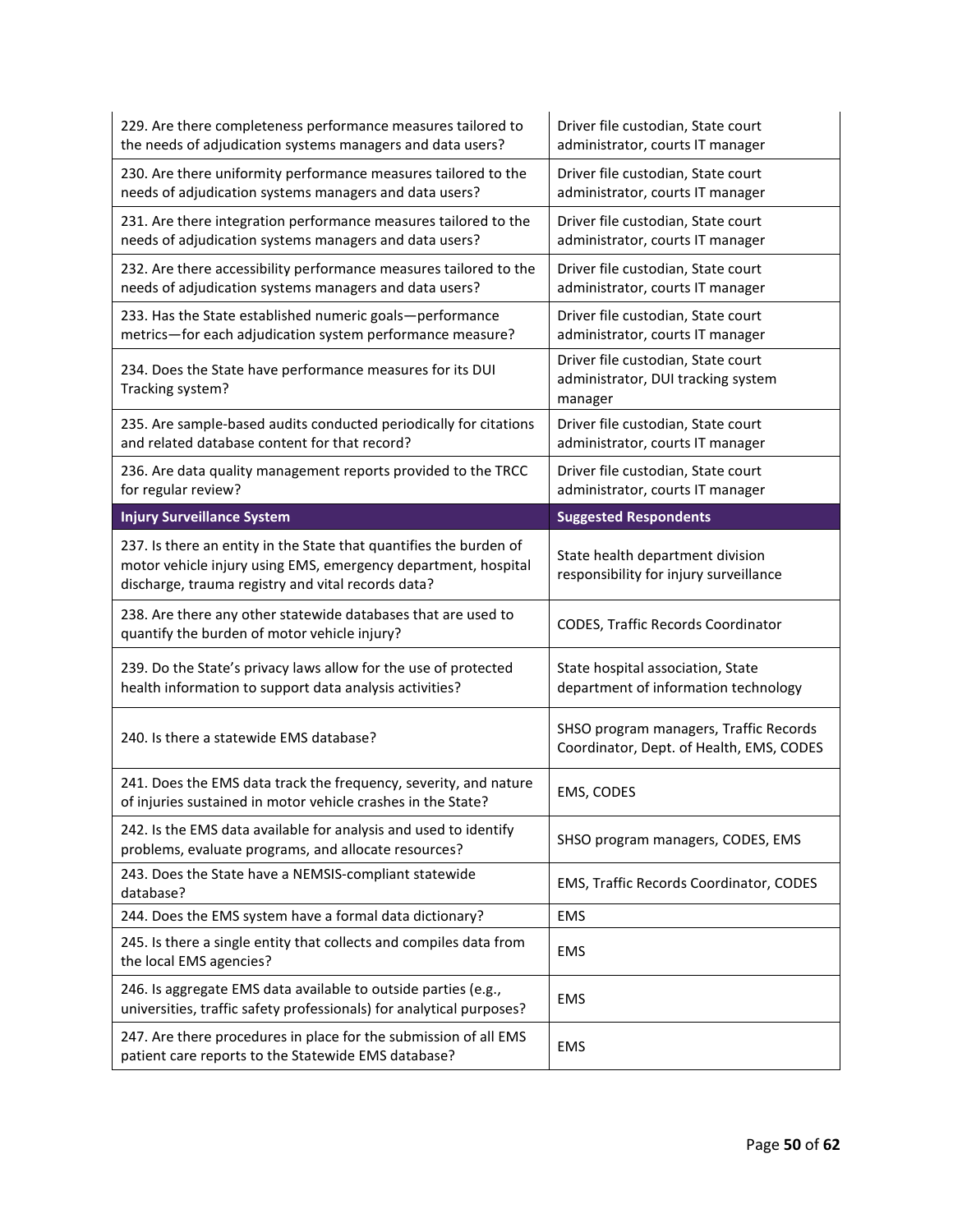| 248. Are there procedures for returning data to the reporting EMS<br>agencies for quality assurance and improvement (e.g., correction<br>and resubmission)?                                | EMS                                                                                                                |
|--------------------------------------------------------------------------------------------------------------------------------------------------------------------------------------------|--------------------------------------------------------------------------------------------------------------------|
| 249. Are there automated edit checks and validation rules to<br>ensure that entered EMS data falls within a range of acceptable<br>values and is logically consistent among data elements? | Department of Health, Hospital Association                                                                         |
| 250. Are there processes for returning rejected EMS patient care<br>reports to the collecting entity and tracking resubmission to the<br>statewide EMS database?                           | <b>EMS</b>                                                                                                         |
| 251. Are there timeliness performance measures tailored to the<br>needs of EMS system managers and data users?                                                                             | <b>EMS</b>                                                                                                         |
| 252. Are there accuracy performance measures tailored to the<br>needs of EMS system managers and data users?                                                                               | <b>EMS</b>                                                                                                         |
| 253. Are there completeness performance measures tailored to<br>the needs of EMS system managers and data users?                                                                           | <b>EMS</b>                                                                                                         |
| 254. Are there uniformity performance measures tailored to the<br>needs of EMS system managers and data users?                                                                             | <b>EMS</b>                                                                                                         |
| 255. Are there integration performance measures tailored to the<br>needs of EMS system managers and data users?                                                                            | <b>EMS</b>                                                                                                         |
| 256. Are there accessibility performance measures tailored to the<br>needs of EMS system managers and data users?                                                                          | <b>EMS</b>                                                                                                         |
| 257. Has the State established numeric goals-performance<br>metrics-for each EMS system performance measure?                                                                               | <b>EMS</b>                                                                                                         |
| 258. Are quality control reviews conducted to ensure the<br>completeness, accuracy, and uniformity of injury data in the EMS<br>system?                                                    | <b>EMS</b>                                                                                                         |
| 259. Are periodic comparative and trend analyses used to identify<br>unexplained differences in the EMS data across years and<br>agencies?                                                 | <b>EMS</b>                                                                                                         |
| 260. Is data quality feedback from key users regularly<br>communicated to EMS data collectors and data managers?                                                                           | <b>EMS</b>                                                                                                         |
| 261. Are EMS data quality management reports produced<br>regularly and made available to the State TRCC?                                                                                   | <b>EMS</b>                                                                                                         |
| 262. Is there a statewide emergency department (ED) database?                                                                                                                              | SHSO program managers, Traffic Records<br>Coordinator, Dept. of Health, EMS, CODES,<br><b>Hospital Association</b> |
| 263. Does the emergency department data track the frequency,<br>severity, and nature of injuries sustained in motor vehicle crashes<br>in the State?                                       | EMS, CODES                                                                                                         |
| 264. Is the emergency department data available for analysis and<br>used to identify problems, evaluate programs, and allocate<br>resources?                                               | Hospital Assoc, CODES, Dept. of Health                                                                             |
| 265. Does the emergency department dataset have a formal data<br>dictionary?                                                                                                               | Hospital Association, Department of Health                                                                         |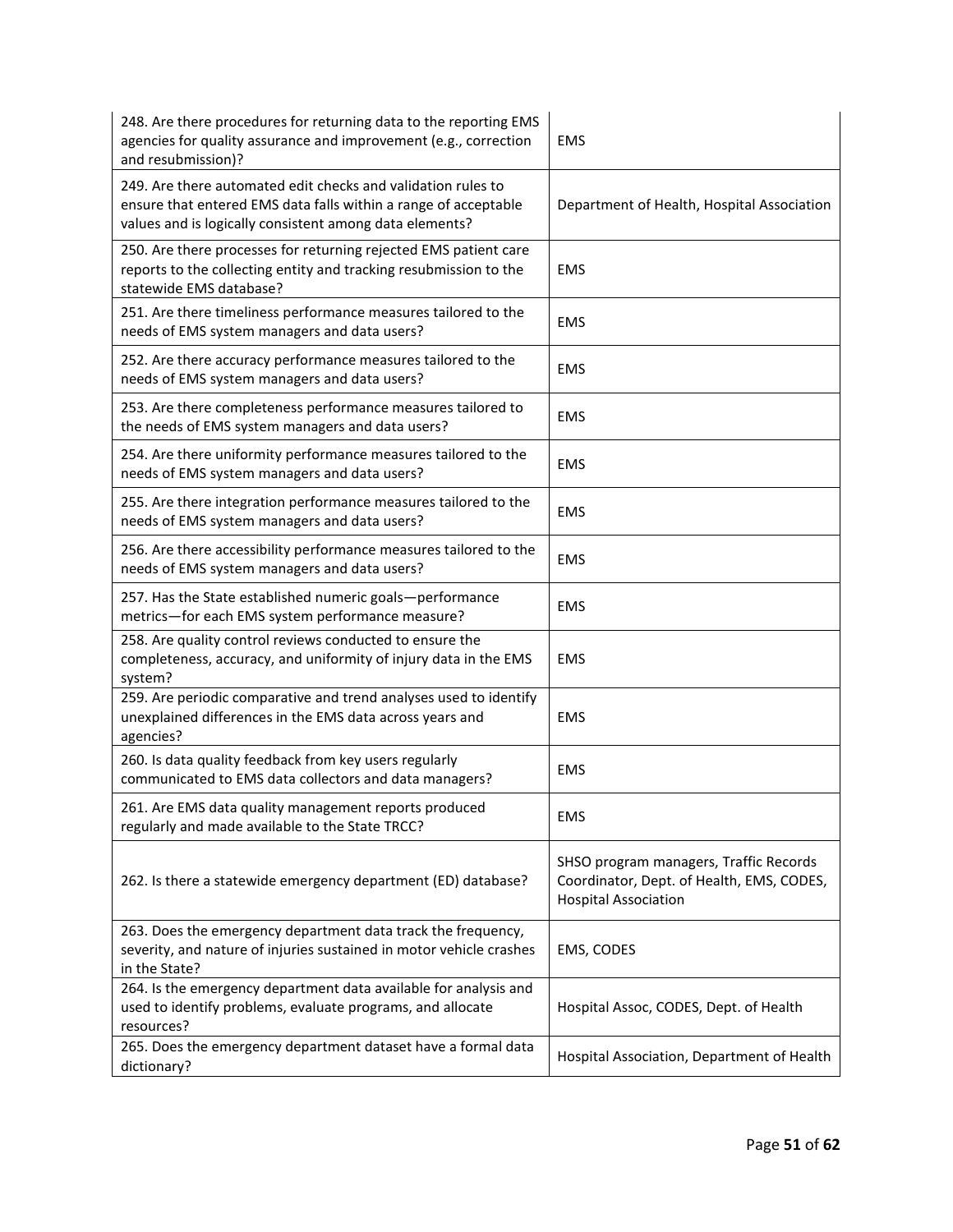| 266. Is there a single entity that collects and compiles data on<br>emergency department visits from individual hospitals?                                                                                                                 | Department of Health, Hospital Association                                                                         |
|--------------------------------------------------------------------------------------------------------------------------------------------------------------------------------------------------------------------------------------------|--------------------------------------------------------------------------------------------------------------------|
| 267. Is aggregate emergency department data available to outside<br>parties (e.g., universities, traffic safety professionals) for analytical<br>purposes?                                                                                 | Department of Health, Hospital Association                                                                         |
| 268. Is there a statewide hospital discharge database?                                                                                                                                                                                     | SHSO program managers, Traffic Records<br>Coordinator, Dept. of Health, EMS, CODES,<br><b>Hospital Association</b> |
| 269. Does the hospital discharge data track the frequency,<br>severity, and nature of injuries sustained in motor vehicle crashes<br>in the State?                                                                                         | Hospital association, CODES, Dept. of<br><b>Health Prevention Sections</b>                                         |
| 270. Is the hospital discharge data available for analysis and used<br>to identify problems, evaluate programs, and allocate resources?                                                                                                    | Hospital Assoc, CODES, Dept. of Health                                                                             |
| 271. Does the hospital discharge dataset have a formal data<br>dictionary?                                                                                                                                                                 | Hospital Association, Department of Health                                                                         |
| 272. Is there a single entity that collects and compiles data on<br>hospital discharges from individual hospitals?                                                                                                                         | Department of Health, Hospital Association                                                                         |
| 273. Is aggregate hospital discharge data available to outside<br>parties (e.g., universities, traffic safety professionals) for analytical<br>purposes?                                                                                   | Department of Health, Hospital Association                                                                         |
| 274. Are Abbreviated Injury Scale (AIS) and Injury Severity Score<br>(ISS) derived from the State emergency department and hospital<br>discharge data for motor vehicle crash patients?                                                    | Hospital Association, CODES, Dept. of<br>Health                                                                    |
| 275. Are there procedures for collecting, editing, error-checking,<br>and submitting emergency department and/or hospital discharge<br>data to the statewide repository?                                                                   | Department of Health, Hospital Association                                                                         |
| 276. Are there automated edit checks and validation rules to<br>ensure that entered data falls within a range of acceptable values<br>and is logically consistent among data elements?                                                     | Department of Health, Hospital Association                                                                         |
| 277. Are there processes for returning rejected emergency<br>department and/or hospital discharge records to the collecting<br>entity and tracking resubmission to the statewide emergency<br>department and hospital discharge databases? | Department of Health, Hospital Association                                                                         |
| 278. Are there timeliness performance measures tailored to the<br>needs of emergency department and/or hospital discharge<br>database managers and data users?                                                                             | Department of Health, Hospital Association                                                                         |
| 279. Are there accuracy performance measures tailored to the<br>needs of emergency department and/or hospital discharge<br>database managers and data users?                                                                               | Department of Health, Hospital Association                                                                         |
| 280. Are there completeness performance measures tailored to<br>the needs of emergency department and/or hospital discharge<br>database managers and data users?                                                                           | Department of Health, Hospital Association                                                                         |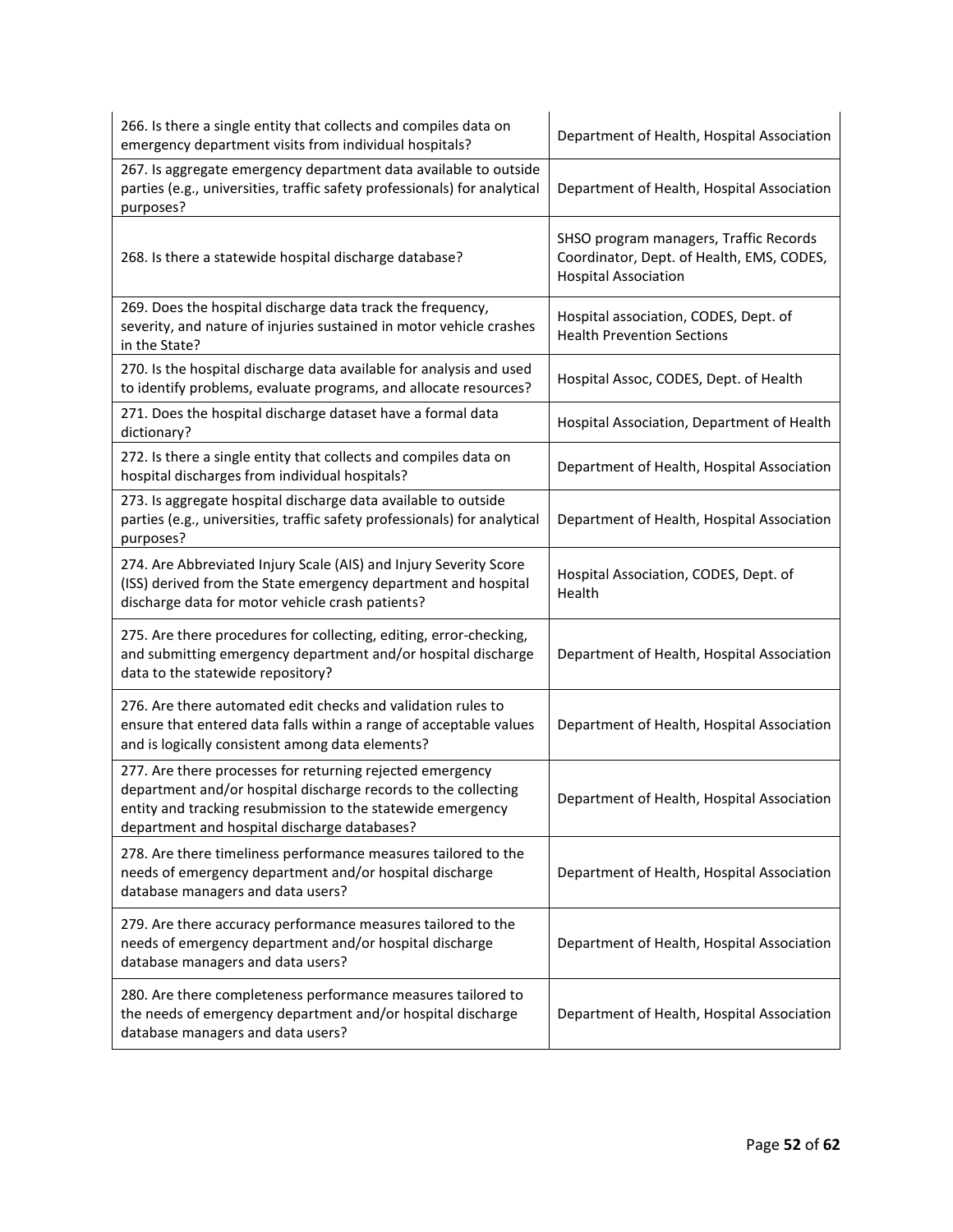| 281. Are there uniformity performance measures tailored to the<br>needs of emergency department and/or hospital discharge<br>database managers and data users?                                            | Department of Health, Hospital Association                                                         |
|-----------------------------------------------------------------------------------------------------------------------------------------------------------------------------------------------------------|----------------------------------------------------------------------------------------------------|
| 282. Are there integration performance measures tailored to the<br>needs of emergency department and/or hospital discharge<br>database managers and data users?                                           | Department of Health, Hospital Association                                                         |
| 283. Are there accessibility performance measures tailored to the<br>needs of emergency department and/or hospital discharge<br>database managers and data users?                                         | Department of Health, Hospital Association                                                         |
| 284. Has the State established numeric goals-performance<br>metrics-for each emergency department and/or hospital<br>discharge database performance measure?                                              | Department of Health, Hospital Association                                                         |
| 285. Are quality control reviews conducted to ensure the<br>completeness, accuracy, and uniformity of injury data in the<br>emergency department and/or hospital discharge databases?                     | Department of Health, Hospital Association                                                         |
| 286. Is data quality feedback from key users regularly<br>communicated to emergency department and/or hospital<br>discharge data collectors and data managers?                                            | Department of Health, Hospital Association                                                         |
| 287. Are emergency department and/or hospital discharge data<br>quality management reports produced regularly and made<br>available to the State TRCC?                                                    | Department of Health, Hospital Association                                                         |
| 288. Is there a statewide trauma registry database?                                                                                                                                                       | SHSO program managers, Traffic Records<br>Coordinator, Dept. of Health, Trauma<br>Registry, CODES, |
| 289. Does the trauma registry data track the frequency, severity,<br>and nature of injuries sustained in motor vehicle crashes in the<br>State?                                                           | Trauma Registry, CODES                                                                             |
| 290. Is the trauma registry data available for analysis and used to<br>identify problems, evaluate programs, and allocate resources?                                                                      | Trauma registry, CODES                                                                             |
| 291. Does the State's trauma registry database adhere to the<br>National Trauma Data Standards?                                                                                                           | Trauma Registry                                                                                    |
| 292. Are AIS and ISS derived from the State trauma registry for<br>motor vehicle crash patients?                                                                                                          | Trauma Registry, CODES                                                                             |
| 293. Does the trauma registry have a formal data dictionary?                                                                                                                                              | Trauma Registry                                                                                    |
| 294. Is aggregate trauma registry data available to outside parties<br>(e.g., universities, traffic safety professionals) for analytical<br>purposes?                                                     | Trauma Registry                                                                                    |
| 295. Are there procedures for returning trauma data to the<br>reporting trauma center for quality assurance and improvement<br>(e.g., correction and resubmission)?                                       | Trauma Registry                                                                                    |
| 296. Are there automated edit checks and validation rules to<br>ensure that entered trauma registry data falls within a range of<br>acceptable values and is logically consistent among data<br>elements? | Trauma Registry                                                                                    |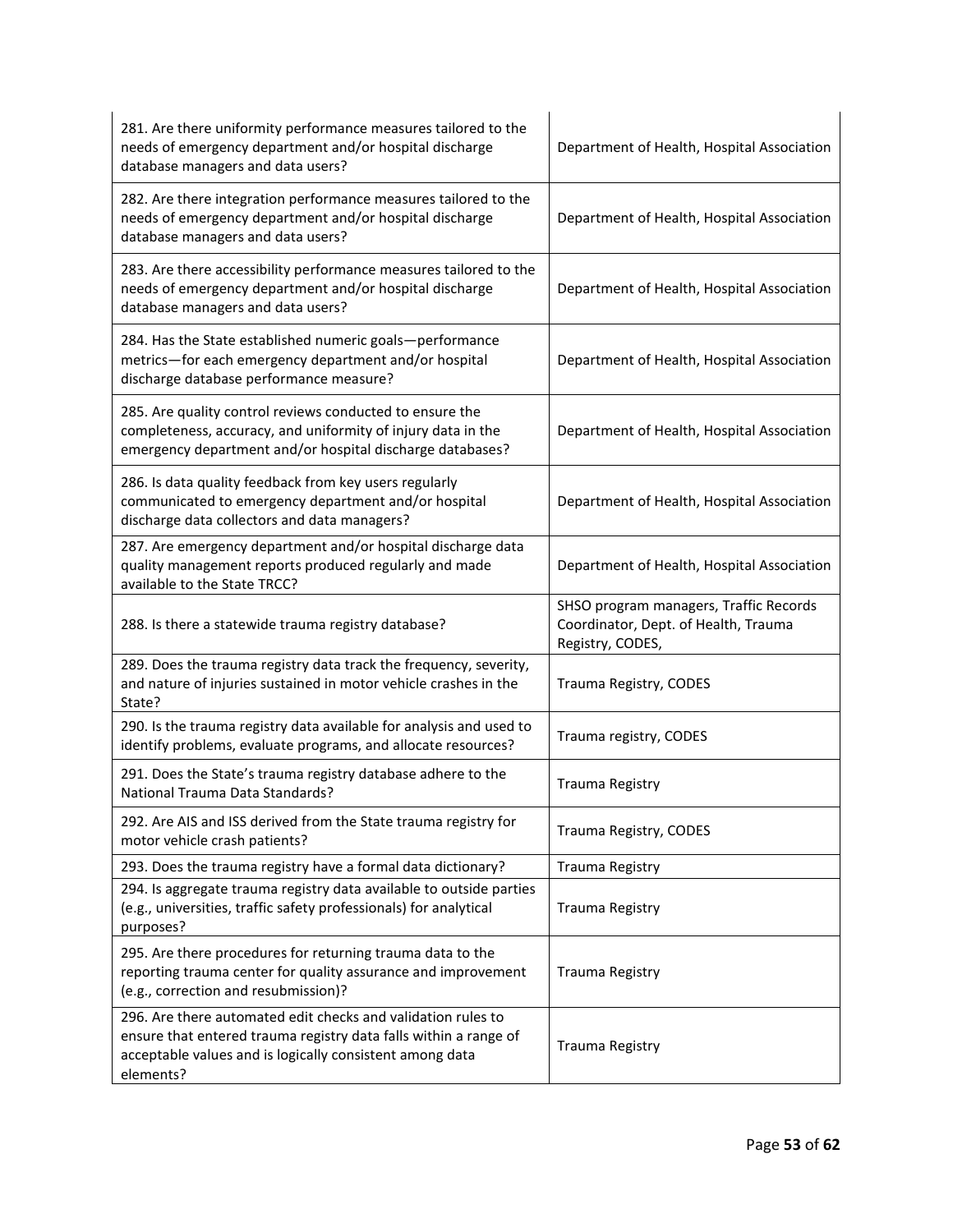| 297. Are there timeliness performance measures tailored to the<br>needs of trauma registry managers and data users?                                                                                     | Trauma Registry                                                             |
|---------------------------------------------------------------------------------------------------------------------------------------------------------------------------------------------------------|-----------------------------------------------------------------------------|
| 298. Are there accuracy performance measures tailored to the<br>needs of trauma registry managers and data users?                                                                                       | Trauma Registry                                                             |
| 299. Are there completeness performance measures tailored to<br>the needs of trauma registry managers and data users?                                                                                   | Trauma Registry                                                             |
| 300. Are there uniformity performance measures tailored to the<br>needs of trauma registry managers and data users?                                                                                     | Trauma Registry                                                             |
| 301. Are there integration performance measures tailored to the<br>needs of trauma registry managers and data users?                                                                                    | Trauma Registry                                                             |
| 302. Are there accessibility performance measures tailored to the<br>needs of trauma registry managers and data users?                                                                                  | Trauma Registry                                                             |
| 303. Has the State established numeric goals-performance<br>metrics-for each trauma registry performance measure?                                                                                       | Trauma Registry                                                             |
| 304. Are quality control reviews conducted to ensure the<br>completeness, accuracy, and uniformity of injury data in the<br>trauma registry?                                                            | Trauma Registry                                                             |
| 305. Is data quality feedback from key users regularly<br>communicated to trauma registry data collectors and data<br>managers?                                                                         | Trauma Registry                                                             |
| 306. Are trauma registry data quality management reports<br>produced regularly and made available to the State TRCC?                                                                                    | <b>Trauma Registry</b>                                                      |
| 307. Is there a statewide vital records database?                                                                                                                                                       | SHSO program managers, Traffic Records<br>Coordinator, CODES, Vital Records |
| 308. Does the vital records data track the occurrence of motor<br>vehicle fatalities in the State?                                                                                                      | Vital Records, CODES, Dept. of Health                                       |
| 309. Is the vital records data available for analysis and used to<br>identify problems, evaluate programs, and allocate resources?                                                                      | Vital Records, CODES, Dept. of Health                                       |
| 310. Does the vital records system have a formal data dictionary?                                                                                                                                       | Vital Records, Medical Examiner                                             |
| 311. Is aggregate vital records data available to outside parties<br>(e.g., universities, traffic safety professionals) for analytical<br>purposes?                                                     | Vital Records, Medical Examiner                                             |
| 312. Are there automated edit checks and validation rules to<br>ensure that entered vital records data falls within a range of<br>acceptable values and is logically consistent among data<br>elements? | Vital Records, Medical Examiner,<br>Department of Health                    |
| 313. Are quality control reviews conducted to ensure the<br>completeness, accuracy, and uniformity of injury data in the vital<br>records?                                                              | Vital Records, Medical Examiner,<br>Department of Health                    |
| 314. Are vital records data quality management reports produced<br>regularly and made available to the State TRCC?                                                                                      | Vital Records, Medical Examiner,<br>Department of Health                    |
| 315. Is there an interface among the EMS data and emergency<br>department and hospital discharge data?                                                                                                  | EMS, Department of Health, Hospital<br>Association, CODES                   |
| 316. Is there an interface between the EMS data and the trauma<br>registry data?                                                                                                                        | EMS, Trauma Registry, CODES                                                 |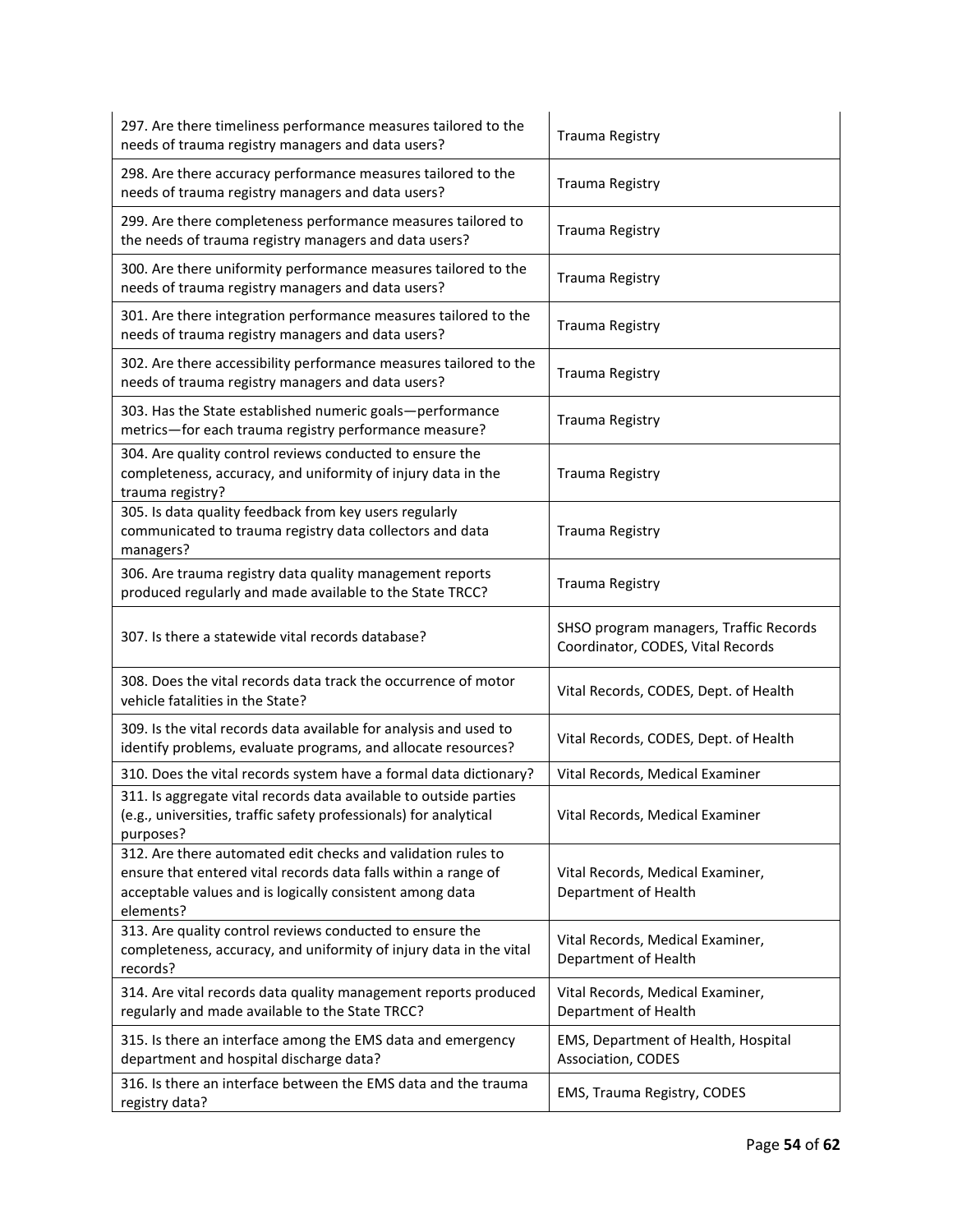| <b>Data Use and Integration</b>                                                                                                                                            | <b>Suggested Respondent</b>                                                                                                                                                                                                         |
|----------------------------------------------------------------------------------------------------------------------------------------------------------------------------|-------------------------------------------------------------------------------------------------------------------------------------------------------------------------------------------------------------------------------------|
| 317. Do behavioral program managers have access to traffic<br>records data and analytic resources for problem identification,<br>priority setting, and program evaluation? | SHSO program managers                                                                                                                                                                                                               |
| 318. Does the State have a data governance process?                                                                                                                        | State Central IT or State CIO                                                                                                                                                                                                       |
| 319. Does the TRCC promote data integration by aiding in the<br>development of data governance, access, and security policies for<br>integrated data?                      | <b>TRCC Chair</b>                                                                                                                                                                                                                   |
| 320. Is driver data integrated with crash data for specific<br>analytical purposes?                                                                                        | Crash file manager, driver file custodian,<br>driver license manager, TRCC Chair, driver<br>license and crash file IT managers                                                                                                      |
| 321. Is vehicle data integrated with crash data for specific<br>analytical purposes?                                                                                       | Crash and title and registration file<br>managers                                                                                                                                                                                   |
| 322. Is roadway data integrated with crash data for specific<br>analytical purposes?                                                                                       | DOT roadway file managers, crash file<br>manager                                                                                                                                                                                    |
| 323. Is citation and adjudication data integrated with crash data<br>for specific analytical purposes?                                                                     | Driver file and crash file managers                                                                                                                                                                                                 |
| 324. Is injury surveillance data integrated with crash data for<br>specific analytical purposes?                                                                           | Crash file manager, crash file IT manager,<br>Injury prevention staff, CODES, Traffic<br><b>Records Coordinator</b>                                                                                                                 |
| 325. Are there examples of data integration among crash and two<br>or more of the other component systems?                                                                 | Crash file manager, TRCC chair                                                                                                                                                                                                      |
| 326. Is data from traffic records component systems-other than<br>crash-integrated for specific analytical purposes?                                                       | Traffic Records Coordinator, data users                                                                                                                                                                                             |
| 327. For integrated datasets, do decision-makers have access to<br>resources-skilled personnel and user-friendly access tools-for<br>use and analysis?                     | Crash file manager, Traffic Records<br>Coordinator, IRP manager, DOT roadway<br>file managers, SHSO program managers,<br>Titles/Reg file manager, vehicle file<br>manager, State court administrator                                |
| 328. For integrated datasets, does the public have access to<br>resources-skilled personnel and user-friendly access tools-for<br>use and analysis?                        | DOR roadway file IT managers, crash file IT<br>manager, vehicle file IT manager, driver file<br>IT manager, IT manager for State law<br>enforcement, SHSO program managers,<br>Department of Health, Traffic Records<br>Coordinator |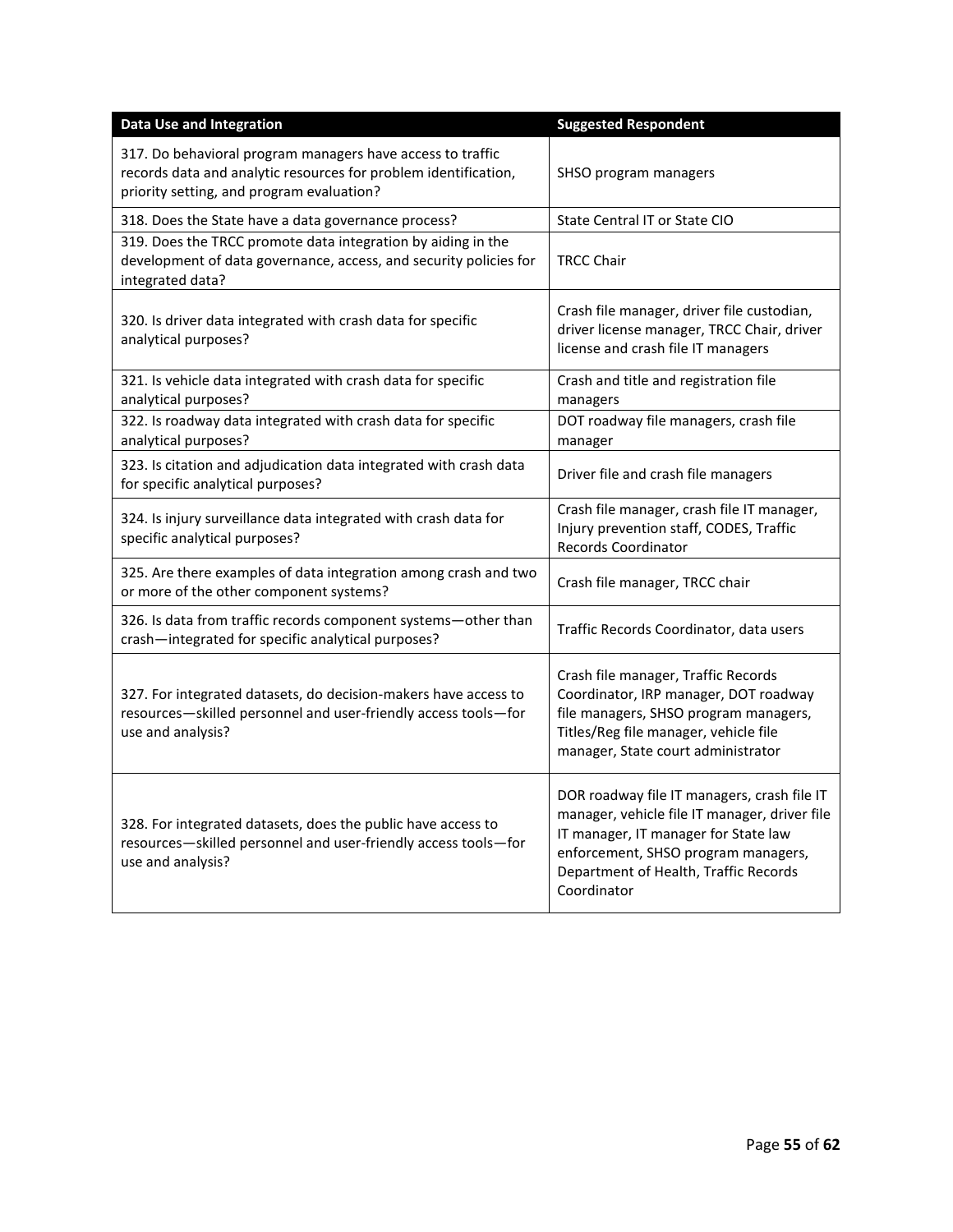# <span id="page-58-0"></span>**4.5 Glossary of Terms**

## **Assessor**

A Subject Matter Expert who evaluates the State's responses to the assessment questions and the associated evidence to provide ratings and ballots that will become part of the assessment final report.

# **Ballot**

The determination made by an assessor of whether the State does not meet, partially meets, or fully meets the *Advisory's* description of an ideal traffic record system pursuant to the information provided. Assessors select one of the following in a STRAP drop down menu: "meets", "partially meets", or "does not meet", and provide a brief narrative that accompanies and describes the ballot selection for each question.

# **BTS**

Bureau of Transportation Statistics

## **Clarification Request**

A request from assessor(s) to the appropriate State respondent(s), asking for information not provided or not clear in response to a question, or when two respondents provided conflicting answers to a single question or separate questions.

## **Conclusions**

A brief narrative analysis drafted by the assessor and edited by the module leaders that is provided to the State in the final report on a question-by-question basis.

## **Facilitator**

The person responsible for oversight of the assessors and the assessment process. Assists the State coordinator and compiles and edits the final traffic records assessment report.

#### **FHWA**

Federal Highway Administration

#### **Finding**

The brief narrative, based on assessor comments and written by the module leader, that accompanies and describes the rating given each question, during the data collection phases of the assessment. These are replaced by conclusions in the final report.

#### **FMCSA**

Federal Motor Carrier Safety Administration

#### **HIPAA**

Health Insurance Portability and Accountability Act. Federal legislation enacted in 1996 that addresses security and privacy requirements for health data.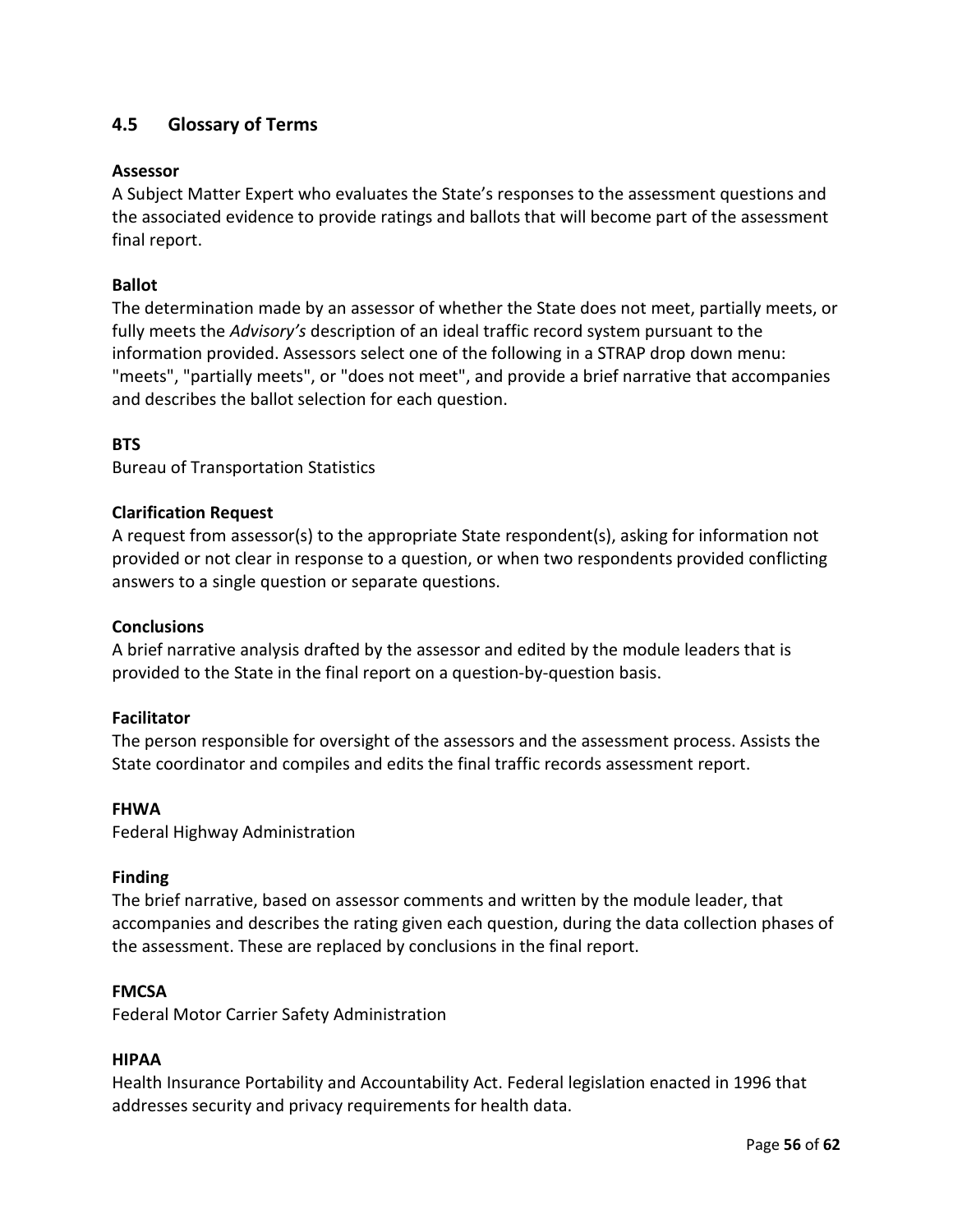# **KABCO**

An injury severity scale used by police to note injuries to drivers and others involved in traffic crashes: K-killed, A-disabling injury, B-evident injury, C-possible injury, O-no apparent injury

#### **Module**

The eight topic areas explored in the traffic records assessment: Crash, Driver (licensing & history), Vehicle (registration & titling), Roadway, Citation / Adjudication, Injury Surveillance (EMS, emergency department, hospital discharge, trauma, and vital records), Traffic Records Coordinating Committee Management and Strategic Planning, and Data Use and Integration

#### **Module Leader**

The assessor designated as the leader for each module. This role is responsible for combining assessor ballots into ratings and findings, creating considerations and module summaries.

#### **Module Manager**

State-designated individuals with additional oversight over a State's responses to a specific module. This role is optional and serves to support the State coordinator.

#### **NHTSA**

National Highway Traffic Safety Administration

#### **Rating**

The combined assessor and module leader evaluation of whether the State does not meet, partially meets, or fully meets the *Advisory's* description of an ideal traffic record system pursuant to the information provided. Assessors select one of the following in a STRAP drop down menu: "meets", "partially meets", or "does not meet" and provide a brief narrative that accompanies and describes the ballot selection for each question.

#### **Respondent**

A State employee or private citizen who has been asked to answer one or more questions.

## **SHSO**

State Highway Safety Office

#### **SME**

Subject Matter Expert. An individual who has been recognized as an expert in at least one of the nine *Advisory* modules.

#### **State Coordinator**

The Individual within the State designated to oversee the State's participation in the Traffic Records Assessment process. Primary point of contact for State on all assessment-related work. The brief narrative, based on assessor comments and written by the module leader, that accompanies and describes the rating given each question, during the data collection phases of the assessment. These are replaced by conclusions in the final report.